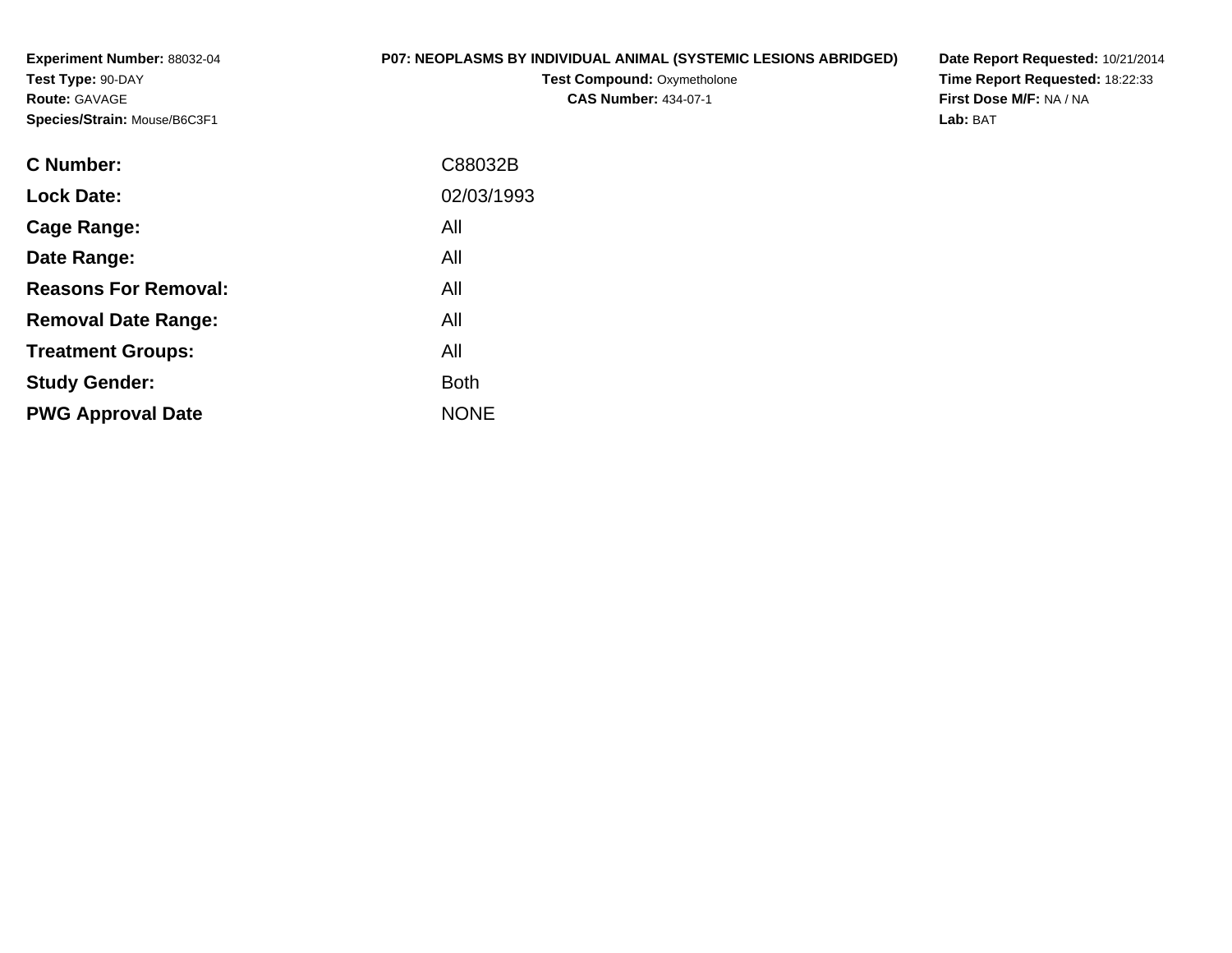## **P07: NEOPLASMS BY INDIVIDUAL ANIMAL (SYSTEMIC Test Compound: Oxymetholone**

**CAS Number:** 434-07-1

**Test Type:** 90-DAY

**Route:** GAVAGE

**Species/Strain:** Mouse/B6C3F1

| C LESIONS ABRIDGED) | Date Report Requested: 10/21/2014 |
|---------------------|-----------------------------------|
|                     | Time Report Requested: 18:22:33   |
|                     | <b>First Dose M/F: NA / NA</b>    |
|                     | <b>Lab:</b> BAT                   |

|                              | DAY ON TEST      | 0                           | 0                       | 0                          | 0                                         | $\boldsymbol{\theta}$      | 0                          | 0                          | 0                          | 0                       | 0                          |                       |
|------------------------------|------------------|-----------------------------|-------------------------|----------------------------|-------------------------------------------|----------------------------|----------------------------|----------------------------|----------------------------|-------------------------|----------------------------|-----------------------|
| <b>B6C3F1 Mouse Male</b>     |                  | 0<br>9                      | 0<br>9                  | $\boldsymbol{\theta}$<br>9 | $\boldsymbol{\theta}$<br>$\boldsymbol{g}$ | $\theta$<br>9              | $\boldsymbol{\theta}$<br>9 | 0<br>9                     | $\boldsymbol{\theta}$<br>9 | 0<br>9                  | $\boldsymbol{\theta}$<br>9 |                       |
| 0 MG/KG                      |                  | $\boldsymbol{\mathfrak{z}}$ | 3                       | $\mathfrak{z}$             | $\mathfrak{z}$                            | 3                          | 3                          | $\overline{\mathbf{3}}$    | $\overline{\mathbf{3}}$    | $\overline{\mathbf{3}}$ | $\overline{\mathbf{3}}$    |                       |
|                              | <b>ANIMAL ID</b> | $\mathbf 0$                 | $\mathbf 0$             | $\mathbf 0$                | $\Omega$                                  | $\mathbf 0$                | $\mathbf 0$                | $\mathbf 0$                | $\mathbf 0$                | $\overline{0}$          | $\overline{0}$             |                       |
|                              |                  | 0<br>0                      | $\Omega$<br>$\mathbf 0$ | $\mathbf 0$<br>$\pmb{0}$   | $\Omega$<br>$\Omega$                      | $\mathbf 0$<br>$\mathsf 0$ | $\Omega$<br>$\Omega$       | $\mathbf 0$<br>$\mathbf 0$ | $\Omega$<br>$\mathbf 0$    | $\Omega$<br>$\mathbf 0$ | 0<br>0                     |                       |
|                              |                  | 0<br>1                      | 0<br>$\overline{2}$     | $\pmb{0}$<br>3             | 0                                         | 0                          | 0                          | 0<br>7                     | 0                          | 0                       | 1                          | <i><b>*TOTALS</b></i> |
| <b>Alimentary System</b>     |                  |                             |                         |                            | 4                                         | 5                          | 6                          |                            | 8                          | 9                       | 0                          |                       |
| Esophagus                    |                  | +                           | +                       | ٠                          | +                                         | +                          |                            | +                          |                            | +                       | +                          | 10                    |
| Gallbladder                  |                  | +                           | $\ddot{}$               | $\ddot{}$                  | $\ddot{}$                                 | +                          | $\ddot{}$                  | +                          | $\ddot{}$                  | +                       | $\ddot{}$                  | 10                    |
| Intestine Large, Cecum       |                  | +                           | +                       | $\ddot{}$                  | +                                         | $\pm$                      | $\ddot{}$                  | $\pm$                      | $\ddot{}$                  | $\ddot{}$               | $\ddot{}$                  | 10                    |
| Intestine Large, Colon       |                  | +                           | +                       | +                          | +                                         | +                          | $\ddot{}$                  | $\ddot{}$                  | $\ddot{}$                  | $\ddot{}$               | $\ddot{}$                  | 10                    |
| Intestine Large, Rectum      |                  | $\ddot{}$                   | $\ddot{}$               | $\ddot{}$                  | $\ddot{}$                                 | $\pm$                      | $\ddot{}$                  | $\ddot{}$                  | $+$                        | $\ddot{}$               | $\ddot{}$                  | 10                    |
| Intestine Small, Duodenum    |                  | +                           | +                       | +                          | +                                         | +                          | $\ddot{}$                  | +                          | $\pm$                      | $\ddot{}$               | +                          | 10                    |
| Intestine Small, Ileum       |                  | $\ddot{}$                   | $\ddot{}$               | $\ddot{}$                  | $\ddot{}$                                 | +                          | $\ddot{}$                  | $\ddot{}$                  | $+$                        | $\ddot{}$               | $\ddot{}$                  | 10                    |
| Intestine Small, Jejunum     |                  | $\ddot{}$                   | +                       | $\ddot{}$                  | +                                         | $\ddot{}$                  | $\ddot{}$                  | $\ddot{}$                  | $\ddot{}$                  | $\ddot{}$               | $\ddot{}$                  | 10                    |
| Liver                        |                  | +                           | $\ddot{}$               | $\ddot{}$                  | $\ddot{}$                                 | +                          | $\ddot{}$                  | $\ddot{}$                  | $+$                        | $+$                     | $\ddot{}$                  | 10                    |
| Pancreas                     |                  | +                           | +                       | $\ddot{}$                  | $\ddot{}$                                 | $\pm$                      | $\ddot{}$                  | $\ddot{}$                  | $\pm$                      | $\ddot{}$               | +                          | 10                    |
| Salivary Glands              |                  | +                           | $\ddot{}$               | $\ddot{}$                  | $\ddot{}$                                 | $\ddot{}$                  | $\ddot{}$                  | $\ddot{}$                  | $+$                        | $+$                     | $\ddot{}$                  | 10                    |
| Stomach, Forestomach         |                  | +                           | +                       | +                          | $\ddot{}$                                 | $\ddot{}$                  | $\ddot{}$                  | $\ddot{}$                  | $+$                        | $\ddot{}$               | +                          | 10                    |
| Stomach, Glandular           |                  | +                           |                         | $\ddot{}$                  | $\ddot{}$                                 | $\ddot{}$                  | $\ddot{}$                  | $\ddot{}$                  | $\ddot{}$                  | $\ddot{}$               | $\ddot{}$                  | 10                    |
| <b>Cardiovascular System</b> |                  |                             |                         |                            |                                           |                            |                            |                            |                            |                         |                            |                       |
| <b>Blood Vessel</b>          |                  | +                           | +                       | +                          | +                                         | +                          | +                          | +                          | +                          | +                       | +                          | 10                    |
| Heart                        |                  | $\ddot{}$                   |                         | ÷                          | ÷                                         | $\ddot{}$                  |                            | $\ddot{}$                  |                            |                         | $\ddot{}$                  | 10                    |
| <b>Endocrine System</b>      |                  |                             |                         |                            |                                           |                            |                            |                            |                            |                         |                            |                       |
| <b>Adrenal Cortex</b>        |                  | +                           | +                       | +                          | +                                         | +                          | ٠                          | +                          | ÷                          | ٠                       | ٠                          | 10                    |
| Adrenal Medulla              |                  | +                           | +                       | +                          | +                                         | $\pm$                      | $\ddot{}$                  | $\ddot{}$                  | $\ddot{}$                  | $\pm$                   | +                          | 10                    |
| Islets, Pancreatic           |                  | +                           | +                       | +                          | $\ddot{}$                                 | $\pmb{+}$                  | $\ddot{}$                  | +                          | $\ddot{}$                  | +                       | $\ddot{}$                  | 10                    |

\* ..Total animals with tissue examined microscopically; Total animals with tumor **M** ..Missing tissue M ..Missing tissue

+ ..Tissue examined microscopically

I ..Insufficient tissue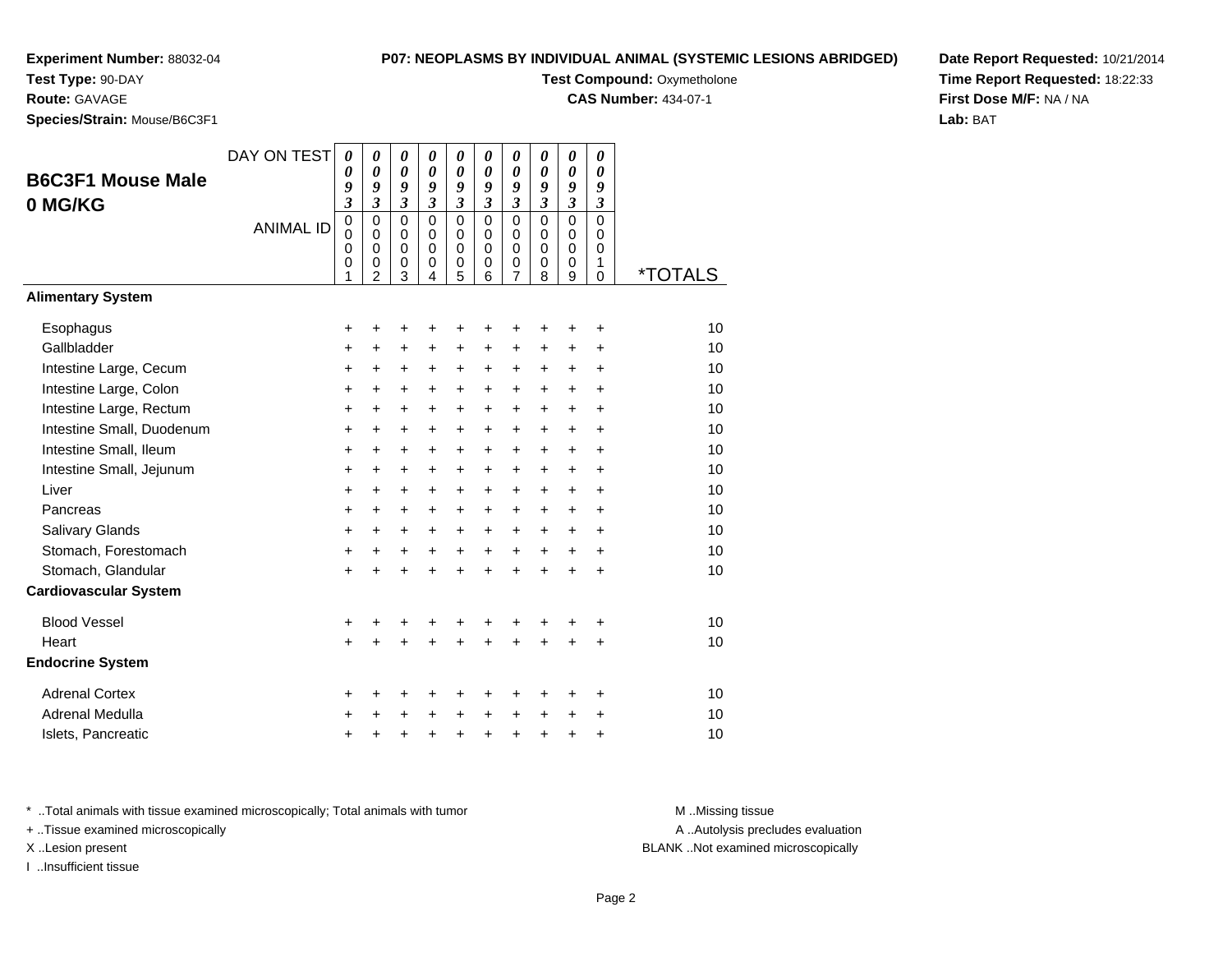**Test Type:** 90-DAY

**Route:** GAVAGE

**Species/Strain:** Mouse/B6C3F1

## **P07: NEOPLASMS BY INDIVIDUAL ANIMAL (SYSTEMIC LESIONS ABRIDGED)**

**Test Compound: Oxymetholone** 

**CAS Number:** 434-07-1

**Date Report Requested:** 10/21/2014**Time Report Requested:** 18:22:34**First Dose M/F:** NA / NA**Lab:** BAT

| <b>B6C3F1 Mouse Male</b><br>0 MG/KG | DAY ON TEST<br><b>ANIMAL ID</b> | $\boldsymbol{\theta}$<br>$\boldsymbol{\theta}$<br>9<br>3<br>$\pmb{0}$<br>$\mathbf 0$<br>$\mathbf 0$<br>0<br>1 | 0<br>$\boldsymbol{\theta}$<br>9<br>$\overline{\mathbf{3}}$<br>$\mathbf 0$<br>$\mathbf 0$<br>$\mathbf 0$<br>0<br>2 | $\boldsymbol{\theta}$<br>$\boldsymbol{\theta}$<br>9<br>$\mathfrak{z}$<br>$\mathbf 0$<br>$\mathbf 0$<br>$\mathbf 0$<br>0<br>3 | $\boldsymbol{\theta}$<br>0<br>9<br>$\mathfrak{z}$<br>$\mathbf 0$<br>$\Omega$<br>$\Omega$<br>0<br>4 | $\boldsymbol{\theta}$<br>$\boldsymbol{\theta}$<br>9<br>$\mathfrak{z}$<br>$\mathbf 0$<br>$\mathbf 0$<br>$\mathbf 0$<br>$\pmb{0}$<br>$\overline{5}$ | 0<br>$\boldsymbol{\theta}$<br>9<br>$\mathfrak{z}$<br>$\Omega$<br>$\Omega$<br>$\Omega$<br>0<br>6 | $\boldsymbol{\theta}$<br>$\boldsymbol{\theta}$<br>9<br>$\mathfrak{z}$<br>$\mathbf 0$<br>$\mathbf 0$<br>$\mathbf 0$<br>0<br>$\overline{7}$ | 0<br>$\boldsymbol{\theta}$<br>9<br>3<br>$\Omega$<br>$\Omega$<br>$\Omega$<br>0<br>8 | $\boldsymbol{\theta}$<br>$\boldsymbol{\theta}$<br>9<br>$\mathfrak{z}$<br>$\pmb{0}$<br>$\pmb{0}$<br>$\mathbf 0$<br>$\pmb{0}$<br>$\mathsf g$ | 0<br>0<br>9<br>$\mathfrak{z}$<br>$\mathbf 0$<br>$\mathbf 0$<br>0<br>1<br>0 | *TOTALS     |
|-------------------------------------|---------------------------------|---------------------------------------------------------------------------------------------------------------|-------------------------------------------------------------------------------------------------------------------|------------------------------------------------------------------------------------------------------------------------------|----------------------------------------------------------------------------------------------------|---------------------------------------------------------------------------------------------------------------------------------------------------|-------------------------------------------------------------------------------------------------|-------------------------------------------------------------------------------------------------------------------------------------------|------------------------------------------------------------------------------------|--------------------------------------------------------------------------------------------------------------------------------------------|----------------------------------------------------------------------------|-------------|
| Parathyroid Gland                   |                                 | $\ddot{}$                                                                                                     | $\ddot{}$                                                                                                         | M                                                                                                                            | $\ddot{}$                                                                                          | $+$                                                                                                                                               | $\ddot{}$                                                                                       | $\ddot{}$                                                                                                                                 | $\ddot{}$                                                                          | $\ddot{}$                                                                                                                                  | $\ddot{}$                                                                  | 9           |
| <b>Pituitary Gland</b>              |                                 | +                                                                                                             | M                                                                                                                 | M                                                                                                                            | $\ddot{}$                                                                                          | +                                                                                                                                                 | +                                                                                               | +                                                                                                                                         | $\ddot{}$                                                                          | +                                                                                                                                          | +                                                                          | 8           |
| <b>Thyroid Gland</b>                |                                 | $\ddot{}$                                                                                                     | ÷                                                                                                                 | $\ddot{}$                                                                                                                    | ÷                                                                                                  | $\ddot{}$                                                                                                                                         | $\ddot{}$                                                                                       | $\ddot{}$                                                                                                                                 | +                                                                                  | +                                                                                                                                          | +                                                                          | 10          |
| <b>General Body System</b>          |                                 |                                                                                                               |                                                                                                                   |                                                                                                                              |                                                                                                    |                                                                                                                                                   |                                                                                                 |                                                                                                                                           |                                                                                    |                                                                                                                                            |                                                                            |             |
| <b>NONE</b>                         |                                 |                                                                                                               |                                                                                                                   |                                                                                                                              |                                                                                                    |                                                                                                                                                   |                                                                                                 |                                                                                                                                           |                                                                                    |                                                                                                                                            |                                                                            |             |
| <b>Genital System</b>               |                                 |                                                                                                               |                                                                                                                   |                                                                                                                              |                                                                                                    |                                                                                                                                                   |                                                                                                 |                                                                                                                                           |                                                                                    |                                                                                                                                            |                                                                            |             |
| Epididymis                          |                                 | +                                                                                                             | +                                                                                                                 | +                                                                                                                            | +                                                                                                  | +                                                                                                                                                 | +                                                                                               | +                                                                                                                                         | +                                                                                  | +                                                                                                                                          | +                                                                          | 10          |
| <b>Preputial Gland</b>              |                                 | $\ddot{}$                                                                                                     | $\ddot{}$                                                                                                         | +                                                                                                                            | $\ddot{}$                                                                                          | $\ddot{}$                                                                                                                                         | $\pm$                                                                                           | +                                                                                                                                         | +                                                                                  | $\pm$                                                                                                                                      | +                                                                          | 10          |
| Prostate                            |                                 | +                                                                                                             | +                                                                                                                 | +                                                                                                                            | $\pm$                                                                                              | $\ddot{}$                                                                                                                                         | $\ddot{}$                                                                                       | $\ddot{}$                                                                                                                                 | $\ddot{}$                                                                          | $\pm$                                                                                                                                      | +                                                                          | 10          |
| Seminal Vesicle                     |                                 | +                                                                                                             | +                                                                                                                 | +                                                                                                                            | +                                                                                                  | +                                                                                                                                                 | +                                                                                               | +                                                                                                                                         | $\ddot{}$                                                                          | $\pm$                                                                                                                                      | +                                                                          | 10          |
| <b>Testes</b>                       |                                 | $\ddot{}$                                                                                                     |                                                                                                                   | $\ddot{}$                                                                                                                    | Ŧ.                                                                                                 | $\ddot{}$                                                                                                                                         | $\ddot{}$                                                                                       | $\ddot{}$                                                                                                                                 | $\ddot{}$                                                                          | $\ddot{}$                                                                                                                                  | $\ddot{}$                                                                  | 10          |
| <b>Hematopoietic System</b>         |                                 |                                                                                                               |                                                                                                                   |                                                                                                                              |                                                                                                    |                                                                                                                                                   |                                                                                                 |                                                                                                                                           |                                                                                    |                                                                                                                                            |                                                                            |             |
| <b>Bone Marrow</b>                  |                                 | +                                                                                                             |                                                                                                                   | +                                                                                                                            | +                                                                                                  | +                                                                                                                                                 | +                                                                                               | +                                                                                                                                         | +                                                                                  | +                                                                                                                                          | +                                                                          | 10          |
| Lymph Node, Mandibular              |                                 | +                                                                                                             | +                                                                                                                 | +                                                                                                                            | +                                                                                                  | +                                                                                                                                                 | $\ddot{}$                                                                                       | +                                                                                                                                         | +                                                                                  | +                                                                                                                                          | +                                                                          | 10          |
| Lymph Node, Mesenteric              |                                 | +                                                                                                             | +                                                                                                                 | +                                                                                                                            | +                                                                                                  | $\ddot{}$                                                                                                                                         | M                                                                                               | $\ddot{}$                                                                                                                                 | +                                                                                  | +                                                                                                                                          | +                                                                          | 9           |
| Spleen                              |                                 | +                                                                                                             | +                                                                                                                 | +                                                                                                                            | +                                                                                                  | $\ddot{}$                                                                                                                                         | $\ddot{}$                                                                                       | $\ddot{}$                                                                                                                                 | $\ddot{}$                                                                          | $\ddot{}$                                                                                                                                  | $\ddot{}$                                                                  | 10          |
| Thymus                              |                                 | $\ddot{}$                                                                                                     | +                                                                                                                 | $\ddot{}$                                                                                                                    | +                                                                                                  | $\ddot{}$                                                                                                                                         | $\ddot{}$                                                                                       | $\ddot{}$                                                                                                                                 | $\ddot{}$                                                                          | +                                                                                                                                          | $\ddot{}$                                                                  | 10          |
| <b>Integumentary System</b>         |                                 |                                                                                                               |                                                                                                                   |                                                                                                                              |                                                                                                    |                                                                                                                                                   |                                                                                                 |                                                                                                                                           |                                                                                    |                                                                                                                                            |                                                                            |             |
| <b>Mammary Gland</b>                |                                 | M                                                                                                             | М                                                                                                                 | M                                                                                                                            | M                                                                                                  | M                                                                                                                                                 | М                                                                                               | M                                                                                                                                         | М                                                                                  | м                                                                                                                                          | M                                                                          | $\mathbf 0$ |
| Skin                                |                                 | +                                                                                                             | +                                                                                                                 | +                                                                                                                            | +                                                                                                  | +                                                                                                                                                 | +                                                                                               | +                                                                                                                                         | +                                                                                  | +                                                                                                                                          | +                                                                          | 10          |

\* ..Total animals with tissue examined microscopically; Total animals with tumor **M** . Missing tissue M ..Missing tissue

+ ..Tissue examined microscopically

I ..Insufficient tissue

A ..Autolysis precludes evaluation

X ..Lesion present BLANK ..Not examined microscopically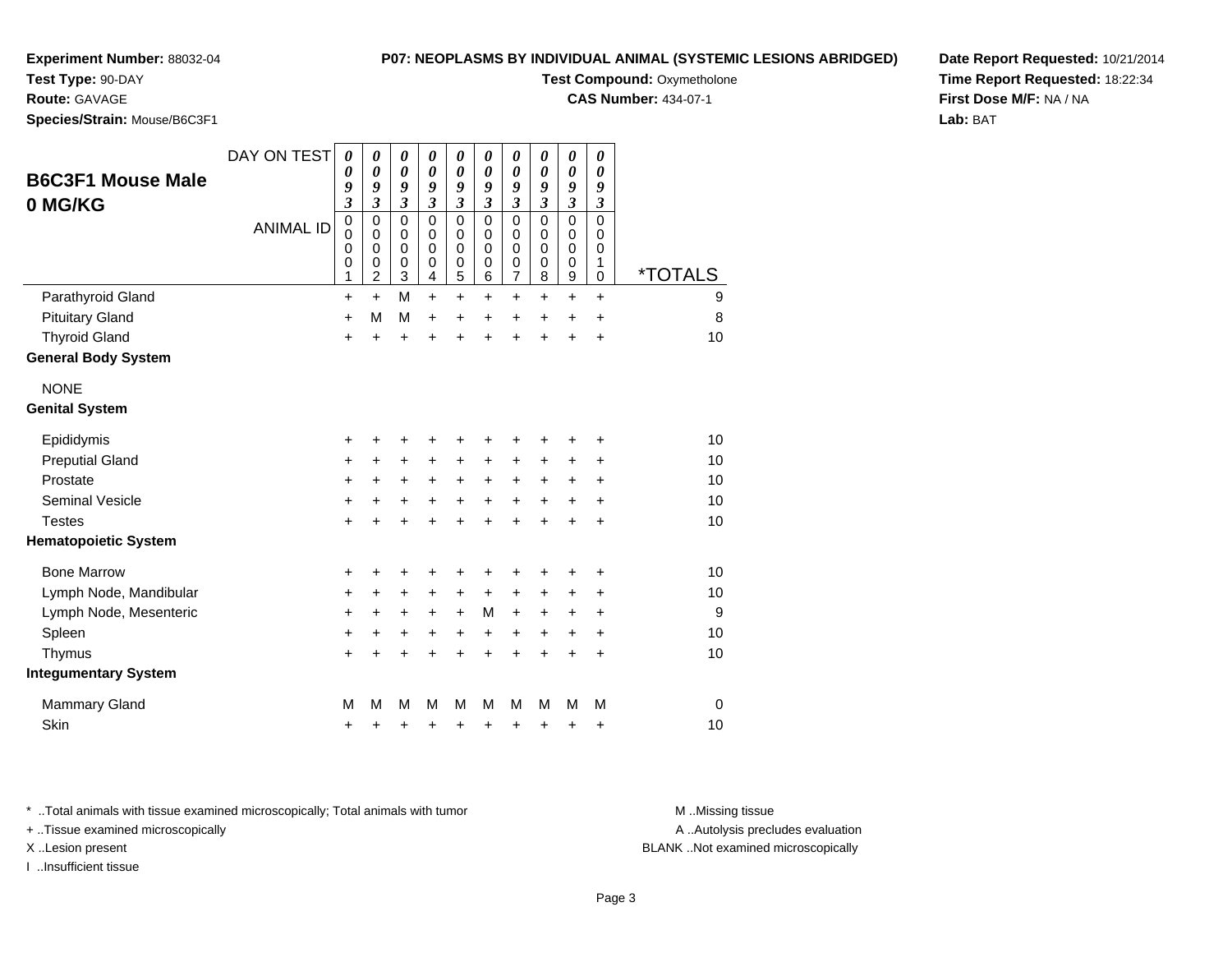**Test Type:** 90-DAY

**Route:** GAVAGE

**Species/Strain:** Mouse/B6C3F1

## **P07: NEOPLASMS BY INDIVIDUAL ANIMAL (SYSTEMIC LESIONS ABRIDGED)**

**Test Compound: Oxymetholone** 

**CAS Number:** 434-07-1

**Date Report Requested:** 10/21/2014**Time Report Requested:** 18:22:34**First Dose M/F:** NA / NA**Lab:** BAT

| <b>B6C3F1 Mouse Male</b><br>0 MG/KG                            | DAY ON TEST<br><b>ANIMAL ID</b> | 0<br>0<br>9<br>$\overline{\mathbf{3}}$<br>$\mathbf 0$<br>0<br>0<br>0 | 0<br>$\boldsymbol{\theta}$<br>9<br>$\overline{\mathbf{3}}$<br>$\mathbf 0$<br>$\mathbf 0$<br>$\pmb{0}$<br>$\mathbf 0$<br>$\overline{2}$ | 0<br>$\boldsymbol{\theta}$<br>9<br>$\mathfrak{z}$<br>$\mathbf 0$<br>$\pmb{0}$<br>$\pmb{0}$<br>$\mathbf 0$<br>3 | 0<br>0<br>9<br>$\boldsymbol{\beta}$<br>$\mathbf 0$<br>0<br>$\pmb{0}$<br>0<br>4 | 0<br>$\boldsymbol{\theta}$<br>9<br>$\mathfrak{z}$<br>$\mathbf 0$<br>0<br>$\mathbf 0$<br>$\mathbf 0$<br>5 | 0<br>0<br>9<br>$\mathfrak{z}$<br>$\mathbf 0$<br>0<br>$\pmb{0}$<br>$\mathbf 0$<br>6 | 0<br>0<br>9<br>$\boldsymbol{\mathfrak{z}}$<br>$\mathbf 0$<br>0<br>$\mathbf 0$<br>$\mathbf 0$<br>$\overline{7}$ | 0<br>$\boldsymbol{\theta}$<br>9<br>3<br>$\mathbf 0$<br>0<br>$\mathbf 0$<br>0<br>8 | 0<br>0<br>9<br>3<br>$\mathbf 0$<br>0<br>0<br>0<br>9 | 0<br>0<br>9<br>$\boldsymbol{\beta}$<br>$\mathbf 0$<br>0<br>$\mathbf 0$<br>1<br>0 | <i><b>*TOTALS</b></i> |
|----------------------------------------------------------------|---------------------------------|----------------------------------------------------------------------|----------------------------------------------------------------------------------------------------------------------------------------|----------------------------------------------------------------------------------------------------------------|--------------------------------------------------------------------------------|----------------------------------------------------------------------------------------------------------|------------------------------------------------------------------------------------|----------------------------------------------------------------------------------------------------------------|-----------------------------------------------------------------------------------|-----------------------------------------------------|----------------------------------------------------------------------------------|-----------------------|
| <b>Musculoskeletal System</b>                                  |                                 |                                                                      |                                                                                                                                        |                                                                                                                |                                                                                |                                                                                                          |                                                                                    |                                                                                                                |                                                                                   |                                                     |                                                                                  |                       |
| Bone<br><b>Nervous System</b>                                  |                                 | $\ddot{}$                                                            |                                                                                                                                        |                                                                                                                |                                                                                |                                                                                                          |                                                                                    |                                                                                                                | +                                                                                 | +                                                   | ÷                                                                                | 10                    |
| <b>Brain</b><br><b>Respiratory System</b>                      |                                 | $\ddot{}$                                                            |                                                                                                                                        |                                                                                                                |                                                                                |                                                                                                          |                                                                                    |                                                                                                                |                                                                                   |                                                     | ÷                                                                                | 10                    |
| Lung<br><b>Nose</b><br>Trachea<br><b>Special Senses System</b> |                                 | +<br>$\ddot{}$<br>$\ddot{}$                                          | $\ddot{}$                                                                                                                              | $\ddot{}$                                                                                                      | $\ddot{}$                                                                      | $\ddot{}$                                                                                                | $\ddot{}$                                                                          | $\ddot{}$<br>÷                                                                                                 | $\ddot{}$                                                                         | +<br>$\pm$<br>+                                     | $\ddot{}$<br>$\ddot{}$<br>$\ddot{}$                                              | 10<br>10<br>10        |
| <b>NONE</b><br><b>Urinary System</b>                           |                                 |                                                                      |                                                                                                                                        |                                                                                                                |                                                                                |                                                                                                          |                                                                                    |                                                                                                                |                                                                                   |                                                     |                                                                                  |                       |
| Kidney<br><b>Urinary Bladder</b><br><b>SYSTEMIC LESIONS</b>    |                                 | +<br>$\ddot{}$                                                       |                                                                                                                                        |                                                                                                                |                                                                                |                                                                                                          |                                                                                    |                                                                                                                | +                                                                                 | +                                                   | ٠<br>$\ddot{}$                                                                   | 10<br>10              |
| Multiple Organ                                                 |                                 | +                                                                    |                                                                                                                                        |                                                                                                                |                                                                                |                                                                                                          |                                                                                    |                                                                                                                |                                                                                   |                                                     | ٠                                                                                | 10                    |

\* ..Total animals with tissue examined microscopically; Total animals with tumor **M** . Missing tissue M ..Missing tissue

+ ..Tissue examined microscopically

I ..Insufficient tissue

A ..Autolysis precludes evaluation

X ..Lesion present BLANK ..Not examined microscopically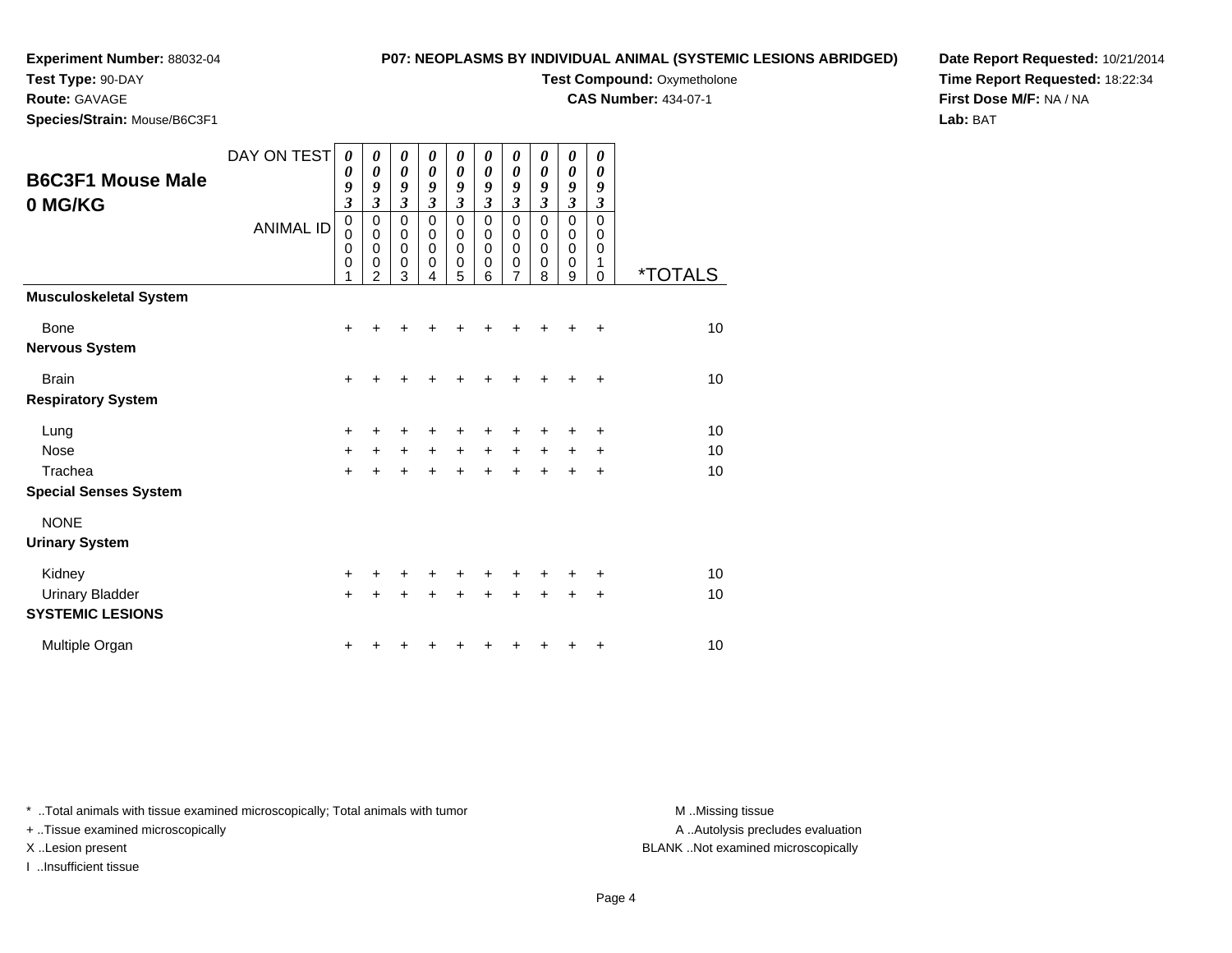| Experiment Number: 88032-04                                                    |                  | P07: NEOPLASMS BY INDIVIDUAL ANIMAL (SYSTEMIC LESIONS ABRIDGED) |                  | Date Report Requested: 10/21/2014 |
|--------------------------------------------------------------------------------|------------------|-----------------------------------------------------------------|------------------|-----------------------------------|
| Test Type: 90-DAY                                                              |                  | Test Compound: Oxymetholone                                     |                  | Time Report Requested: 18:22:34   |
| Route: GAVAGE                                                                  |                  | <b>CAS Number: 434-07-1</b>                                     |                  | First Dose M/F: NA / NA           |
| Species/Strain: Mouse/B6C3F1                                                   |                  |                                                                 |                  | Lab: BAT                          |
|                                                                                | DAY ON TEST      |                                                                 |                  |                                   |
| <b>B6C3F1 Mouse Male</b>                                                       |                  |                                                                 |                  |                                   |
| <b>MG/KG</b><br>160                                                            |                  |                                                                 |                  |                                   |
|                                                                                | <b>ANIMAL ID</b> |                                                                 |                  |                                   |
|                                                                                |                  | <i><b>*TOTALS</b></i>                                           |                  |                                   |
| <b>Alimentary System</b>                                                       |                  |                                                                 |                  |                                   |
| <b>NONE</b>                                                                    |                  |                                                                 |                  |                                   |
| <b>Cardiovascular System</b>                                                   |                  |                                                                 |                  |                                   |
| <b>NONE</b>                                                                    |                  |                                                                 |                  |                                   |
| <b>Endocrine System</b>                                                        |                  |                                                                 |                  |                                   |
| <b>NONE</b>                                                                    |                  |                                                                 |                  |                                   |
| <b>General Body System</b>                                                     |                  |                                                                 |                  |                                   |
| <b>NONE</b>                                                                    |                  |                                                                 |                  |                                   |
| <b>Genital System</b>                                                          |                  |                                                                 |                  |                                   |
|                                                                                |                  |                                                                 |                  |                                   |
| <b>NONE</b>                                                                    |                  |                                                                 |                  |                                   |
| <b>Hematopoietic System</b>                                                    |                  |                                                                 |                  |                                   |
| <b>NONE</b>                                                                    |                  |                                                                 |                  |                                   |
| <b>Integumentary System</b>                                                    |                  |                                                                 |                  |                                   |
| <b>NONE</b>                                                                    |                  |                                                                 |                  |                                   |
| <b>Musculoskeletal System</b>                                                  |                  |                                                                 |                  |                                   |
| <b>NONE</b>                                                                    |                  |                                                                 |                  |                                   |
| <b>Nervous System</b>                                                          |                  |                                                                 |                  |                                   |
| <b>NONE</b>                                                                    |                  |                                                                 |                  |                                   |
|                                                                                |                  |                                                                 |                  |                                   |
|                                                                                |                  |                                                                 |                  |                                   |
|                                                                                |                  |                                                                 |                  |                                   |
| * Total animals with tissue examined microscopically; Total animals with tumor |                  |                                                                 | M Missing tissue |                                   |

+ ..Tissue examined microscopically

I ..Insufficient tissue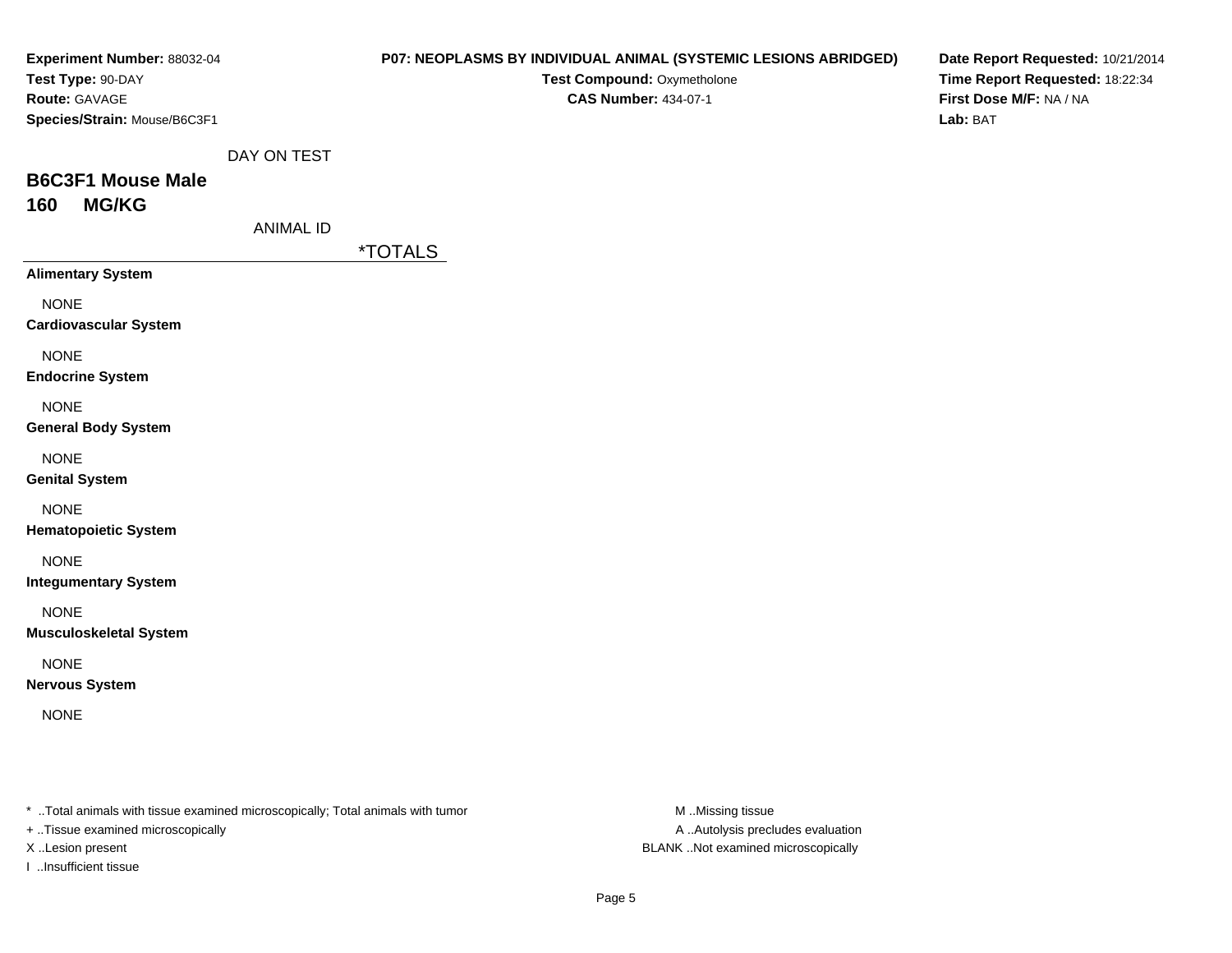| Experiment Number: 88032-04<br>Test Type: 90-DAY |                  | P07: NEOPLASMS BY INDIVIDUAL ANIMAL (SYSTEMIC LESIONS ABRIDGED)<br>Test Compound: Oxymetholone | Date Report Requested: 10/21/2014<br>Time Report Requested: 18:22:34 |
|--------------------------------------------------|------------------|------------------------------------------------------------------------------------------------|----------------------------------------------------------------------|
| <b>Route: GAVAGE</b>                             |                  | <b>CAS Number: 434-07-1</b>                                                                    | First Dose M/F: NA / NA                                              |
| Species/Strain: Mouse/B6C3F1                     |                  |                                                                                                | Lab: BAT                                                             |
|                                                  | DAY ON TEST      |                                                                                                |                                                                      |
| <b>B6C3F1 Mouse Male</b>                         |                  |                                                                                                |                                                                      |
| <b>MG/KG</b><br>160                              |                  |                                                                                                |                                                                      |
|                                                  | <b>ANIMAL ID</b> |                                                                                                |                                                                      |
|                                                  |                  | <i><b>*TOTALS</b></i>                                                                          |                                                                      |
| <b>Respiratory System</b>                        |                  |                                                                                                |                                                                      |
| <b>NONE</b>                                      |                  |                                                                                                |                                                                      |
| <b>Special Senses System</b>                     |                  |                                                                                                |                                                                      |
| <b>NONE</b>                                      |                  |                                                                                                |                                                                      |
| <b>Urinary System</b>                            |                  |                                                                                                |                                                                      |
| <b>NONE</b>                                      |                  |                                                                                                |                                                                      |
| <b>SYSTEMIC LESIONS</b>                          |                  |                                                                                                |                                                                      |
| Multiple Organ                                   |                  | 0                                                                                              |                                                                      |
|                                                  |                  |                                                                                                |                                                                      |
|                                                  |                  |                                                                                                |                                                                      |

\* ..Total animals with tissue examined microscopically; Total animals with tumor M..Missing tissue M ..Missing tissue

+ ..Tissue examined microscopically

I ..Insufficient tissue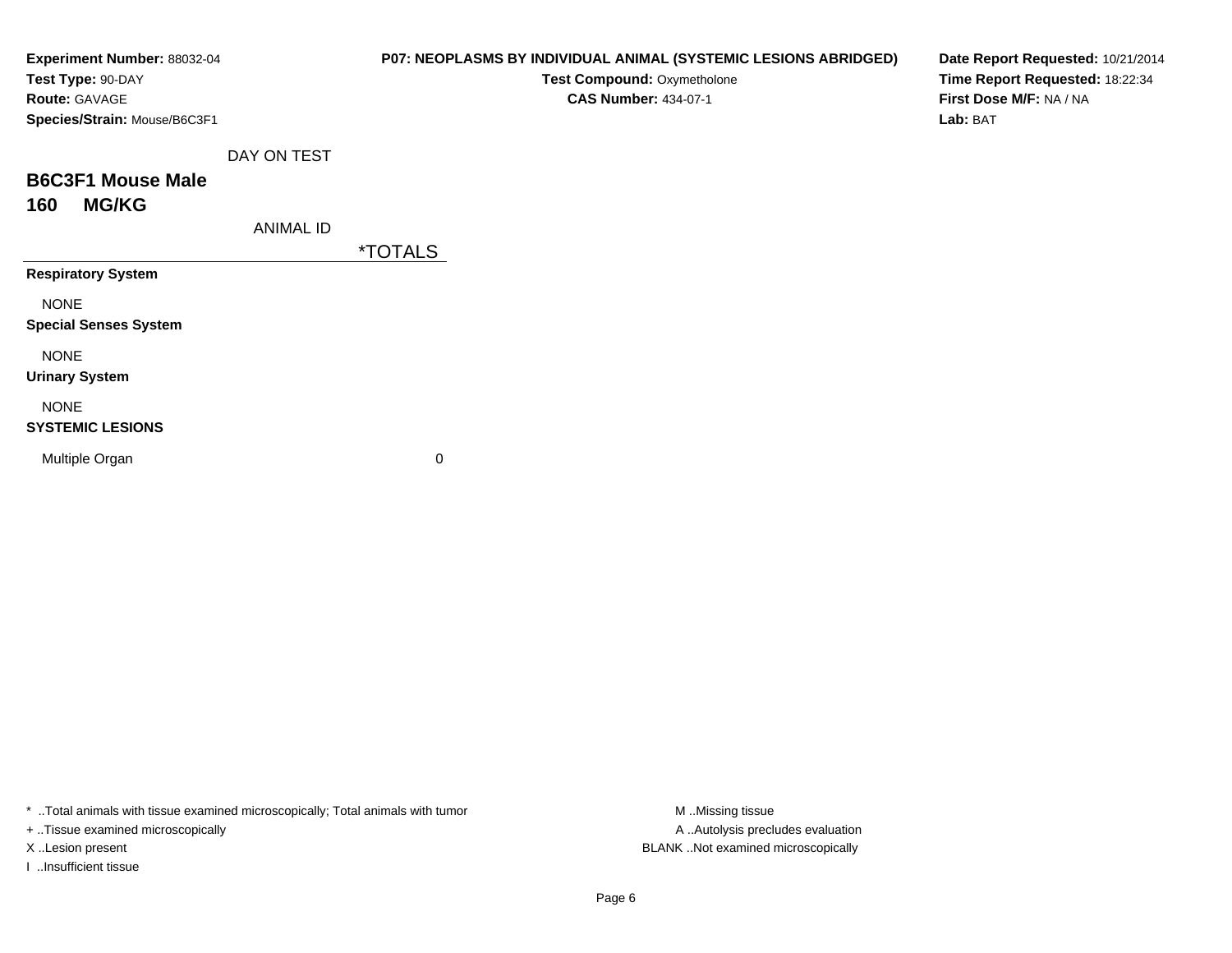| Experiment Number: 88032-04                                                    |                  | P07: NEOPLASMS BY INDIVIDUAL ANIMAL (SYSTEMIC LESIONS ABRIDGED) |                  | Date Report Requested: 10/21/2014   |
|--------------------------------------------------------------------------------|------------------|-----------------------------------------------------------------|------------------|-------------------------------------|
| Test Type: 90-DAY                                                              |                  | Test Compound: Oxymetholone                                     |                  | Time Report Requested: 18:22:34     |
| Route: GAVAGE<br>Species/Strain: Mouse/B6C3F1                                  |                  | <b>CAS Number: 434-07-1</b>                                     |                  | First Dose M/F: NA / NA<br>Lab: BAT |
|                                                                                |                  |                                                                 |                  |                                     |
|                                                                                | DAY ON TEST      |                                                                 |                  |                                     |
| <b>B6C3F1 Mouse Male</b>                                                       |                  |                                                                 |                  |                                     |
| <b>MG/KG</b><br>320                                                            |                  |                                                                 |                  |                                     |
|                                                                                | <b>ANIMAL ID</b> |                                                                 |                  |                                     |
|                                                                                |                  | <i><b>*TOTALS</b></i>                                           |                  |                                     |
| <b>Alimentary System</b>                                                       |                  |                                                                 |                  |                                     |
| <b>NONE</b>                                                                    |                  |                                                                 |                  |                                     |
| <b>Cardiovascular System</b>                                                   |                  |                                                                 |                  |                                     |
| <b>NONE</b>                                                                    |                  |                                                                 |                  |                                     |
| <b>Endocrine System</b>                                                        |                  |                                                                 |                  |                                     |
| <b>NONE</b>                                                                    |                  |                                                                 |                  |                                     |
| <b>General Body System</b>                                                     |                  |                                                                 |                  |                                     |
| <b>NONE</b>                                                                    |                  |                                                                 |                  |                                     |
| <b>Genital System</b>                                                          |                  |                                                                 |                  |                                     |
| <b>NONE</b>                                                                    |                  |                                                                 |                  |                                     |
| <b>Hematopoietic System</b>                                                    |                  |                                                                 |                  |                                     |
| <b>NONE</b>                                                                    |                  |                                                                 |                  |                                     |
| <b>Integumentary System</b>                                                    |                  |                                                                 |                  |                                     |
| <b>NONE</b>                                                                    |                  |                                                                 |                  |                                     |
| <b>Musculoskeletal System</b>                                                  |                  |                                                                 |                  |                                     |
|                                                                                |                  |                                                                 |                  |                                     |
| <b>NONE</b><br><b>Nervous System</b>                                           |                  |                                                                 |                  |                                     |
|                                                                                |                  |                                                                 |                  |                                     |
| <b>NONE</b>                                                                    |                  |                                                                 |                  |                                     |
|                                                                                |                  |                                                                 |                  |                                     |
|                                                                                |                  |                                                                 |                  |                                     |
| * Total animals with tissue examined microscopically; Total animals with tumor |                  |                                                                 | M Missing tissue |                                     |
|                                                                                |                  |                                                                 |                  |                                     |

+ ..Tissue examined microscopically

I ..Insufficient tissue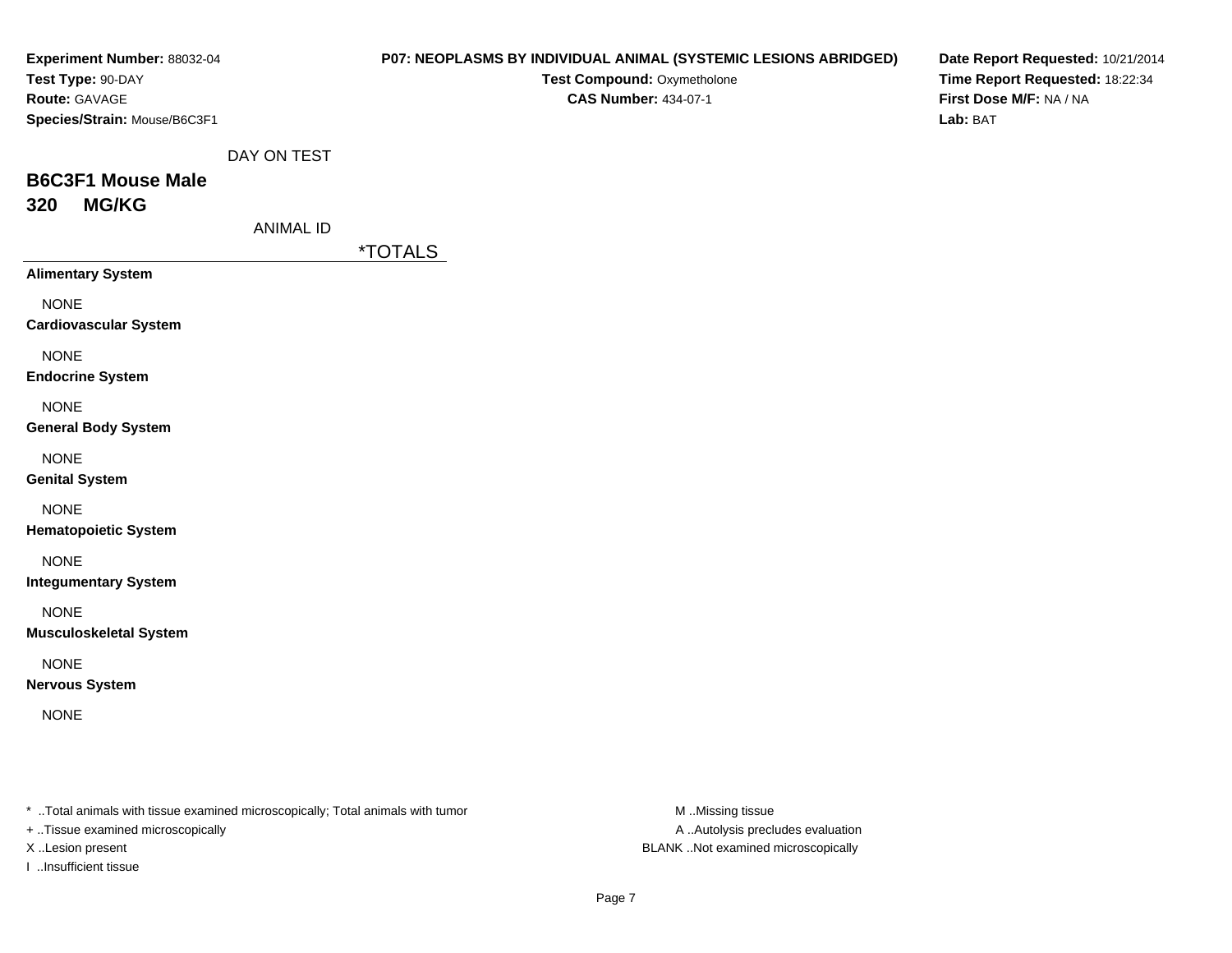| Experiment Number: 88032-04<br>Test Type: 90-DAY |                  | P07: NEOPLASMS BY INDIVIDUAL ANIMAL (SYSTEMIC LESIONS ABRIDGED)<br>Test Compound: Oxymetholone | Date Report Requested: 10/21/2014<br>Time Report Requested: 18:22:34 |
|--------------------------------------------------|------------------|------------------------------------------------------------------------------------------------|----------------------------------------------------------------------|
| Route: GAVAGE                                    |                  | <b>CAS Number: 434-07-1</b>                                                                    | First Dose M/F: NA / NA                                              |
| Species/Strain: Mouse/B6C3F1                     |                  |                                                                                                | Lab: BAT                                                             |
|                                                  | DAY ON TEST      |                                                                                                |                                                                      |
| <b>B6C3F1 Mouse Male</b>                         |                  |                                                                                                |                                                                      |
| <b>MG/KG</b><br>320                              |                  |                                                                                                |                                                                      |
|                                                  | <b>ANIMAL ID</b> |                                                                                                |                                                                      |
|                                                  |                  | <i><b>*TOTALS</b></i>                                                                          |                                                                      |
| <b>Respiratory System</b>                        |                  |                                                                                                |                                                                      |
| <b>NONE</b>                                      |                  |                                                                                                |                                                                      |
| <b>Special Senses System</b>                     |                  |                                                                                                |                                                                      |
| <b>NONE</b>                                      |                  |                                                                                                |                                                                      |
| <b>Urinary System</b>                            |                  |                                                                                                |                                                                      |
| <b>NONE</b>                                      |                  |                                                                                                |                                                                      |
| <b>SYSTEMIC LESIONS</b>                          |                  |                                                                                                |                                                                      |
| Multiple Organ                                   |                  | 0                                                                                              |                                                                      |
|                                                  |                  |                                                                                                |                                                                      |
|                                                  |                  |                                                                                                |                                                                      |

\* ..Total animals with tissue examined microscopically; Total animals with tumor M..Missing tissue M ..Missing tissue

+ ..Tissue examined microscopically

I ..Insufficient tissue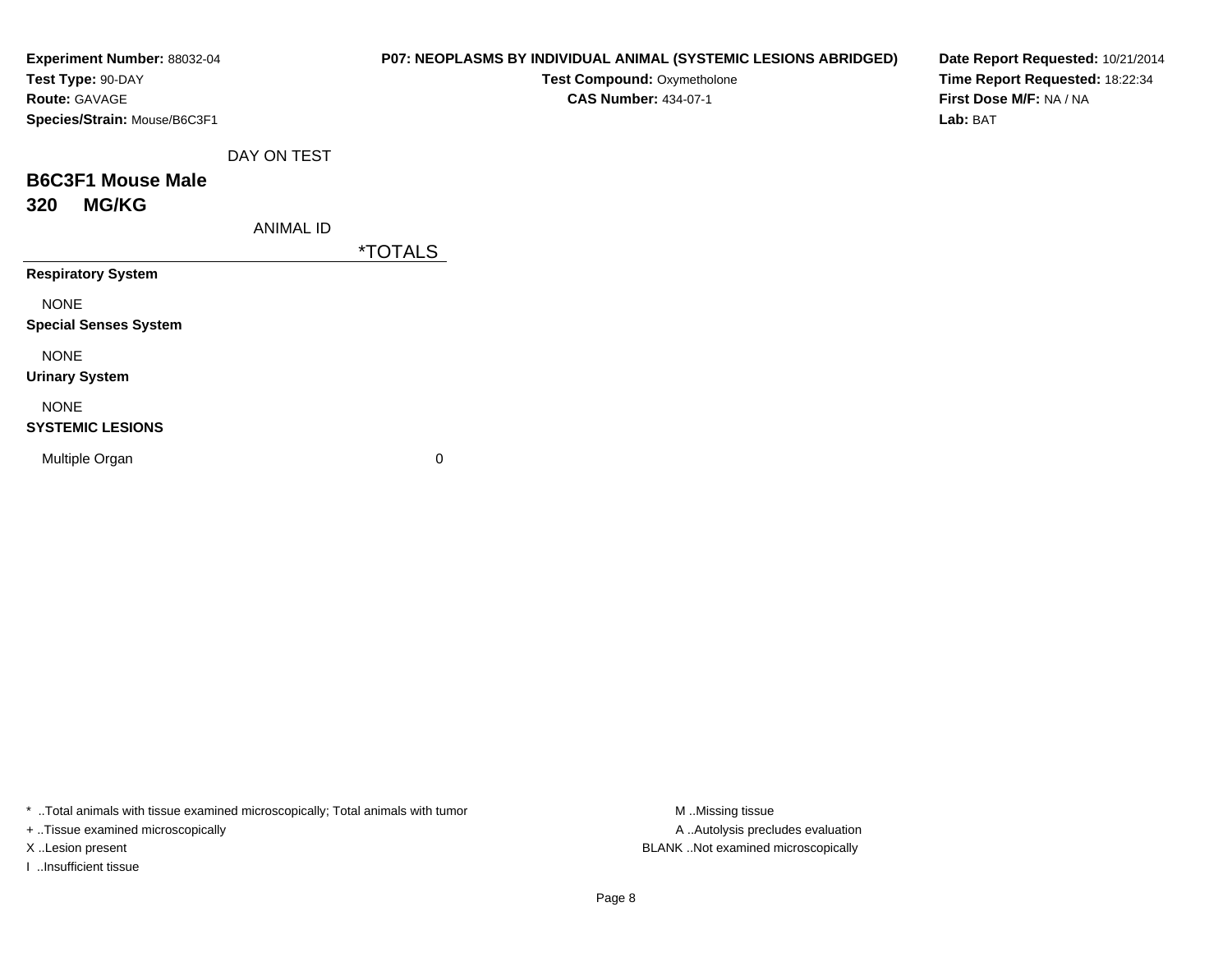| Experiment Number: 88032-04<br>Test Type: 90-DAY                                                                    |                  |                       | P07: NEOPLASMS BY INDIVIDUAL ANIMAL (SYSTEMIC LESIONS ABRIDGED)<br>Test Compound: Oxymetholone | Date Report Requested: 10/21/2014<br>Time Report Requested: 18:22:34 |
|---------------------------------------------------------------------------------------------------------------------|------------------|-----------------------|------------------------------------------------------------------------------------------------|----------------------------------------------------------------------|
| Route: GAVAGE<br>Species/Strain: Mouse/B6C3F1                                                                       |                  |                       | <b>CAS Number: 434-07-1</b>                                                                    | First Dose M/F: NA / NA<br>Lab: BAT                                  |
|                                                                                                                     | DAY ON TEST      |                       |                                                                                                |                                                                      |
| <b>B6C3F1 Mouse Male</b><br><b>MG/KG</b><br>630                                                                     |                  |                       |                                                                                                |                                                                      |
|                                                                                                                     | <b>ANIMAL ID</b> |                       |                                                                                                |                                                                      |
| <b>Alimentary System</b>                                                                                            |                  | <i><b>*TOTALS</b></i> |                                                                                                |                                                                      |
| <b>NONE</b><br><b>Cardiovascular System</b>                                                                         |                  |                       |                                                                                                |                                                                      |
| <b>NONE</b><br><b>Endocrine System</b>                                                                              |                  |                       |                                                                                                |                                                                      |
| <b>NONE</b><br><b>General Body System</b>                                                                           |                  |                       |                                                                                                |                                                                      |
| <b>NONE</b><br><b>Genital System</b>                                                                                |                  |                       |                                                                                                |                                                                      |
| <b>NONE</b><br><b>Hematopoietic System</b>                                                                          |                  |                       |                                                                                                |                                                                      |
| <b>NONE</b><br><b>Integumentary System</b>                                                                          |                  |                       |                                                                                                |                                                                      |
| <b>NONE</b><br><b>Musculoskeletal System</b>                                                                        |                  |                       |                                                                                                |                                                                      |
| <b>NONE</b><br><b>Nervous System</b>                                                                                |                  |                       |                                                                                                |                                                                      |
| <b>NONE</b>                                                                                                         |                  |                       |                                                                                                |                                                                      |
| * Total animals with tissue examined microscopically; Total animals with tumor<br>+ Tissue examined microscopically |                  |                       | M Missing tissue<br>A  Autolysis precludes evaluation                                          |                                                                      |

X ..Lesion present BLANK ..Not examined microscopically

I ..Insufficient tissue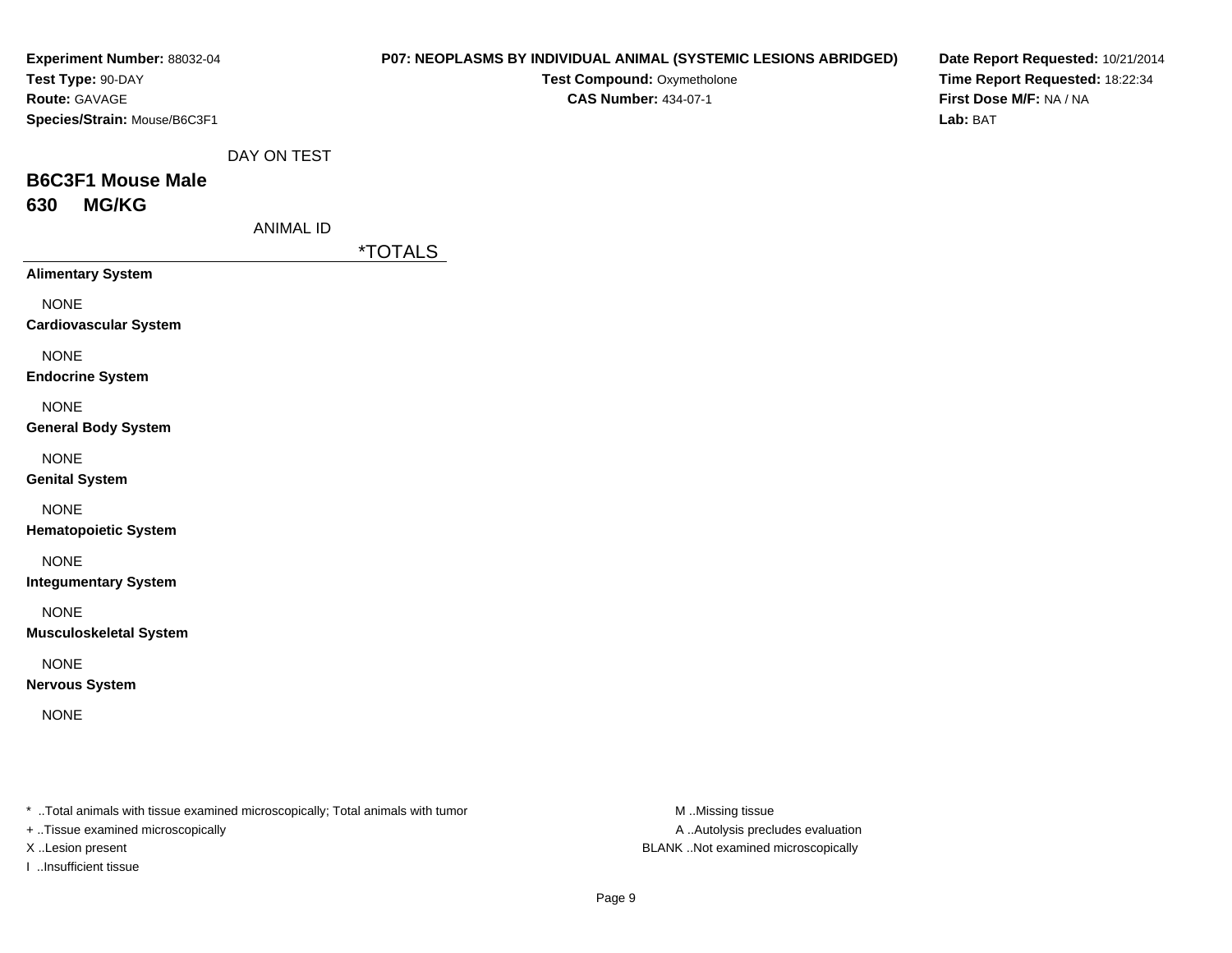| Experiment Number: 88032-04<br>Test Type: 90-DAY<br>Route: GAVAGE<br>Species/Strain: Mouse/B6C3F1 |                  | P07: NEOPLASMS BY INDIVIDUAL ANIMAL (SYSTEMIC LESIONS ABRIDGED)<br>Test Compound: Oxymetholone<br><b>CAS Number: 434-07-1</b> | Date Report Requested: 10/21/2014<br>Time Report Requested: 18:22:34<br>First Dose M/F: NA / NA<br>Lab: BAT |
|---------------------------------------------------------------------------------------------------|------------------|-------------------------------------------------------------------------------------------------------------------------------|-------------------------------------------------------------------------------------------------------------|
|                                                                                                   | DAY ON TEST      |                                                                                                                               |                                                                                                             |
| <b>B6C3F1 Mouse Male</b>                                                                          |                  |                                                                                                                               |                                                                                                             |
| <b>MG/KG</b><br>630                                                                               | <b>ANIMAL ID</b> |                                                                                                                               |                                                                                                             |
| <b>Respiratory System</b>                                                                         |                  | <i><b>*TOTALS</b></i>                                                                                                         |                                                                                                             |
| <b>NONE</b><br><b>Special Senses System</b>                                                       |                  |                                                                                                                               |                                                                                                             |
| <b>NONE</b><br><b>Urinary System</b>                                                              |                  |                                                                                                                               |                                                                                                             |
| <b>NONE</b><br><b>SYSTEMIC LESIONS</b>                                                            |                  |                                                                                                                               |                                                                                                             |
| Multiple Organ                                                                                    |                  | 0                                                                                                                             |                                                                                                             |
|                                                                                                   |                  |                                                                                                                               |                                                                                                             |

\* ..Total animals with tissue examined microscopically; Total animals with tumor M..Missing tissue M ..Missing tissue

+ ..Tissue examined microscopically

I ..Insufficient tissue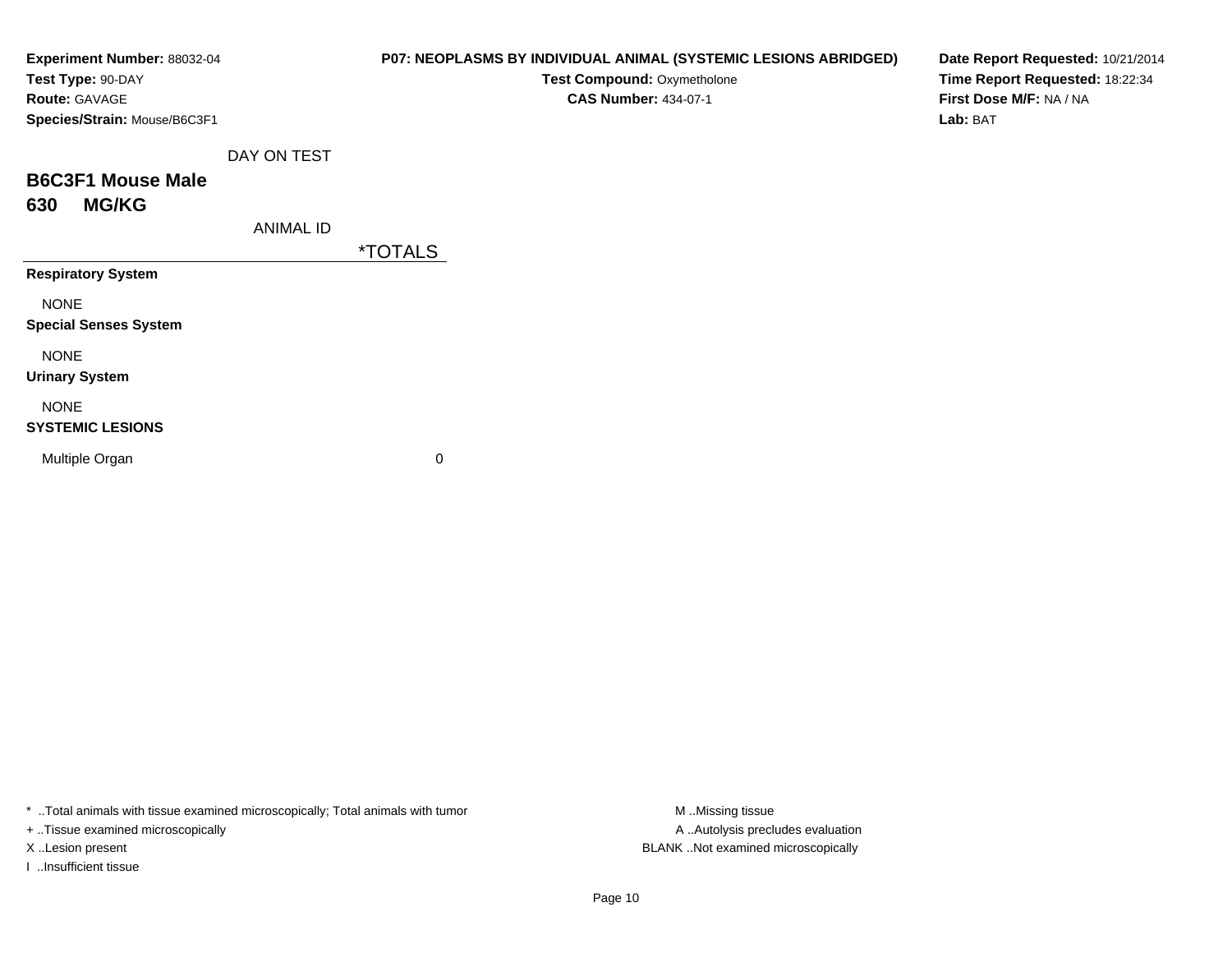| Experiment Number: 88032-04<br>Test Type: 90-DAY<br>Route: GAVAGE                                                   |                  |                       | P07: NEOPLASMS BY INDIVIDUAL ANIMAL (SYSTEMIC LESIONS ABRIDGED)<br>Test Compound: Oxymetholone<br><b>CAS Number: 434-07-1</b> | Date Report Requested: 10/21/2014<br>Time Report Requested: 18:22:34<br>First Dose M/F: NA / NA |
|---------------------------------------------------------------------------------------------------------------------|------------------|-----------------------|-------------------------------------------------------------------------------------------------------------------------------|-------------------------------------------------------------------------------------------------|
| Species/Strain: Mouse/B6C3F1                                                                                        |                  |                       |                                                                                                                               | Lab: BAT                                                                                        |
|                                                                                                                     | DAY ON TEST      |                       |                                                                                                                               |                                                                                                 |
| <b>B6C3F1 Mouse Male</b><br><b>MG/KG</b><br>1250                                                                    |                  |                       |                                                                                                                               |                                                                                                 |
|                                                                                                                     | <b>ANIMAL ID</b> |                       |                                                                                                                               |                                                                                                 |
| <b>Alimentary System</b>                                                                                            |                  | <i><b>*TOTALS</b></i> |                                                                                                                               |                                                                                                 |
| <b>NONE</b><br><b>Cardiovascular System</b>                                                                         |                  |                       |                                                                                                                               |                                                                                                 |
| <b>NONE</b><br><b>Endocrine System</b>                                                                              |                  |                       |                                                                                                                               |                                                                                                 |
| <b>NONE</b><br><b>General Body System</b>                                                                           |                  |                       |                                                                                                                               |                                                                                                 |
| <b>NONE</b><br><b>Genital System</b>                                                                                |                  |                       |                                                                                                                               |                                                                                                 |
| <b>NONE</b><br><b>Hematopoietic System</b>                                                                          |                  |                       |                                                                                                                               |                                                                                                 |
| <b>NONE</b><br><b>Integumentary System</b>                                                                          |                  |                       |                                                                                                                               |                                                                                                 |
| <b>NONE</b><br><b>Musculoskeletal System</b>                                                                        |                  |                       |                                                                                                                               |                                                                                                 |
| <b>NONE</b><br><b>Nervous System</b>                                                                                |                  |                       |                                                                                                                               |                                                                                                 |
| <b>NONE</b>                                                                                                         |                  |                       |                                                                                                                               |                                                                                                 |
| * Total animals with tissue examined microscopically; Total animals with tumor<br>+ Tissue examined microscopically |                  |                       | M Missing tissue<br>A  Autolysis precludes evaluation                                                                         |                                                                                                 |

I ..Insufficient tissue

X ..Lesion present BLANK ..Not examined microscopically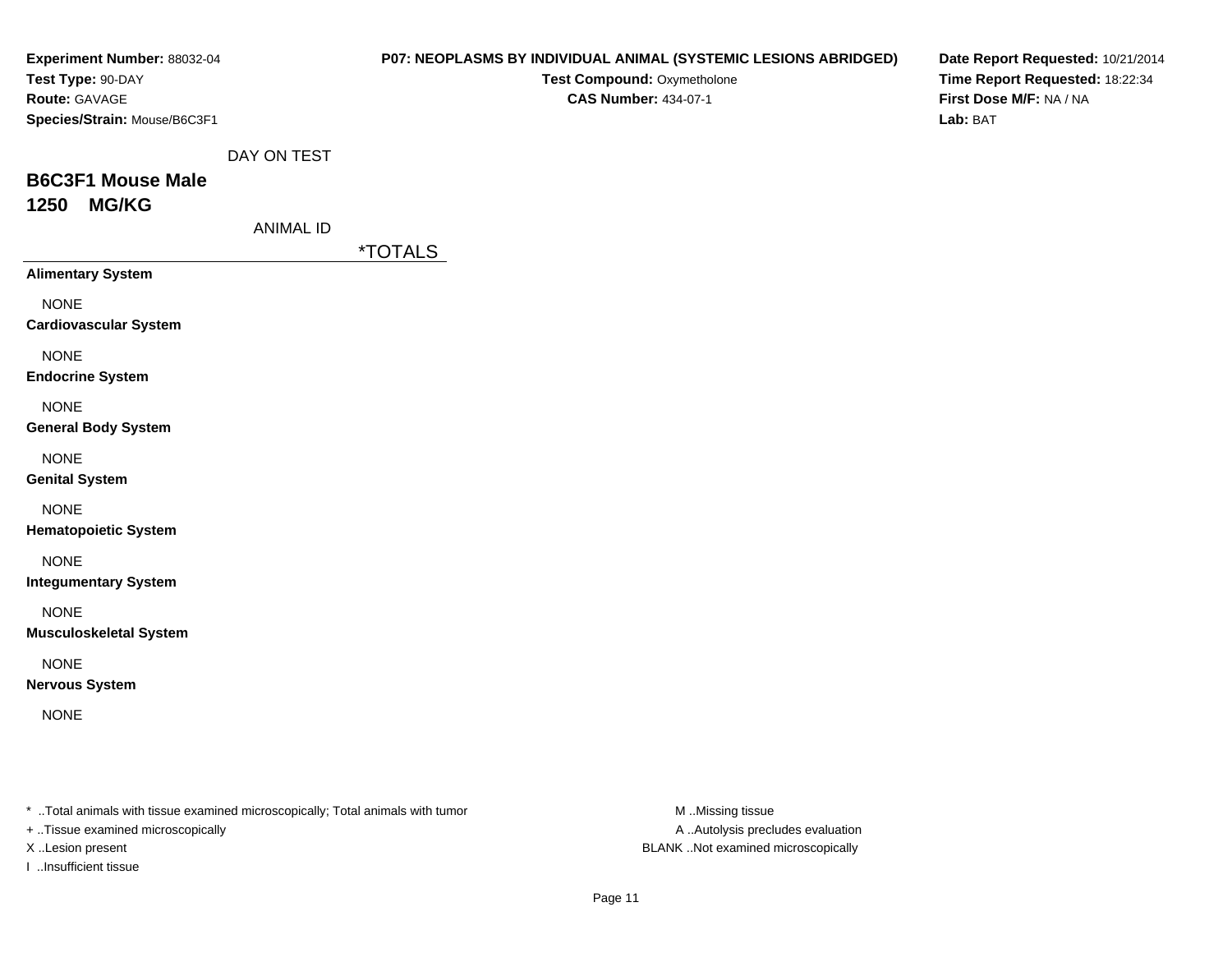| Experiment Number: 88032-04<br>Test Type: 90-DAY<br>Route: GAVAGE<br>Species/Strain: Mouse/B6C3F1 |                  | P07: NEOPLASMS BY INDIVIDUAL ANIMAL (SYSTEMIC LESIONS ABRIDGED)<br>Test Compound: Oxymetholone<br><b>CAS Number: 434-07-1</b> | Date Report Requested: 10/21/2014<br>Time Report Requested: 18:22:34<br>First Dose M/F: NA / NA<br>Lab: BAT |
|---------------------------------------------------------------------------------------------------|------------------|-------------------------------------------------------------------------------------------------------------------------------|-------------------------------------------------------------------------------------------------------------|
|                                                                                                   | DAY ON TEST      |                                                                                                                               |                                                                                                             |
| <b>B6C3F1 Mouse Male</b><br><b>MG/KG</b><br>1250                                                  |                  |                                                                                                                               |                                                                                                             |
|                                                                                                   | <b>ANIMAL ID</b> |                                                                                                                               |                                                                                                             |
|                                                                                                   |                  | <i><b>*TOTALS</b></i>                                                                                                         |                                                                                                             |
| <b>Respiratory System</b>                                                                         |                  |                                                                                                                               |                                                                                                             |
| <b>NONE</b><br><b>Special Senses System</b>                                                       |                  |                                                                                                                               |                                                                                                             |
| <b>NONE</b><br><b>Urinary System</b>                                                              |                  |                                                                                                                               |                                                                                                             |
| <b>NONE</b><br><b>SYSTEMIC LESIONS</b>                                                            |                  |                                                                                                                               |                                                                                                             |
| Multiple Organ                                                                                    |                  | 0                                                                                                                             |                                                                                                             |

\* ..Total animals with tissue examined microscopically; Total animals with tumor M..Missing tissue M ..Missing tissue

+ ..Tissue examined microscopically

I ..Insufficient tissue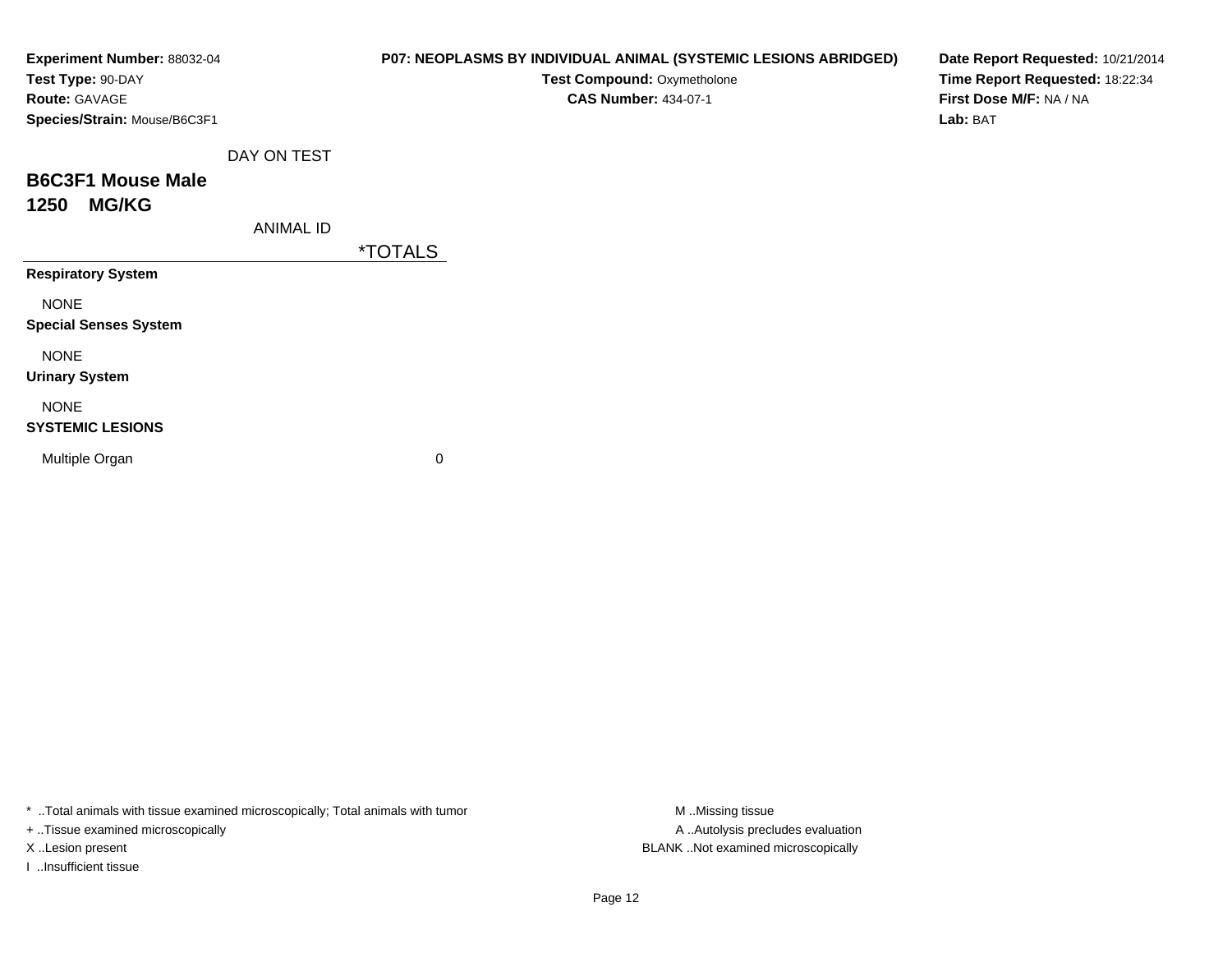## **Experiment Number:** 88032-04**Test Type:** 90-DAY

# **P07: NEOPLASMS BY INDIVIDUAL ANIMAL (SYSTEMIC LESIONS ABRIDGED)**

**Test Compound: Oxymetholone** 

**CAS Number:** 434-07-1

**Date Report Requested:** 10/21/2014**Time Report Requested:** 18:22:34**First Dose M/F:** NA / NA**Lab:** BAT

**Route:** GAVAGE**Species/Strain:** Mouse/B6C3F1

|                              | DAY ON TEST      | $\boldsymbol{\theta}$      | $\boldsymbol{\theta}$<br>$\boldsymbol{\theta}$ | $\boldsymbol{\theta}$      | 0                            | $\pmb{\theta}$          | 0                | 0                          | 0                          | 0                             | 0                             |                       |
|------------------------------|------------------|----------------------------|------------------------------------------------|----------------------------|------------------------------|-------------------------|------------------|----------------------------|----------------------------|-------------------------------|-------------------------------|-----------------------|
| <b>B6C3F1 Mouse Male</b>     |                  | 0<br>9                     | 9                                              | $\boldsymbol{\theta}$<br>9 | $\boldsymbol{\theta}$<br>9   | 0<br>9                  | 0<br>9           | 0<br>9                     | 0<br>9                     | 0<br>9                        | 0<br>9                        |                       |
| <b>MG/KG</b><br>2500         |                  | 3                          | $\mathfrak{z}$                                 | $\mathfrak{z}$             | $\mathfrak{z}$               | $\overline{\mathbf{3}}$ | $\mathfrak{z}$   | $\mathfrak{z}$             | $\mathfrak{z}$             | $\mathfrak{z}$                | $\mathfrak{z}$                |                       |
|                              | <b>ANIMAL ID</b> | $\mathbf 0$<br>$\mathbf 0$ | $\mathbf 0$<br>$\mathbf 0$                     | $\mathbf 0$<br>$\mathbf 0$ | $\mathbf 0$<br>$\mathbf 0$   | $\mathbf 0$<br>0        | 0<br>$\mathbf 0$ | $\mathbf 0$<br>$\mathbf 0$ | $\mathbf 0$<br>$\mathbf 0$ | $\overline{0}$<br>$\mathbf 0$ | $\overline{0}$<br>$\mathbf 0$ |                       |
|                              |                  | 0                          | $\mathbf 0$                                    | $\mathbf 0$                | $\mathbf 0$                  | $\mathbf 0$             | $\mathbf 0$      | $\mathbf 0$                | $\mathbf 0$                | $\mathbf 0$                   | 0                             |                       |
|                              |                  | 5<br>1                     | 5<br>$\mathfrak{p}$                            | 5<br>$\overline{3}$        | 5<br>$\overline{\mathbf{4}}$ | 5<br>$\overline{5}$     | 5<br>6           | 5<br>$\overline{7}$        | 5<br>8                     | $\frac{5}{9}$                 | 6<br>$\Omega$                 | <i><b>*TOTALS</b></i> |
| <b>Alimentary System</b>     |                  |                            |                                                |                            |                              |                         |                  |                            |                            |                               |                               |                       |
| Esophagus                    |                  | +                          | +                                              | +                          | +                            | +                       | +                | +                          | ٠                          | ٠                             | ٠                             | 10                    |
| Gallbladder                  |                  | +                          | +                                              | $\ddot{}$                  | $\ddot{}$                    | +                       | $\ddot{}$        | +                          | $\ddot{}$                  | +                             | $\ddot{}$                     | 10                    |
| Intestine Large, Cecum       |                  | +                          | +                                              | $\ddot{}$                  | +                            | +                       | +                | +                          | +                          | +                             | $\ddot{}$                     | 10                    |
| Intestine Large, Colon       |                  | $\ddot{}$                  | +                                              | $\ddot{}$                  | $\ddot{}$                    | +                       | +                | +                          | +                          | +                             | $\ddot{}$                     | 10                    |
| Intestine Large, Rectum      |                  | $\ddot{}$                  | $\ddot{}$                                      | $\ddot{}$                  | $\ddot{}$                    | $\ddot{}$               | +                | $\ddot{}$                  | $\ddot{}$                  | $\ddot{}$                     | $\ddot{}$                     | 10                    |
| Intestine Small, Duodenum    |                  | +                          | +                                              | $\ddot{}$                  | +                            | +                       | +                | +                          | +                          | +                             | +                             | 10                    |
| Intestine Small, Ileum       |                  | $\ddot{}$                  | $\ddot{}$                                      | $\ddot{}$                  | $\ddot{}$                    | $\ddot{}$               | +                | $\ddot{}$                  | $\ddot{}$                  | $\ddot{}$                     | $\ddot{}$                     | 10                    |
| Intestine Small, Jejunum     |                  | +                          | $\ddot{}$                                      | $\ddot{}$                  | $\ddot{}$                    | +                       | +                | +                          | $\ddot{}$                  | $\ddot{}$                     | +                             | 10                    |
| Liver                        |                  | $\ddot{}$                  | $\ddot{}$                                      | $\ddot{}$                  | $\ddot{}$                    | $\ddot{}$               | $\ddot{}$        | $\ddot{}$                  | $\ddot{}$                  | $+$                           | $\ddot{}$                     | 10                    |
| Pancreas                     |                  | +                          | $\ddot{}$                                      | $\ddot{}$                  | $\ddot{}$                    | $\ddot{}$               | +                | $\ddot{}$                  | $\ddot{}$                  | $\ddot{}$                     | $\ddot{}$                     | 10                    |
| <b>Salivary Glands</b>       |                  | +                          | $\ddot{}$                                      | $\ddot{}$                  | $\ddot{}$                    | $\ddot{}$               | $\ddot{}$        | $\ddot{}$                  | $\ddot{}$                  | $\ddot{}$                     | $\ddot{}$                     | 10                    |
| Stomach, Forestomach         |                  | +                          | +                                              | +                          | $\ddot{}$                    | +                       | +                | +                          | $\ddot{}$                  | +                             | $\ddot{}$                     | 10                    |
| Stomach, Glandular           |                  | $\ddot{}$                  | +                                              | $\ddot{}$                  | $\ddot{}$                    | $\ddot{}$               | $\ddot{}$        | $\ddot{}$                  | $\ddot{}$                  | $\ddot{}$                     | $\ddot{}$                     | 10                    |
| <b>Cardiovascular System</b> |                  |                            |                                                |                            |                              |                         |                  |                            |                            |                               |                               |                       |
| <b>Blood Vessel</b>          |                  | +                          |                                                |                            |                              | +                       |                  | +                          |                            |                               | +                             | 10                    |
| Heart                        |                  | $\ddot{}$                  |                                                |                            |                              | $\ddot{}$               | $\ddot{}$        | $\ddot{}$                  | $\ddot{}$                  | $\ddot{}$                     | $\ddot{}$                     | 10                    |
| <b>Endocrine System</b>      |                  |                            |                                                |                            |                              |                         |                  |                            |                            |                               |                               |                       |
| <b>Adrenal Cortex</b>        |                  | +                          | +                                              | +                          | +                            | +                       | +                | +                          | +                          | ٠                             | ٠                             | 10                    |
| Adrenal Medulla              |                  | +                          | +                                              | +                          | +                            | +                       | +                | +                          | +                          | +                             | +                             | 10                    |
| Islets, Pancreatic           |                  | +                          | +                                              | +                          | $\ddot{}$                    | +                       | $\ddot{}$        | +                          | +                          | +                             | +                             | 10                    |

\* ..Total animals with tissue examined microscopically; Total animals with tumor **M** . Missing tissue M ..Missing tissue

+ ..Tissue examined microscopically

I ..Insufficient tissue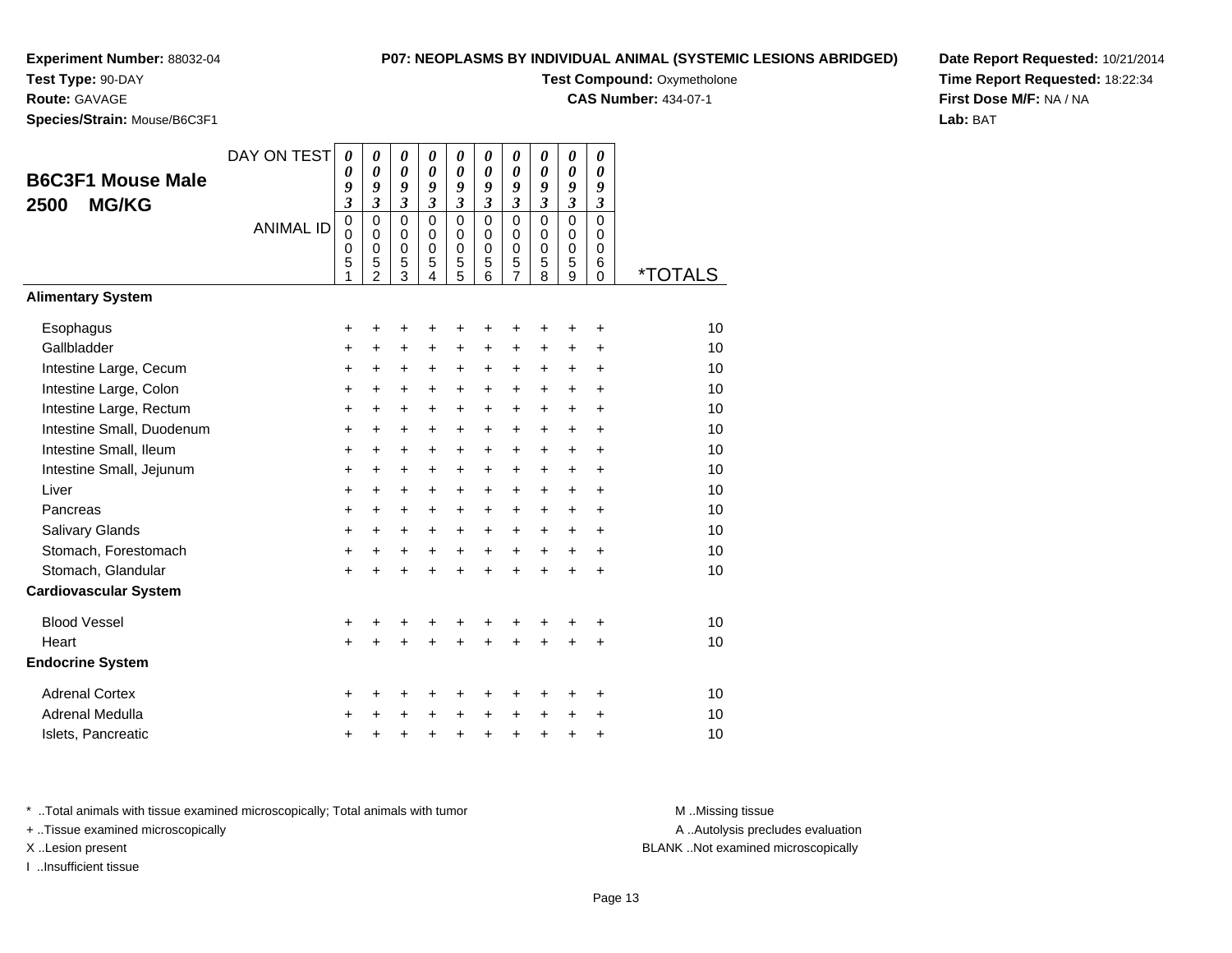### **P07: NEOPLASMS BY INDIVIDUAL ANIMAL (SYSTEMIC LESIONS ABRIDGED)**

**Test Compound: Oxymetholone CAS Number:** 434-07-1

**Experiment Number:** 88032-04

**Test Type:** 90-DAY

**Route:** GAVAGE

**Species/Strain:** Mouse/B6C3F1

| <b>B6C3F1 Mouse Male</b>    | DAY ON TEST      | 0<br>0<br>9                                                | 0<br>0<br>9                                                                            | 0<br>$\boldsymbol{\theta}$<br>9                      | 0<br>0<br>9                                                | 0<br>0<br>9                                                    | 0<br>0<br>9                                                        | 0<br>0<br>9                                    | 0<br>0<br>9                                      | 0<br>$\boldsymbol{\theta}$<br>9                             | 0<br>$\boldsymbol{\theta}$<br>9                          |                       |
|-----------------------------|------------------|------------------------------------------------------------|----------------------------------------------------------------------------------------|------------------------------------------------------|------------------------------------------------------------|----------------------------------------------------------------|--------------------------------------------------------------------|------------------------------------------------|--------------------------------------------------|-------------------------------------------------------------|----------------------------------------------------------|-----------------------|
| <b>MG/KG</b><br>2500        | <b>ANIMAL ID</b> | $\overline{\mathbf{3}}$<br>$\mathbf 0$<br>0<br>0<br>5<br>1 | $\boldsymbol{\beta}$<br>$\mathbf 0$<br>$\mathbf 0$<br>$\pmb{0}$<br>5<br>$\overline{c}$ | $\boldsymbol{\beta}$<br>$\Omega$<br>0<br>0<br>5<br>3 | $\overline{\mathbf{3}}$<br>$\mathbf 0$<br>0<br>0<br>5<br>4 | $\mathfrak{z}$<br>$\overline{0}$<br>0<br>$\mathbf 0$<br>5<br>5 | $\overline{\mathbf{3}}$<br>$\mathbf 0$<br>0<br>$\pmb{0}$<br>5<br>6 | 3<br>$\mathbf 0$<br>0<br>$\mathbf 0$<br>5<br>7 | $\overline{\mathbf{3}}$<br>0<br>0<br>0<br>5<br>8 | $\mathfrak{z}$<br>$\mathbf 0$<br>0<br>$\mathbf 0$<br>5<br>9 | 3<br>$\mathbf 0$<br>$\mathbf 0$<br>$\mathbf 0$<br>6<br>0 | <i><b>*TOTALS</b></i> |
| Parathyroid Gland           |                  | M                                                          | $\ddot{}$                                                                              | $\ddot{}$                                            | M                                                          | M                                                              | $\ddot{}$                                                          | $\ddot{}$                                      | M                                                | M                                                           | $\ddot{}$                                                | 5                     |
| <b>Pituitary Gland</b>      |                  | $\ddot{}$                                                  | +                                                                                      | +                                                    | +                                                          | +                                                              | +                                                                  | +                                              | +                                                | +                                                           | +                                                        | 10                    |
| <b>Thyroid Gland</b>        |                  | $\ddot{}$                                                  | +                                                                                      |                                                      | $\ddot{}$                                                  | Ŧ.                                                             | +                                                                  | +                                              | $\ddot{}$                                        | +                                                           | $\ddot{}$                                                | 10                    |
| <b>General Body System</b>  |                  |                                                            |                                                                                        |                                                      |                                                            |                                                                |                                                                    |                                                |                                                  |                                                             |                                                          |                       |
| <b>NONE</b>                 |                  |                                                            |                                                                                        |                                                      |                                                            |                                                                |                                                                    |                                                |                                                  |                                                             |                                                          |                       |
| <b>Genital System</b>       |                  |                                                            |                                                                                        |                                                      |                                                            |                                                                |                                                                    |                                                |                                                  |                                                             |                                                          |                       |
| Epididymis                  |                  | +                                                          | +                                                                                      |                                                      | +                                                          | +                                                              | +                                                                  |                                                | +                                                |                                                             | ٠                                                        | 10                    |
| <b>Preputial Gland</b>      |                  | $\ddot{}$                                                  | $\ddot{}$                                                                              | $\ddot{}$                                            | +                                                          | +                                                              | +                                                                  | $\ddot{}$                                      | $\ddot{}$                                        | $\ddot{}$                                                   | +                                                        | 10                    |
| Prostate                    |                  | +                                                          | $\ddot{}$                                                                              | $\ddot{}$                                            | +                                                          | +                                                              | $\ddot{}$                                                          | $\ddot{}$                                      | $\ddot{}$                                        | $\ddot{}$                                                   | +                                                        | 10                    |
| <b>Seminal Vesicle</b>      |                  | +                                                          | $\ddot{}$                                                                              | +                                                    | +                                                          | +                                                              | $\ddot{}$                                                          | +                                              | +                                                | +                                                           | +                                                        | 10                    |
| <b>Testes</b>               |                  | $\ddot{}$                                                  | $\ddot{}$                                                                              |                                                      | $\ddot{}$                                                  | ÷                                                              | $\ddot{}$                                                          | ÷                                              | $\ddot{}$                                        | ÷                                                           | $\ddot{}$                                                | 10                    |
| <b>Hematopoietic System</b> |                  |                                                            |                                                                                        |                                                      |                                                            |                                                                |                                                                    |                                                |                                                  |                                                             |                                                          |                       |
| <b>Bone Marrow</b>          |                  | +                                                          | +                                                                                      | +                                                    | +                                                          | +                                                              | +                                                                  | +                                              | +                                                | +                                                           | +                                                        | 10                    |
| Lymph Node, Mandibular      |                  | +                                                          | +                                                                                      | +                                                    | +                                                          | +                                                              | +                                                                  | $\pm$                                          | $\pm$                                            | $\ddot{}$                                                   | +                                                        | 10                    |
| Lymph Node, Mesenteric      |                  | +                                                          | $\ddot{}$                                                                              | +                                                    | +                                                          | +                                                              | +                                                                  | +                                              | +                                                | +                                                           | +                                                        | 10                    |
| Spleen                      |                  | $\ddot{}$                                                  | $\ddot{}$                                                                              | $\ddot{}$                                            | $\ddot{}$                                                  | $\ddot{}$                                                      | $\ddot{}$                                                          | $+$                                            | $\ddot{}$                                        | $\ddot{}$                                                   | $\ddot{}$                                                | 10                    |
| Thymus                      |                  | M                                                          | $\ddot{}$                                                                              | +                                                    | +                                                          | $\ddot{}$                                                      | $\ddot{}$                                                          | +                                              | +                                                | $\ddot{}$                                                   | $\pm$                                                    | 9                     |
| <b>Integumentary System</b> |                  |                                                            |                                                                                        |                                                      |                                                            |                                                                |                                                                    |                                                |                                                  |                                                             |                                                          |                       |
| <b>Mammary Gland</b>        |                  | М                                                          | M                                                                                      | м                                                    | M                                                          | М                                                              | M                                                                  | м                                              | М                                                | М                                                           | M                                                        | $\mathbf 0$           |
| Skin                        |                  | +                                                          | +                                                                                      | +                                                    | +                                                          | +                                                              | +                                                                  | +                                              | +                                                | +                                                           | +                                                        | 10                    |
|                             |                  |                                                            |                                                                                        |                                                      |                                                            |                                                                |                                                                    |                                                |                                                  |                                                             |                                                          |                       |

\* ..Total animals with tissue examined microscopically; Total animals with tumor **M** . Missing tissue M ..Missing tissue

+ ..Tissue examined microscopically

I ..Insufficient tissue

A ..Autolysis precludes evaluation

X ..Lesion present BLANK ..Not examined microscopically

**Date Report Requested:** 10/21/2014**Time Report Requested:** 18:22:34**First Dose M/F:** NA / NA**Lab:** BAT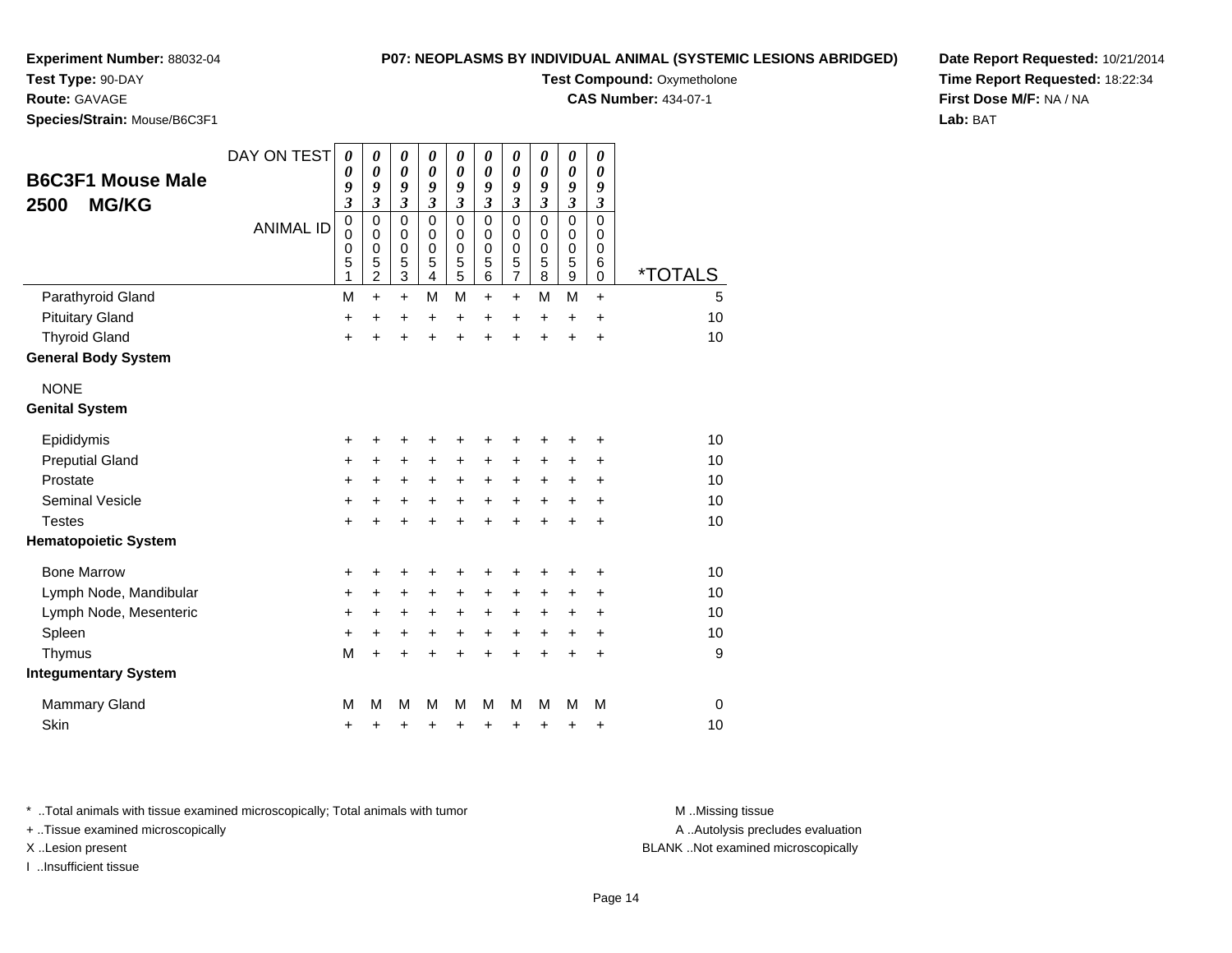## **Test Type:** 90-DAY

#### **Route:** GAVAGE

**Species/Strain:** Mouse/B6C3F1

## **P07: NEOPLASMS BY INDIVIDUAL ANIMAL (SYSTEMIC LESIONS ABRIDGED)**

# **Test Compound: Oxymetholone**

**CAS Number:** 434-07-1

**Date Report Requested:** 10/21/2014**Time Report Requested:** 18:22:34**First Dose M/F:** NA / NA**Lab:** BAT

| <b>B6C3F1 Mouse Male</b><br>2500<br><b>MG/KG</b> | DAY ON TEST<br><b>ANIMAL ID</b> | 0<br>0<br>9<br>$\overline{\mathbf{3}}$<br>$\mathbf 0$<br>$\mathbf 0$<br>$\mathbf 0$<br>5<br>1 | 0<br>$\boldsymbol{\theta}$<br>9<br>$\mathfrak{z}$<br>$\mathbf 0$<br>0<br>$\pmb{0}$<br>5<br>$\mathfrak{p}$ | 0<br>$\boldsymbol{\theta}$<br>9<br>$\mathfrak{z}$<br>0<br>0<br>$\pmb{0}$<br>5<br>3 | 0<br>$\boldsymbol{\theta}$<br>9<br>3<br>$\mathbf 0$<br>0<br>$\mathbf 0$<br>5<br>4 | 0<br>$\boldsymbol{\theta}$<br>9<br>$\mathfrak{z}$<br>$\mathbf 0$<br>0<br>$\boldsymbol{0}$<br>5<br>5 | 0<br>$\boldsymbol{\theta}$<br>9<br>$\overline{\mathbf{3}}$<br>0<br>0<br>0<br>5<br>6 | 0<br>0<br>9<br>$\overline{\mathbf{3}}$<br>0<br>0<br>0<br>5<br>7 | 0<br>$\boldsymbol{\theta}$<br>9<br>$\mathfrak{z}$<br>$\mathbf 0$<br>$\mathbf 0$<br>$\mathbf 0$<br>5<br>8 | 0<br>$\boldsymbol{\theta}$<br>9<br>$\mathfrak{z}$<br>$\mathbf 0$<br>0<br>$\mathbf 0$<br>5<br>9 | 0<br>0<br>9<br>$\boldsymbol{\beta}$<br>$\mathbf 0$<br>0<br>0<br>6<br>0 | <i><b>*TOTALS</b></i>        |
|--------------------------------------------------|---------------------------------|-----------------------------------------------------------------------------------------------|-----------------------------------------------------------------------------------------------------------|------------------------------------------------------------------------------------|-----------------------------------------------------------------------------------|-----------------------------------------------------------------------------------------------------|-------------------------------------------------------------------------------------|-----------------------------------------------------------------|----------------------------------------------------------------------------------------------------------|------------------------------------------------------------------------------------------------|------------------------------------------------------------------------|------------------------------|
| <b>Musculoskeletal System</b>                    |                                 |                                                                                               |                                                                                                           |                                                                                    |                                                                                   |                                                                                                     |                                                                                     |                                                                 |                                                                                                          |                                                                                                |                                                                        |                              |
| <b>Bone</b>                                      |                                 | $\ddot{}$                                                                                     | +                                                                                                         | +                                                                                  |                                                                                   |                                                                                                     |                                                                                     |                                                                 |                                                                                                          |                                                                                                | +                                                                      | 10                           |
| <b>Nervous System</b>                            |                                 |                                                                                               |                                                                                                           |                                                                                    |                                                                                   |                                                                                                     |                                                                                     |                                                                 |                                                                                                          |                                                                                                |                                                                        |                              |
| <b>Brain</b>                                     |                                 | $\ddot{}$                                                                                     |                                                                                                           | +                                                                                  |                                                                                   |                                                                                                     |                                                                                     |                                                                 |                                                                                                          |                                                                                                |                                                                        | 10                           |
| <b>Respiratory System</b>                        |                                 |                                                                                               |                                                                                                           |                                                                                    |                                                                                   |                                                                                                     |                                                                                     |                                                                 |                                                                                                          |                                                                                                |                                                                        |                              |
| Lung                                             |                                 | +                                                                                             | +                                                                                                         | ٠                                                                                  |                                                                                   |                                                                                                     |                                                                                     | ٠                                                               |                                                                                                          |                                                                                                | ÷                                                                      | 10                           |
| Nose                                             |                                 | $\ddot{}$                                                                                     | $\ddot{}$                                                                                                 | $\ddot{}$                                                                          | $\ddot{}$                                                                         | $\ddot{}$                                                                                           | $\ddot{}$                                                                           | $\ddot{}$                                                       | $\ddot{}$                                                                                                | +                                                                                              | +                                                                      | 10                           |
| Trachea                                          |                                 | $+$                                                                                           | $\ddot{}$                                                                                                 | $\ddot{}$                                                                          | $\ddot{}$                                                                         | $+$                                                                                                 | $\ddot{}$                                                                           | $\ddot{}$                                                       | $\ddot{}$                                                                                                | $\div$                                                                                         | $\ddot{}$                                                              | 10                           |
| <b>Special Senses System</b>                     |                                 |                                                                                               |                                                                                                           |                                                                                    |                                                                                   |                                                                                                     |                                                                                     |                                                                 |                                                                                                          |                                                                                                |                                                                        |                              |
| <b>NONE</b><br><b>Urinary System</b>             |                                 |                                                                                               |                                                                                                           |                                                                                    |                                                                                   |                                                                                                     |                                                                                     |                                                                 |                                                                                                          |                                                                                                |                                                                        |                              |
| Kidney                                           |                                 | +                                                                                             |                                                                                                           | +                                                                                  | +                                                                                 | +                                                                                                   | +                                                                                   | +                                                               |                                                                                                          |                                                                                                | +                                                                      | 10                           |
| <b>Urinary Bladder</b>                           |                                 | $\ddot{}$                                                                                     | +                                                                                                         | +                                                                                  | +                                                                                 | +                                                                                                   | +                                                                                   | +                                                               |                                                                                                          |                                                                                                | ٠                                                                      | 10                           |
| <b>SYSTEMIC LESIONS</b>                          |                                 |                                                                                               |                                                                                                           |                                                                                    |                                                                                   |                                                                                                     |                                                                                     |                                                                 |                                                                                                          |                                                                                                |                                                                        |                              |
| Multiple Organ                                   |                                 | $\ddot{}$                                                                                     | +                                                                                                         | ٠                                                                                  | ٠                                                                                 | ٠                                                                                                   | ٠                                                                                   | +                                                               |                                                                                                          |                                                                                                |                                                                        | 10                           |
|                                                  |                                 |                                                                                               |                                                                                                           |                                                                                    |                                                                                   |                                                                                                     |                                                                                     |                                                                 |                                                                                                          |                                                                                                |                                                                        | *** END OF MALE DATA®<br>*** |

\* ..Total animals with tissue examined microscopically; Total animals with tumor **M** . Missing tissue M ..Missing tissue

+ ..Tissue examined microscopically

I ..Insufficient tissue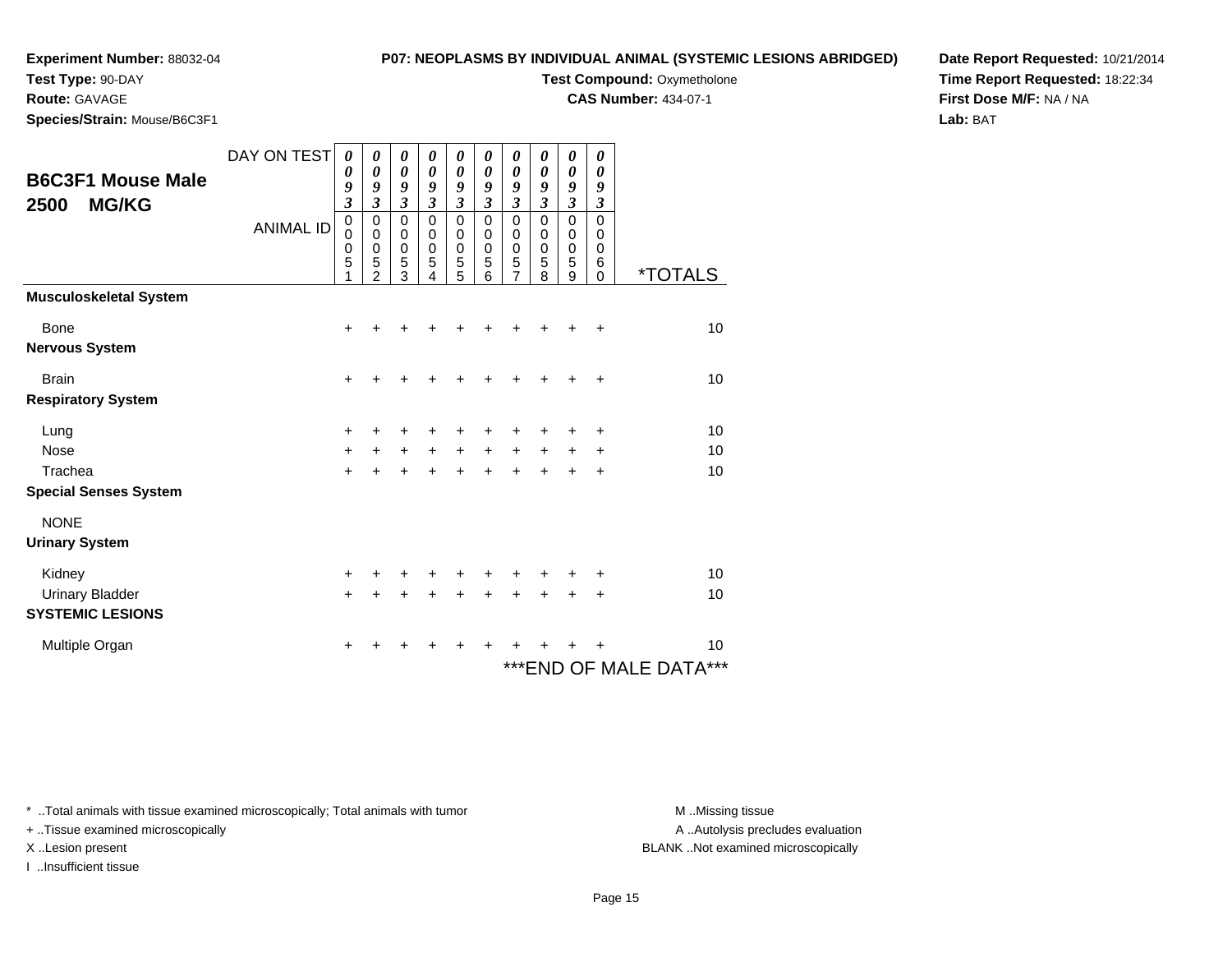**Test Type:** 90-DAY

#### **Route:** GAVAGE

**Species/Strain:** Mouse/B6C3F1

## **P07: NEOPLASMS BY INDIVIDUAL ANIMAL (SYSTEMIC LESIONS ABRIDGED)**

**Test Compound: Oxymetholone** 

**CAS Number:** 434-07-1

**Date Report Requested:** 10/21/2014**Time Report Requested:** 18:22:34**First Dose M/F:** NA / NA**Lab:** BAT

| <b>B6C3F1 Mouse Female</b><br>0 MG/KG | DAY ON TEST<br><b>ANIMAL ID</b> | $\boldsymbol{\theta}$<br>0<br>9<br>$\overline{\mathbf{3}}$<br>$\mathbf 0$<br>$\mathbf 0$<br>0<br>6 | $\boldsymbol{\theta}$<br>$\boldsymbol{\theta}$<br>9<br>$\overline{\mathbf{3}}$<br>$\mathbf 0$<br>$\mathbf 0$<br>0<br>6 | 0<br>$\boldsymbol{\theta}$<br>9<br>$\boldsymbol{\mathfrak{z}}$<br>$\mathbf 0$<br>$\mathbf 0$<br>$\mathbf 0$<br>6 | 0<br>$\boldsymbol{\theta}$<br>9<br>$\mathfrak{z}$<br>$\mathbf 0$<br>$\mathbf 0$<br>$\mathbf 0$<br>6 | 0<br>$\boldsymbol{\theta}$<br>9<br>$\mathfrak{z}$<br>$\mathbf 0$<br>$\mathbf 0$<br>0<br>6 | 0<br>$\boldsymbol{\theta}$<br>9<br>$\mathfrak{z}$<br>$\Omega$<br>$\Omega$<br>$\Omega$<br>6 | 0<br>$\boldsymbol{\theta}$<br>9<br>$\mathfrak{z}$<br>$\mathbf 0$<br>$\mathbf 0$<br>0<br>6<br>$\overline{7}$ | 0<br>0<br>9<br>$\mathfrak{z}$<br>$\mathbf 0$<br>$\mathbf 0$<br>0<br>6 | 0<br>$\boldsymbol{\theta}$<br>9<br>$\overline{\mathbf{3}}$<br>$\mathbf 0$<br>$\mathbf 0$<br>0<br>6 | 0<br>$\boldsymbol{\theta}$<br>9<br>$\mathfrak{z}$<br>0<br>$\mathbf 0$<br>0<br>$\overline{7}$ |                       |
|---------------------------------------|---------------------------------|----------------------------------------------------------------------------------------------------|------------------------------------------------------------------------------------------------------------------------|------------------------------------------------------------------------------------------------------------------|-----------------------------------------------------------------------------------------------------|-------------------------------------------------------------------------------------------|--------------------------------------------------------------------------------------------|-------------------------------------------------------------------------------------------------------------|-----------------------------------------------------------------------|----------------------------------------------------------------------------------------------------|----------------------------------------------------------------------------------------------|-----------------------|
| <b>Alimentary System</b>              |                                 | 1                                                                                                  | $\mathcal{P}$                                                                                                          | $\overline{3}$                                                                                                   | 4                                                                                                   | 5                                                                                         | 6                                                                                          |                                                                                                             | 8                                                                     | $\overline{9}$                                                                                     | 0                                                                                            | <i><b>*TOTALS</b></i> |
|                                       |                                 |                                                                                                    |                                                                                                                        |                                                                                                                  |                                                                                                     |                                                                                           |                                                                                            |                                                                                                             |                                                                       |                                                                                                    |                                                                                              |                       |
| Esophagus                             |                                 | +                                                                                                  | +                                                                                                                      | +                                                                                                                | +                                                                                                   | +                                                                                         | +                                                                                          | +                                                                                                           | +                                                                     | +                                                                                                  | +                                                                                            | 10                    |
| Gallbladder                           |                                 | $\ddot{}$                                                                                          | +                                                                                                                      | +                                                                                                                | +                                                                                                   | +                                                                                         | +                                                                                          | +                                                                                                           | +                                                                     | +                                                                                                  | +                                                                                            | 10                    |
| Intestine Large, Cecum                |                                 | $\ddot{}$                                                                                          | $\ddot{}$                                                                                                              | $\ddot{}$                                                                                                        | $\ddot{}$                                                                                           | $\ddot{}$                                                                                 | $\ddot{}$                                                                                  | $\ddot{}$                                                                                                   | $\ddot{}$                                                             | $\ddot{}$                                                                                          | $\ddot{}$                                                                                    | 10                    |
| Intestine Large, Colon                |                                 | $\ddot{}$                                                                                          | $\ddot{}$                                                                                                              | +                                                                                                                | $\ddot{}$                                                                                           | $\ddot{}$                                                                                 | $\ddot{}$                                                                                  | $\ddot{}$                                                                                                   | $+$                                                                   | $+$                                                                                                | $\ddot{}$                                                                                    | 10                    |
| Intestine Large, Rectum               |                                 | $\ddot{}$                                                                                          | $\ddot{}$                                                                                                              | +                                                                                                                | $\ddot{}$                                                                                           | $\ddot{}$                                                                                 | $\ddot{}$                                                                                  | $\ddot{}$                                                                                                   | $+$                                                                   | $\ddot{}$                                                                                          | $\ddot{}$                                                                                    | 10                    |
| Intestine Small, Duodenum             |                                 | $\ddot{}$                                                                                          | $\ddot{}$                                                                                                              | +                                                                                                                | $\ddot{}$                                                                                           | $\ddot{}$                                                                                 | $\ddot{}$                                                                                  | $\ddot{}$                                                                                                   | $\ddot{}$                                                             | $\ddot{}$                                                                                          | $\ddot{}$                                                                                    | 10                    |
| Intestine Small, Ileum                |                                 | +                                                                                                  | $\ddot{}$                                                                                                              | $\ddot{}$                                                                                                        | $\ddot{}$                                                                                           | $\ddot{}$                                                                                 | $\ddot{}$                                                                                  | $\ddot{}$                                                                                                   | $\ddot{}$                                                             | $\ddot{}$                                                                                          | +                                                                                            | 10                    |
| Intestine Small, Jejunum              |                                 | +                                                                                                  | +                                                                                                                      | $\ddot{}$                                                                                                        | $\ddot{}$                                                                                           | $\ddot{}$                                                                                 | $\ddot{}$                                                                                  | $\pm$                                                                                                       | $\ddot{}$                                                             | $\ddot{}$                                                                                          | +                                                                                            | 10                    |
| Liver                                 |                                 | $\ddot{}$                                                                                          | $\ddot{}$                                                                                                              | $\ddot{}$                                                                                                        | $\ddot{}$                                                                                           | $\ddot{}$                                                                                 | $\ddot{}$                                                                                  | $\ddot{}$                                                                                                   | $\ddot{}$                                                             | $\ddot{}$                                                                                          | $\ddot{}$                                                                                    | 10                    |
| Pancreas                              |                                 | $\ddot{}$                                                                                          | $\ddot{}$                                                                                                              | $\ddot{}$                                                                                                        | +                                                                                                   | $\ddot{}$                                                                                 | $\ddot{}$                                                                                  | $\ddot{}$                                                                                                   | $\ddot{}$                                                             | $\ddot{}$                                                                                          | $\ddot{}$                                                                                    | 10                    |
| Salivary Glands                       |                                 | +                                                                                                  | $\ddot{}$                                                                                                              | $\ddot{}$                                                                                                        | $\ddot{}$                                                                                           | $\ddot{}$                                                                                 | $\ddot{}$                                                                                  | $\ddot{}$                                                                                                   | $+$                                                                   | $\ddot{}$                                                                                          | $\ddot{}$                                                                                    | 10                    |
| Stomach, Forestomach                  |                                 | +                                                                                                  | +                                                                                                                      | +                                                                                                                | $\ddot{}$                                                                                           | $\ddot{}$                                                                                 | $\ddot{}$                                                                                  | $\ddot{}$                                                                                                   | $+$                                                                   | $\ddot{}$                                                                                          | $\ddot{}$                                                                                    | 10                    |
| Stomach, Glandular                    |                                 | +                                                                                                  |                                                                                                                        | +                                                                                                                |                                                                                                     | $\ddot{}$                                                                                 | $\ddot{}$                                                                                  | $\ddot{}$                                                                                                   | $\ddot{}$                                                             | $\ddot{}$                                                                                          | +                                                                                            | 10                    |
| <b>Cardiovascular System</b>          |                                 |                                                                                                    |                                                                                                                        |                                                                                                                  |                                                                                                     |                                                                                           |                                                                                            |                                                                                                             |                                                                       |                                                                                                    |                                                                                              |                       |
| <b>Blood Vessel</b>                   |                                 | +                                                                                                  | +                                                                                                                      | +                                                                                                                | +                                                                                                   | +                                                                                         | +                                                                                          | +                                                                                                           |                                                                       |                                                                                                    | +                                                                                            | 10                    |
| Heart                                 |                                 | $\ddot{}$                                                                                          |                                                                                                                        |                                                                                                                  |                                                                                                     | Ŧ.                                                                                        | ÷                                                                                          | $\ddot{}$                                                                                                   |                                                                       | $\ddot{}$                                                                                          | $\ddot{}$                                                                                    | 10                    |
| <b>Endocrine System</b>               |                                 |                                                                                                    |                                                                                                                        |                                                                                                                  |                                                                                                     |                                                                                           |                                                                                            |                                                                                                             |                                                                       |                                                                                                    |                                                                                              |                       |
| <b>Adrenal Cortex</b>                 |                                 | +                                                                                                  | +                                                                                                                      | +                                                                                                                | +                                                                                                   | +                                                                                         | +                                                                                          | +                                                                                                           | ٠                                                                     | ٠                                                                                                  | ٠                                                                                            | 10                    |
| Adrenal Medulla                       |                                 | +                                                                                                  |                                                                                                                        | +                                                                                                                |                                                                                                     | +                                                                                         | $\ddot{}$                                                                                  | +                                                                                                           | $\ddot{}$                                                             | +                                                                                                  | +                                                                                            | 10                    |
| Islets, Pancreatic                    |                                 | +                                                                                                  |                                                                                                                        | +                                                                                                                | +                                                                                                   | +                                                                                         | $\ddot{}$                                                                                  | +                                                                                                           | $\ddot{}$                                                             | +                                                                                                  | +                                                                                            | 10                    |

\* ..Total animals with tissue examined microscopically; Total animals with tumor **M** . Missing tissue M ..Missing tissue

+ ..Tissue examined microscopically

I ..Insufficient tissue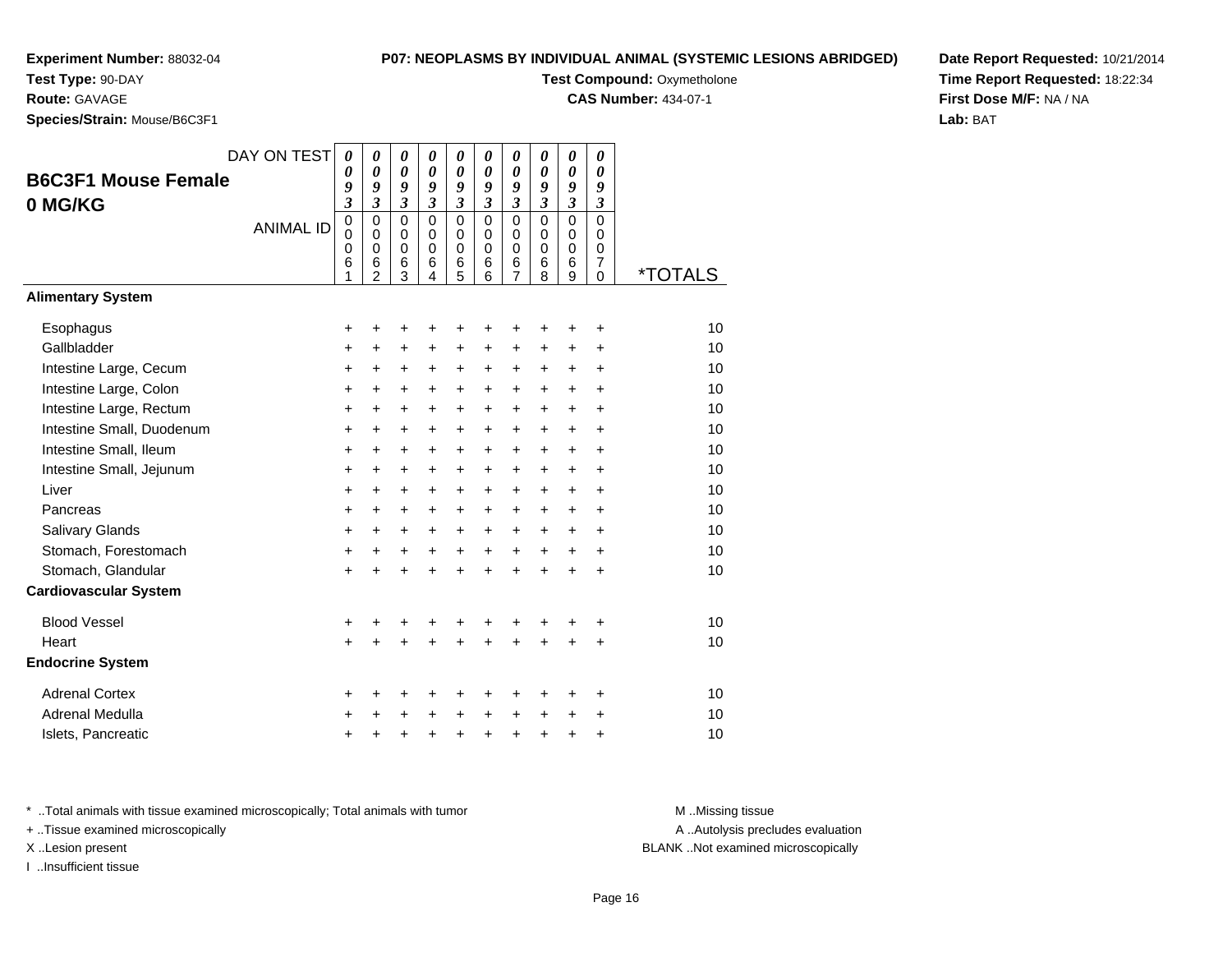**Test Type:** 90-DAY

### **Route:** GAVAGE

**Species/Strain:** Mouse/B6C3F1

### **P07: NEOPLASMS BY INDIVIDUAL ANIMAL (SYSTEMIC LESIONS ABRIDGED)**

**Test Compound: Oxymetholone** 

**CAS Number:** 434-07-1

**Date Report Requested:** 10/21/2014**Time Report Requested:** 18:22:34**First Dose M/F:** NA / NA**Lab:** BAT

|                               | DAY ON TEST      | $\boldsymbol{\theta}$<br>0 | 0<br>$\boldsymbol{\theta}$ | $\boldsymbol{\theta}$<br>$\boldsymbol{\theta}$ | $\boldsymbol{\theta}$<br>$\boldsymbol{\theta}$ | 0<br>$\boldsymbol{\theta}$  | 0<br>0                  | 0<br>0                      | 0              | 0<br>0                      | 0<br>0               |         |
|-------------------------------|------------------|----------------------------|----------------------------|------------------------------------------------|------------------------------------------------|-----------------------------|-------------------------|-----------------------------|----------------|-----------------------------|----------------------|---------|
| <b>B6C3F1 Mouse Female</b>    |                  | 9                          | 9                          | 9                                              | 9                                              | 9                           | 9                       | 9                           | 0<br>9         | 9                           | 9                    |         |
| 0 MG/KG                       |                  | $\mathfrak{z}$             | $\mathfrak{z}$             | $\mathfrak{z}$                                 | $\mathfrak{z}$                                 | $\boldsymbol{\mathfrak{z}}$ | $\mathfrak{z}$          | $\boldsymbol{\mathfrak{z}}$ | $\mathfrak{z}$ | $\boldsymbol{\mathfrak{z}}$ | $\boldsymbol{\beta}$ |         |
|                               | <b>ANIMAL ID</b> | $\mathbf 0$<br>$\mathbf 0$ | $\mathbf 0$<br>$\mathbf 0$ | $\mathbf 0$<br>0                               | $\Omega$<br>0                                  | $\mathbf 0$<br>$\mathbf 0$  | $\Omega$<br>$\mathbf 0$ | $\mathbf 0$<br>$\mathbf 0$  | $\Omega$<br>0  | $\mathbf 0$<br>0            | $\Omega$<br>0        |         |
|                               |                  | 0                          | $\pmb{0}$                  | $\mathbf 0$                                    | $\mathbf 0$                                    | $\mathbf 0$                 | $\pmb{0}$               | $\boldsymbol{0}$            | 0              | 0                           | 0                    |         |
|                               |                  | 6<br>1                     | 6<br>$\overline{2}$        | 6<br>3                                         | 6<br>4                                         | 6<br>5                      | 6<br>6                  | 6<br>$\overline{7}$         | 6<br>8         | 6<br>9                      | $\overline{7}$<br>0  | *TOTALS |
| Parathyroid Gland             |                  | $\ddot{}$                  | $\ddot{}$                  | $\ddot{}$                                      | $\ddot{}$                                      | $+$                         | M                       | $\ddot{}$                   | $\ddot{}$      | $\ddot{}$                   | $\ddot{}$            | 9       |
| <b>Pituitary Gland</b>        |                  | +                          | $\ddot{}$                  | +                                              | +                                              | $\ddot{}$                   | +                       | +                           | +              | +                           | +                    | 10      |
| <b>Thyroid Gland</b>          |                  | $\ddot{}$                  | $\ddot{}$                  | $\ddot{}$                                      |                                                | $\ddot{}$                   | $\ddot{}$               | $\ddot{}$                   | ÷              | $\ddot{}$                   | $\ddot{}$            | 10      |
| <b>General Body System</b>    |                  |                            |                            |                                                |                                                |                             |                         |                             |                |                             |                      |         |
| <b>NONE</b>                   |                  |                            |                            |                                                |                                                |                             |                         |                             |                |                             |                      |         |
| <b>Genital System</b>         |                  |                            |                            |                                                |                                                |                             |                         |                             |                |                             |                      |         |
| <b>Clitoral Gland</b>         |                  | +                          |                            |                                                |                                                |                             |                         | M                           |                | +                           | +                    | 9       |
| Ovary                         |                  | +                          | +                          | +                                              | +                                              | +                           | +                       | +                           | +              | +                           | +                    | 10      |
| Uterus                        |                  | $\ddot{}$                  |                            |                                                |                                                | +                           | ÷                       | $\ddot{}$                   | ÷              | +                           | $\ddot{}$            | 10      |
| <b>Hematopoietic System</b>   |                  |                            |                            |                                                |                                                |                             |                         |                             |                |                             |                      |         |
| <b>Bone Marrow</b>            |                  | +                          | +                          | +                                              |                                                |                             |                         | +                           |                | +                           | +                    | 10      |
| Lymph Node, Mandibular        |                  | +                          | +                          | +                                              | +                                              | $\ddot{}$                   | $\ddot{}$               | $\ddot{}$                   | M              | +                           | +                    | 9       |
| Lymph Node, Mesenteric        |                  | +                          | +                          | +                                              | +                                              | +                           | $\ddot{}$               | +                           | +              | +                           | +                    | 10      |
| Spleen                        |                  | +                          | +                          | +                                              | +                                              | $\ddot{}$                   | $\ddot{}$               | +                           | +              | +                           | +                    | 10      |
| Thymus                        |                  | +                          |                            |                                                |                                                |                             |                         | $\ddot{}$                   | Ŧ.             | $\ddot{}$                   | $\ddot{}$            | 10      |
| <b>Integumentary System</b>   |                  |                            |                            |                                                |                                                |                             |                         |                             |                |                             |                      |         |
| <b>Mammary Gland</b>          |                  | +                          | +                          | +                                              | +                                              | +                           | +                       | +                           | +              | +                           | +                    | 10      |
| Skin                          |                  | +                          |                            |                                                |                                                |                             |                         |                             |                | +                           | +                    | 10      |
| <b>Musculoskeletal System</b> |                  |                            |                            |                                                |                                                |                             |                         |                             |                |                             |                      |         |
| <b>Bone</b>                   |                  | +                          |                            |                                                |                                                |                             |                         |                             | +              | +                           | +                    | 10      |

\* ..Total animals with tissue examined microscopically; Total animals with tumor **M** . Missing tissue M ..Missing tissue + ..Tissue examined microscopically X ..Lesion present BLANK ..Not examined microscopically

I ..Insufficient tissue

A ..Autolysis precludes evaluation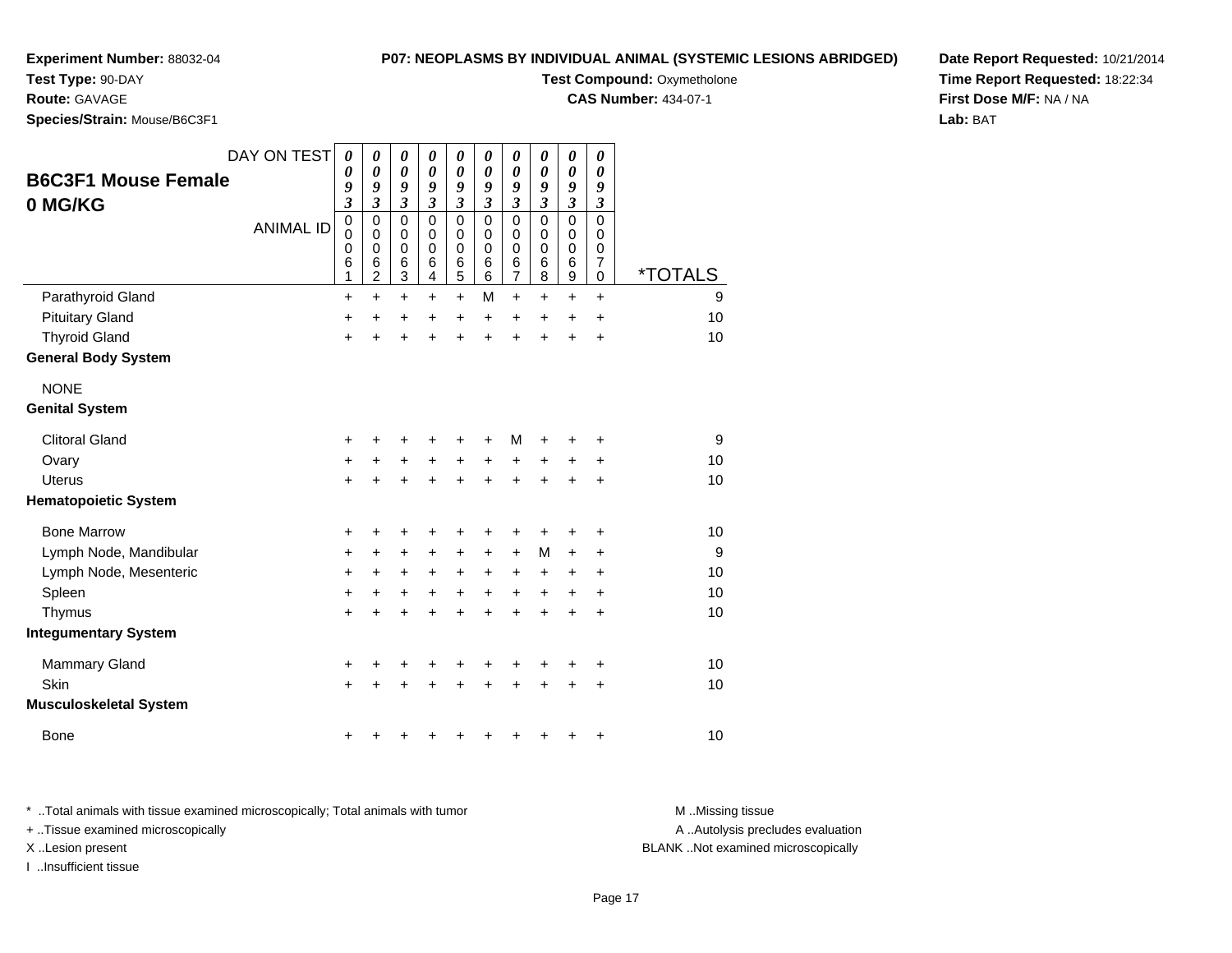**Test Type:** 90-DAY

**Route:** GAVAGE

**Species/Strain:** Mouse/B6C3F1

### **P07: NEOPLASMS BY INDIVIDUAL ANIMAL (SYSTEMIC LESIONS ABRIDGED)**

**Test Compound: Oxymetholone** 

**CAS Number:** 434-07-1

**Date Report Requested:** 10/21/2014**Time Report Requested:** 18:22:34**First Dose M/F:** NA / NA**Lab:** BAT

|                              | DAY ON TEST      | 0                            | 0                       | 0                         | 0                   | 0                   | 0                   | 0                       | 0                   | 0                     | 0             |                       |
|------------------------------|------------------|------------------------------|-------------------------|---------------------------|---------------------|---------------------|---------------------|-------------------------|---------------------|-----------------------|---------------|-----------------------|
| <b>B6C3F1 Mouse Female</b>   |                  | $\boldsymbol{\theta}$        | $\boldsymbol{\theta}$   | $\boldsymbol{\theta}$     | 0                   | 0                   | 0                   | $\boldsymbol{\theta}$   | 0                   | $\boldsymbol{\theta}$ | 0             |                       |
|                              |                  | 9<br>$\overline{\mathbf{3}}$ | 9<br>$\mathfrak{z}$     | 9<br>$\boldsymbol{\beta}$ | 9<br>$\mathfrak{z}$ | 9<br>$\mathfrak{z}$ | 9<br>$\mathfrak{z}$ | 9<br>$\mathfrak{z}$     | 9<br>$\mathfrak{z}$ | 9<br>$\mathfrak{z}$   | 9<br>3        |                       |
| 0 MG/KG                      |                  | $\pmb{0}$                    | $\pmb{0}$               | $\mathbf 0$               | $\mathbf 0$         | $\mathbf 0$         | $\Omega$            | $\Omega$                | $\Omega$            | $\mathbf 0$           | $\mathbf 0$   |                       |
|                              | <b>ANIMAL ID</b> | $\mathbf 0$                  | $\pmb{0}$               | $\pmb{0}$                 | $\pmb{0}$           | 0                   | 0                   | 0                       | 0                   | $\mathbf 0$           | 0             |                       |
|                              |                  | $\mathbf 0$                  | $\mathbf 0$             | $\mathbf 0$               | $\mathbf 0$         | $\mathbf 0$         | $\mathbf 0$         | $\mathbf 0$             | $\mathbf 0$         | $\mathbf 0$           | 0             |                       |
|                              |                  | $6\phantom{1}6$<br>1         | $\,6$<br>$\overline{2}$ | $\,6$<br>3                | $\,6$<br>4          | 6<br>5              | 6<br>6              | $\,6$<br>$\overline{7}$ | 6<br>8              | $6\phantom{1}6$<br>9  | 7<br>$\Omega$ | <i><b>*TOTALS</b></i> |
| <b>Nervous System</b>        |                  |                              |                         |                           |                     |                     |                     |                         |                     |                       |               |                       |
| <b>Brain</b>                 |                  | $\ddot{}$                    |                         |                           |                     |                     |                     |                         |                     |                       | $\ddot{}$     | 10                    |
| <b>Respiratory System</b>    |                  |                              |                         |                           |                     |                     |                     |                         |                     |                       |               |                       |
| Lung                         |                  | +                            |                         |                           |                     | +                   | +                   | +                       |                     |                       | +             | 10                    |
| <b>Nose</b>                  |                  | $\ddot{}$                    | $+$                     |                           | $+$ $+$             | $+$                 | $+$                 | $+$                     | $+$                 | $\ddot{}$             | $\ddot{}$     | 10                    |
| Trachea                      |                  | $\ddot{}$                    | $\ddot{}$               | $\ddot{}$                 | $\ddot{}$           | $\ddot{}$           | $\ddot{}$           | $+$                     | $+$                 | $\ddot{}$             | $\ddot{}$     | 10                    |
| <b>Special Senses System</b> |                  |                              |                         |                           |                     |                     |                     |                         |                     |                       |               |                       |
| <b>NONE</b>                  |                  |                              |                         |                           |                     |                     |                     |                         |                     |                       |               |                       |
| <b>Urinary System</b>        |                  |                              |                         |                           |                     |                     |                     |                         |                     |                       |               |                       |
| Kidney                       |                  | $\ddot{}$                    |                         |                           |                     |                     |                     | +                       |                     |                       | ٠             | 10                    |
| <b>Urinary Bladder</b>       |                  | $\ddot{}$                    |                         |                           |                     |                     | +                   | ÷                       |                     | ÷                     | +             | 10                    |
| <b>SYSTEMIC LESIONS</b>      |                  |                              |                         |                           |                     |                     |                     |                         |                     |                       |               |                       |
| Multiple Organ               |                  | +                            |                         |                           |                     |                     |                     |                         |                     |                       | +             | 10                    |

\* ..Total animals with tissue examined microscopically; Total animals with tumor **M** . Missing tissue M ..Missing tissue

+ ..Tissue examined microscopically

I ..Insufficient tissue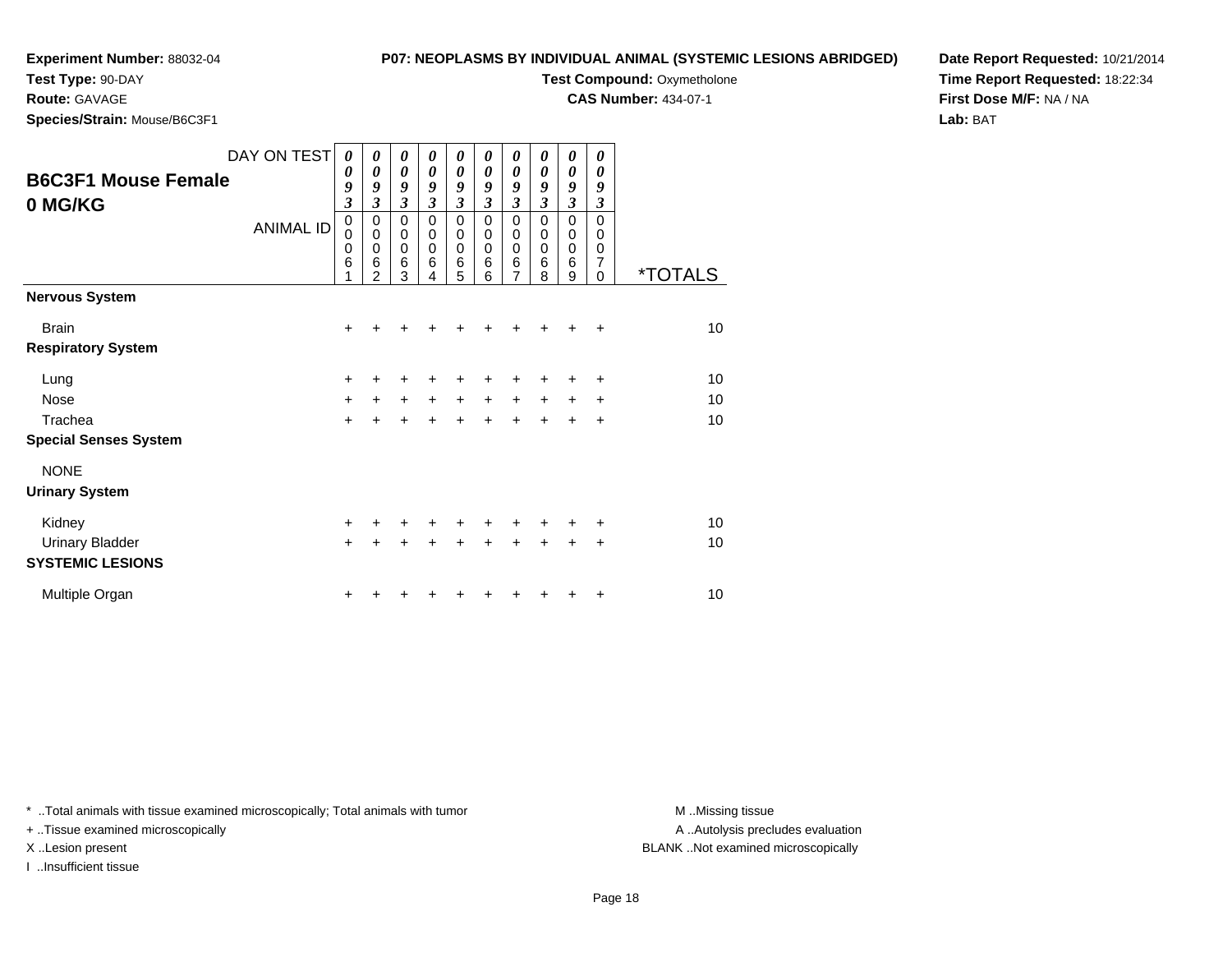## **Experiment Number:** 88032-04**Test Type:** 90-DAY

# **P07: NEOPLASMS BY INDIVIDUAL ANIMAL (SYSTEMIC LESIONS ABRIDGED)**

**Test Compound: Oxymetholone** 

**CAS Number:** 434-07-1

**Date Report Requested:** 10/21/2014**Time Report Requested:** 18:22:34**First Dose M/F:** NA / NA**Lab:** BAT

**Route:** GAVAGE

| Species/Strain: Mouse/B6C3F1                      |                                 |                                                                                          |                                                                               |                                                                                                   |                                                                                                   |                                                                                    |                                                                                 |                                                                                                             |                                                                                     |                                                                                          |                                                                             |                       |
|---------------------------------------------------|---------------------------------|------------------------------------------------------------------------------------------|-------------------------------------------------------------------------------|---------------------------------------------------------------------------------------------------|---------------------------------------------------------------------------------------------------|------------------------------------------------------------------------------------|---------------------------------------------------------------------------------|-------------------------------------------------------------------------------------------------------------|-------------------------------------------------------------------------------------|------------------------------------------------------------------------------------------|-----------------------------------------------------------------------------|-----------------------|
| <b>B6C3F1 Mouse Female</b><br><b>MG/KG</b><br>160 | DAY ON TEST<br><b>ANIMAL ID</b> | $\boldsymbol{\theta}$<br>0<br>9<br>$\overline{\mathbf{3}}$<br>$\mathbf 0$<br>$\mathbf 0$ | 0<br>$\boldsymbol{\theta}$<br>9<br>$\mathfrak{z}$<br>$\pmb{0}$<br>$\mathbf 0$ | 0<br>$\boldsymbol{\theta}$<br>$\boldsymbol{9}$<br>$\mathfrak{z}$<br>$\overline{0}$<br>$\mathbf 0$ | $\boldsymbol{\theta}$<br>$\boldsymbol{\theta}$<br>9<br>$\mathfrak{z}$<br>$\pmb{0}$<br>$\mathbf 0$ | 0<br>$\boldsymbol{\theta}$<br>9<br>$\mathfrak{z}$<br>$\overline{0}$<br>$\mathbf 0$ | 0<br>$\boldsymbol{\theta}$<br>9<br>$\mathfrak{z}$<br>$\mathbf 0$<br>$\mathbf 0$ | $\boldsymbol{\theta}$<br>$\pmb{\theta}$<br>$\boldsymbol{9}$<br>$\mathfrak{z}$<br>$\mathsf 0$<br>$\mathbf 0$ | 0<br>$\pmb{\theta}$<br>$\boldsymbol{g}$<br>$\mathfrak{z}$<br>$\mathbf 0$<br>$\,0\,$ | 0<br>$\pmb{\theta}$<br>$\boldsymbol{g}$<br>$\mathfrak{z}$<br>$\overline{0}$<br>$\pmb{0}$ | 0<br>$\boldsymbol{\theta}$<br>9<br>$\boldsymbol{\beta}$<br>$\mathsf 0$<br>0 |                       |
|                                                   |                                 | $\mathbf 0$<br>$\overline{7}$<br>1                                                       | $\mathbf 0$<br>$\overline{7}$<br>$\overline{2}$                               | $\mathbf 0$<br>$\overline{7}$<br>3                                                                | $\pmb{0}$<br>$\overline{7}$<br>$\overline{4}$                                                     | $\pmb{0}$<br>$\overline{7}$<br>5                                                   | $\pmb{0}$<br>$\overline{7}$<br>6                                                | $\pmb{0}$<br>$\overline{7}$<br>$\overline{7}$                                                               | $\pmb{0}$<br>$\boldsymbol{7}$<br>8                                                  | $\pmb{0}$<br>$\overline{7}$<br>$\boldsymbol{9}$                                          | 0<br>8<br>$\Omega$                                                          | <i><b>*TOTALS</b></i> |
| <b>Alimentary System</b>                          |                                 |                                                                                          |                                                                               |                                                                                                   |                                                                                                   |                                                                                    |                                                                                 |                                                                                                             |                                                                                     |                                                                                          |                                                                             |                       |
| Salivary Glands<br><b>Cardiovascular System</b>   |                                 | $\ddot{}$                                                                                | $\ddot{}$                                                                     | ٠                                                                                                 | +                                                                                                 | +                                                                                  | +                                                                               | $\ddot{}$                                                                                                   | $\ddot{}$                                                                           | $\ddot{}$                                                                                | $\ddot{}$                                                                   | 10                    |
| <b>NONE</b><br><b>Endocrine System</b>            |                                 |                                                                                          |                                                                               |                                                                                                   |                                                                                                   |                                                                                    |                                                                                 |                                                                                                             |                                                                                     |                                                                                          |                                                                             |                       |
| <b>NONE</b><br><b>General Body System</b>         |                                 |                                                                                          |                                                                               |                                                                                                   |                                                                                                   |                                                                                    |                                                                                 |                                                                                                             |                                                                                     |                                                                                          |                                                                             |                       |
| <b>NONE</b><br><b>Genital System</b>              |                                 |                                                                                          |                                                                               |                                                                                                   |                                                                                                   |                                                                                    |                                                                                 |                                                                                                             |                                                                                     |                                                                                          |                                                                             |                       |
| <b>Clitoral Gland</b>                             |                                 | +                                                                                        | $\pm$                                                                         | $\pm$                                                                                             | $+$                                                                                               | $\ddot{}$                                                                          | $+$                                                                             | $\ddot{}$                                                                                                   | $+$                                                                                 | +                                                                                        | +                                                                           | 10                    |
| Ovary<br><b>Hematopoietic System</b>              |                                 | $\ddot{}$                                                                                | $+$                                                                           | $+$                                                                                               | $+$                                                                                               | $+$                                                                                | $+$                                                                             | $+$                                                                                                         | $+$                                                                                 | $\ddot{}$                                                                                | $\ddot{}$                                                                   | 10                    |
| <b>NONE</b><br><b>Integumentary System</b>        |                                 |                                                                                          |                                                                               |                                                                                                   |                                                                                                   |                                                                                    |                                                                                 |                                                                                                             |                                                                                     |                                                                                          |                                                                             |                       |
| <b>NONE</b><br><b>Musculoskeletal System</b>      |                                 |                                                                                          |                                                                               |                                                                                                   |                                                                                                   |                                                                                    |                                                                                 |                                                                                                             |                                                                                     |                                                                                          |                                                                             |                       |
| <b>NONE</b><br><b>Nervous System</b>              |                                 |                                                                                          |                                                                               |                                                                                                   |                                                                                                   |                                                                                    |                                                                                 |                                                                                                             |                                                                                     |                                                                                          |                                                                             |                       |
|                                                   |                                 |                                                                                          |                                                                               |                                                                                                   |                                                                                                   |                                                                                    |                                                                                 |                                                                                                             |                                                                                     |                                                                                          |                                                                             |                       |

\* ..Total animals with tissue examined microscopically; Total animals with tumor **M** . Missing tissue M ..Missing tissue + ..Tissue examined microscopically X ..Lesion present BLANK ..Not examined microscopically

I ..Insufficient tissue

A ..Autolysis precludes evaluation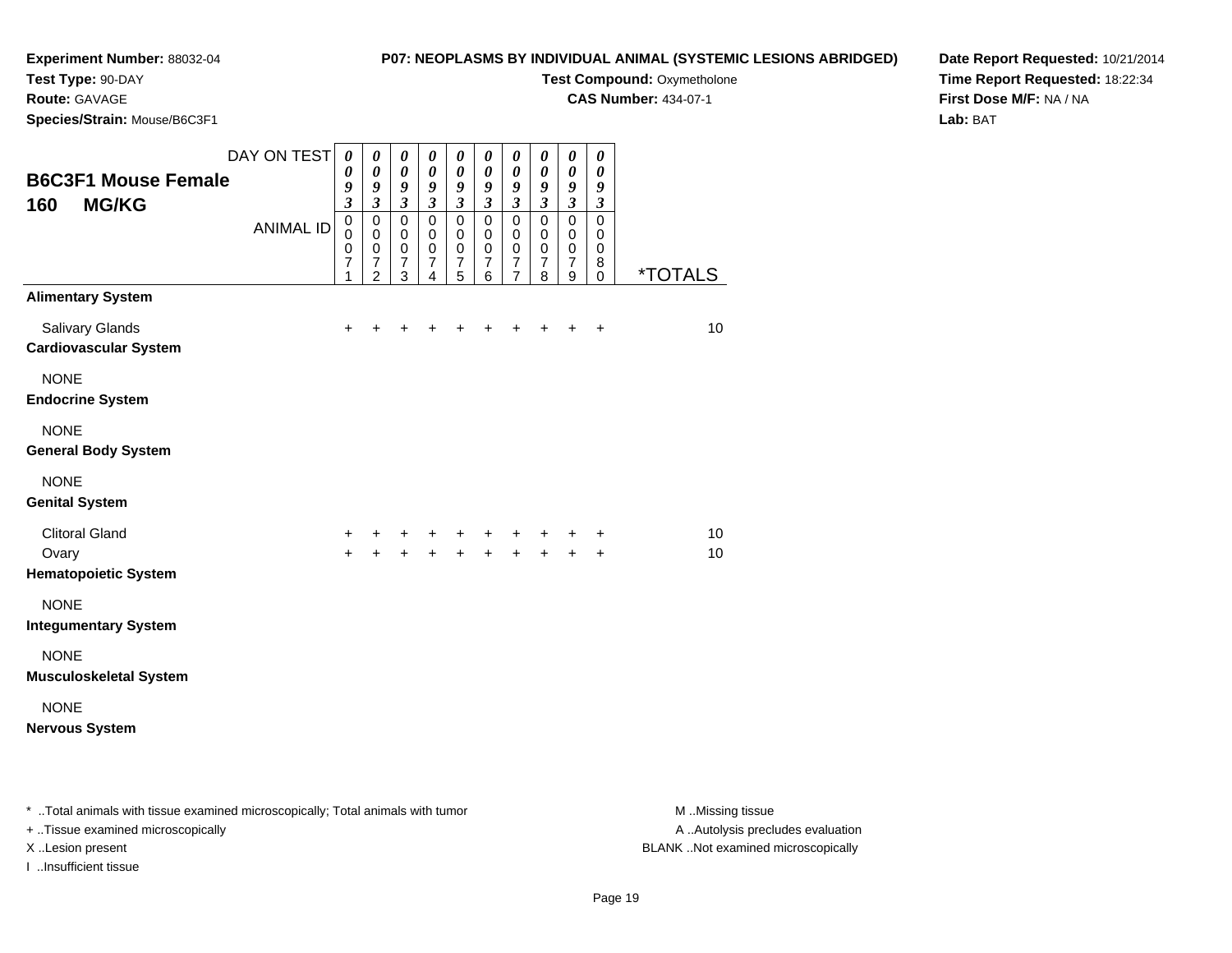**Test Type:** 90-DAY

**Route:** GAVAGE

**Species/Strain:** Mouse/B6C3F1

| P07: NEOPLASMS BY INDIVIDUAL ANIMAL (SYSTEMIC LESIONS ABRIDGED) |  |
|-----------------------------------------------------------------|--|
|-----------------------------------------------------------------|--|

**Test Compound: Oxymetholone** 

**CAS Number:** 434-07-1

**Date Report Requested:** 10/21/2014**Time Report Requested:** 18:22:34**First Dose M/F:** NA / NA**Lab:** BAT

| <b>B6C3F1 Mouse Female</b><br><b>MG/KG</b><br>160       | DAY ON TEST<br><b>ANIMAL ID</b> | 0<br>0<br>9<br>$\boldsymbol{\mathfrak{z}}$<br>$\mathbf 0$<br>0<br>$\mathbf 0$<br>7<br>1 | 0<br>0<br>9<br>3<br>0<br>$\mathbf 0$<br>$\mathbf 0$<br>7<br>$\overline{2}$ | $\boldsymbol{\theta}$<br>$\boldsymbol{\theta}$<br>9<br>$\overline{\mathbf{3}}$<br>0<br>$\mathbf 0$<br>$\pmb{0}$<br>7<br>3 | 0<br>$\boldsymbol{\theta}$<br>9<br>$\mathfrak{z}$<br>0<br>$\mathbf 0$<br>$\mathbf 0$<br>7<br>4 | 0<br>$\boldsymbol{\theta}$<br>9<br>$\mathfrak{z}$<br>$\mathbf 0$<br>$\mathbf 0$<br>$\pmb{0}$<br>$\overline{7}$<br>5 | 0<br>0<br>9<br>3<br>0<br>$\mathbf 0$<br>$\mathbf 0$<br>7<br>6 | 0<br>$\boldsymbol{\theta}$<br>9<br>$\mathfrak{z}$<br>0<br>$\pmb{0}$<br>$\pmb{0}$<br>7<br>$\overline{7}$ | 0<br>0<br>9<br>$\boldsymbol{\beta}$<br>0<br>0<br>$\mathbf 0$<br>7<br>8 | 0<br>0<br>9<br>$\mathfrak{z}$<br>0<br>0<br>$\mathbf 0$<br>$\overline{7}$<br>9 | 0<br>0<br>9<br>3<br>0<br>0<br>0<br>8<br>0 | <i><b>*TOTALS</b></i> |
|---------------------------------------------------------|---------------------------------|-----------------------------------------------------------------------------------------|----------------------------------------------------------------------------|---------------------------------------------------------------------------------------------------------------------------|------------------------------------------------------------------------------------------------|---------------------------------------------------------------------------------------------------------------------|---------------------------------------------------------------|---------------------------------------------------------------------------------------------------------|------------------------------------------------------------------------|-------------------------------------------------------------------------------|-------------------------------------------|-----------------------|
| <b>NONE</b><br><b>Respiratory System</b><br><b>NONE</b> |                                 |                                                                                         |                                                                            |                                                                                                                           |                                                                                                |                                                                                                                     |                                                               |                                                                                                         |                                                                        |                                                                               |                                           |                       |
| <b>Special Senses System</b>                            |                                 |                                                                                         |                                                                            |                                                                                                                           |                                                                                                |                                                                                                                     |                                                               |                                                                                                         |                                                                        |                                                                               |                                           |                       |
| <b>NONE</b><br><b>Urinary System</b>                    |                                 |                                                                                         |                                                                            |                                                                                                                           |                                                                                                |                                                                                                                     |                                                               |                                                                                                         |                                                                        |                                                                               |                                           |                       |
| Kidney<br><b>SYSTEMIC LESIONS</b>                       |                                 | $\ddot{}$                                                                               |                                                                            |                                                                                                                           |                                                                                                | $\div$                                                                                                              |                                                               |                                                                                                         |                                                                        |                                                                               | $\ddot{}$                                 | 10                    |
| Multiple Organ                                          |                                 | $\ddot{}$                                                                               |                                                                            |                                                                                                                           |                                                                                                |                                                                                                                     |                                                               |                                                                                                         |                                                                        |                                                                               | ٠                                         | 10                    |

\* ..Total animals with tissue examined microscopically; Total animals with tumor **M** ..Missing tissue M ..Missing tissue

+ ..Tissue examined microscopically

I ..Insufficient tissue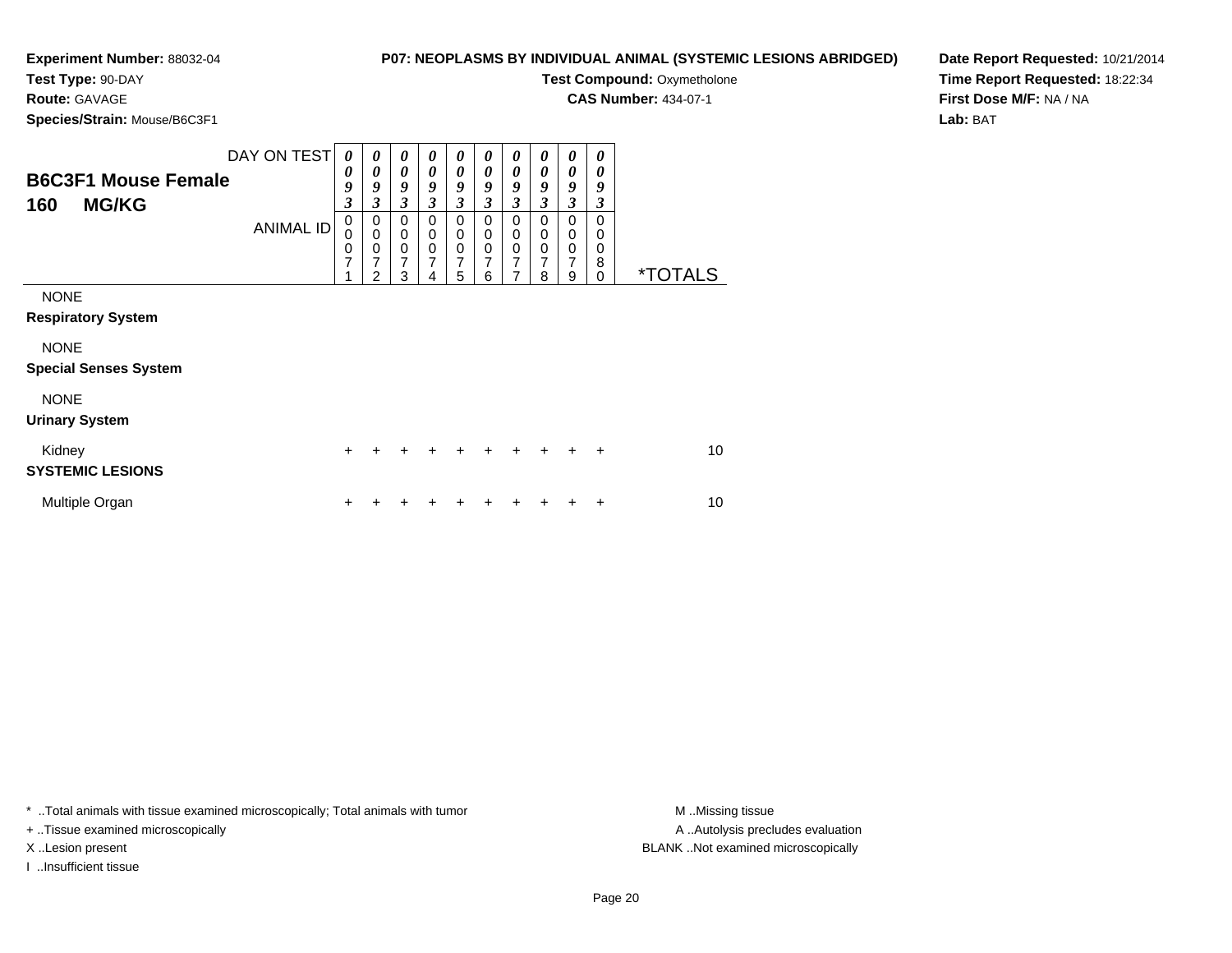**Test Type:** 90-DAY

## **Route:** GAVAGE

**Species/Strain:** Mouse/B6C3F1

**P07: NEOPLASMS BY INDIVIDUAL ANIMAL (SYSTEMIC LESIONS ABRIDGED)**

**Test Compound: Oxymetholone** 

**CAS Number:** 434-07-1

**Date Report Requested:** 10/21/2014**Time Report Requested:** 18:22:34**First Dose M/F:** NA / NA**Lab:** BAT

| <b>B6C3F1 Mouse Female</b><br><b>MG/KG</b><br>320      | DAY ON TEST<br><b>ANIMAL ID</b> | $\boldsymbol{\theta}$<br>$\boldsymbol{\theta}$<br>9<br>$\mathfrak{z}$<br>$\pmb{0}$<br>0 | 0<br>$\boldsymbol{\theta}$<br>9<br>$\mathfrak{z}$<br>$\mathbf 0$<br>$\mathbf 0$ | 0<br>$\pmb{\theta}$<br>$\boldsymbol{g}$<br>$\boldsymbol{\mathfrak{z}}$<br>$\mathbf 0$<br>0 | 0<br>$\boldsymbol{\theta}$<br>$\boldsymbol{g}$<br>$\mathfrak{z}$<br>$\pmb{0}$<br>0 | 0<br>$\boldsymbol{\theta}$<br>$\boldsymbol{g}$<br>$\boldsymbol{\beta}$<br>$\mathbf 0$<br>0 | 0<br>$\boldsymbol{\theta}$<br>9<br>$\boldsymbol{\beta}$<br>$\mathbf 0$<br>0 | 0<br>$\boldsymbol{\theta}$<br>$\boldsymbol{g}$<br>$\mathfrak{z}$<br>$\mathbf 0$<br>0 | 0<br>$\pmb{\theta}$<br>9<br>$\boldsymbol{\beta}$<br>$\mathbf 0$<br>0 | 0<br>$\pmb{\theta}$<br>9<br>$\boldsymbol{\mathfrak{z}}$<br>$\mathsf 0$<br>0 | 0<br>$\boldsymbol{\theta}$<br>$\boldsymbol{g}$<br>$\boldsymbol{\beta}$<br>$\mathbf 0$<br>0 |                       |
|--------------------------------------------------------|---------------------------------|-----------------------------------------------------------------------------------------|---------------------------------------------------------------------------------|--------------------------------------------------------------------------------------------|------------------------------------------------------------------------------------|--------------------------------------------------------------------------------------------|-----------------------------------------------------------------------------|--------------------------------------------------------------------------------------|----------------------------------------------------------------------|-----------------------------------------------------------------------------|--------------------------------------------------------------------------------------------|-----------------------|
|                                                        |                                 | $\pmb{0}$<br>$\bf8$<br>1                                                                | $\pmb{0}$<br>8<br>$\overline{2}$                                                | $\mathbf 0$<br>8<br>3                                                                      | $\mathbf 0$<br>8<br>4                                                              | $\mathbf 0$<br>8<br>5                                                                      | $\pmb{0}$<br>8<br>6                                                         | $\pmb{0}$<br>$\bf8$<br>$\overline{7}$                                                | $\pmb{0}$<br>$\bf8$<br>8                                             | $\pmb{0}$<br>8<br>9                                                         | $\mathbf 0$<br>9<br>0                                                                      | <i><b>*TOTALS</b></i> |
| <b>Alimentary System</b>                               |                                 |                                                                                         |                                                                                 |                                                                                            |                                                                                    |                                                                                            |                                                                             |                                                                                      |                                                                      |                                                                             |                                                                                            |                       |
| <b>Salivary Glands</b><br><b>Cardiovascular System</b> |                                 | ÷                                                                                       |                                                                                 |                                                                                            |                                                                                    | +                                                                                          | +                                                                           | +                                                                                    | +                                                                    | +                                                                           | $\ddot{}$                                                                                  | 10                    |
| <b>NONE</b><br><b>Endocrine System</b>                 |                                 |                                                                                         |                                                                                 |                                                                                            |                                                                                    |                                                                                            |                                                                             |                                                                                      |                                                                      |                                                                             |                                                                                            |                       |
| <b>NONE</b><br><b>General Body System</b>              |                                 |                                                                                         |                                                                                 |                                                                                            |                                                                                    |                                                                                            |                                                                             |                                                                                      |                                                                      |                                                                             |                                                                                            |                       |
| <b>NONE</b><br><b>Genital System</b>                   |                                 |                                                                                         |                                                                                 |                                                                                            |                                                                                    |                                                                                            |                                                                             |                                                                                      |                                                                      |                                                                             |                                                                                            |                       |
| <b>Clitoral Gland</b>                                  |                                 | $\pm$                                                                                   |                                                                                 | ÷                                                                                          | +                                                                                  | $\ddot{}$                                                                                  | +                                                                           | $\ddot{}$                                                                            | ÷                                                                    | +                                                                           | $\ddot{}$                                                                                  | 10                    |
| Ovary<br><b>Hematopoietic System</b>                   |                                 | $+$                                                                                     | $\ddot{}$                                                                       | $\ddot{}$                                                                                  | $\ddot{}$                                                                          | $\ddot{}$                                                                                  | $\ddot{}$                                                                   | $\ddot{}$                                                                            | $\ddot{}$                                                            | $\ddot{}$                                                                   | $\ddot{}$                                                                                  | 10                    |
| <b>NONE</b><br><b>Integumentary System</b>             |                                 |                                                                                         |                                                                                 |                                                                                            |                                                                                    |                                                                                            |                                                                             |                                                                                      |                                                                      |                                                                             |                                                                                            |                       |
| <b>NONE</b><br><b>Musculoskeletal System</b>           |                                 |                                                                                         |                                                                                 |                                                                                            |                                                                                    |                                                                                            |                                                                             |                                                                                      |                                                                      |                                                                             |                                                                                            |                       |
| <b>NONE</b><br><b>Nervous System</b>                   |                                 |                                                                                         |                                                                                 |                                                                                            |                                                                                    |                                                                                            |                                                                             |                                                                                      |                                                                      |                                                                             |                                                                                            |                       |
|                                                        |                                 |                                                                                         |                                                                                 |                                                                                            |                                                                                    |                                                                                            |                                                                             |                                                                                      |                                                                      |                                                                             |                                                                                            |                       |

\* ..Total animals with tissue examined microscopically; Total animals with tumor **M** . Missing tissue M ..Missing tissue

+ ..Tissue examined microscopically

I ..Insufficient tissue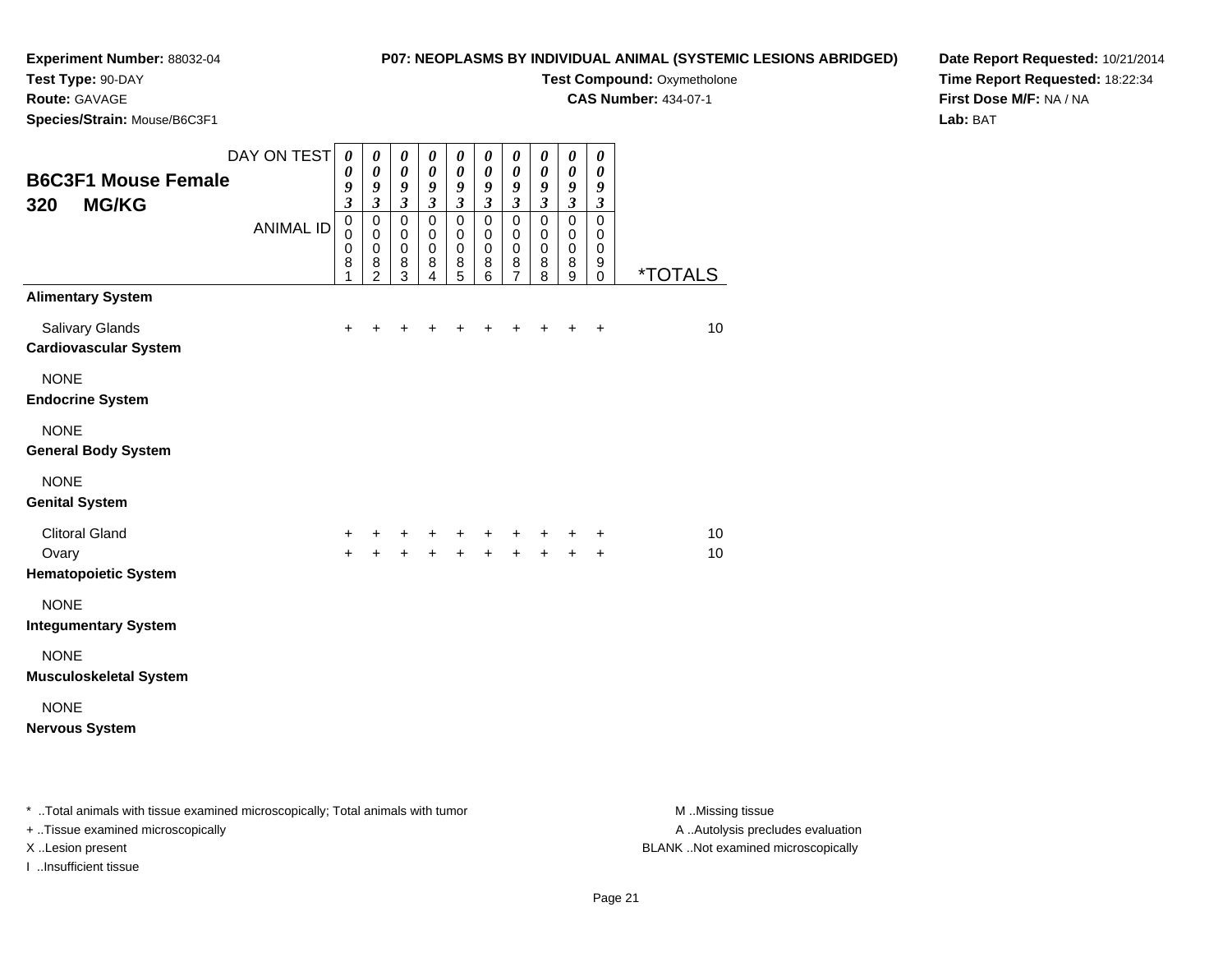## **P07: NEOPLASMS BY INDIVIDUAL ANIMAL (SYSTEMIC LESIONS ABRIDGED)**

**Test Compound: Oxymetholone CAS Number:** 434-07-1

**Test Type:** 90-DAY

**Route:** GAVAGE

**Species/Strain:** Mouse/B6C3F1

| Species/Strain: Mouse/B6C3F1                                                            |                                 |                                      |                                                                                                           |                                           |                                           |                                           |                                                                 |                                           |                                           |                                                  |                                                     |                       |    |
|-----------------------------------------------------------------------------------------|---------------------------------|--------------------------------------|-----------------------------------------------------------------------------------------------------------|-------------------------------------------|-------------------------------------------|-------------------------------------------|-----------------------------------------------------------------|-------------------------------------------|-------------------------------------------|--------------------------------------------------|-----------------------------------------------------|-----------------------|----|
| <b>B6C3F1 Mouse Female</b><br>320<br><b>MG/KG</b>                                       | DAY ON TEST<br><b>ANIMAL ID</b> | 0<br>0<br>9<br>3<br>0<br>0<br>0<br>8 | $\boldsymbol{\theta}$<br>0<br>9<br>$\mathfrak{z}$<br>0<br>$\mathbf 0$<br>$\pmb{0}$<br>8<br>$\overline{2}$ | 0<br>0<br>9<br>3<br>0<br>0<br>0<br>8<br>3 | 0<br>0<br>9<br>3<br>0<br>0<br>0<br>8<br>4 | 0<br>0<br>9<br>3<br>0<br>0<br>0<br>8<br>5 | 0<br>0<br>9<br>$\overline{\mathbf{3}}$<br>0<br>0<br>0<br>8<br>6 | 0<br>0<br>9<br>3<br>0<br>0<br>0<br>8<br>7 | 0<br>0<br>9<br>3<br>0<br>0<br>0<br>8<br>8 | 0<br>0<br>9<br>3<br>0<br>$\Omega$<br>0<br>8<br>9 | 0<br>0<br>9<br>3<br>0<br>0<br>0<br>9<br>$\mathbf 0$ | <i><b>*TOTALS</b></i> |    |
| <b>NONE</b><br><b>Respiratory System</b><br><b>NONE</b><br><b>Special Senses System</b> |                                 |                                      |                                                                                                           |                                           |                                           |                                           |                                                                 |                                           |                                           |                                                  |                                                     |                       |    |
| <b>NONE</b><br><b>Urinary System</b>                                                    |                                 |                                      |                                                                                                           |                                           |                                           |                                           |                                                                 |                                           |                                           |                                                  |                                                     |                       |    |
| Kidney<br><b>SYSTEMIC LESIONS</b>                                                       |                                 | +                                    |                                                                                                           |                                           |                                           |                                           |                                                                 |                                           |                                           |                                                  | $\ddot{}$                                           |                       | 10 |
| Multiple Organ                                                                          |                                 | +                                    |                                                                                                           |                                           |                                           |                                           |                                                                 |                                           |                                           |                                                  |                                                     |                       | 10 |

\* ..Total animals with tissue examined microscopically; Total animals with tumor **M** . Missing tissue M ..Missing tissue

+ ..Tissue examined microscopically

I ..Insufficient tissue

A ..Autolysis precludes evaluation X ..Lesion present BLANK ..Not examined microscopically

**Date Report Requested:** 10/21/2014**Time Report Requested:** 18:22:34**First Dose M/F:** NA / NA**Lab:** BAT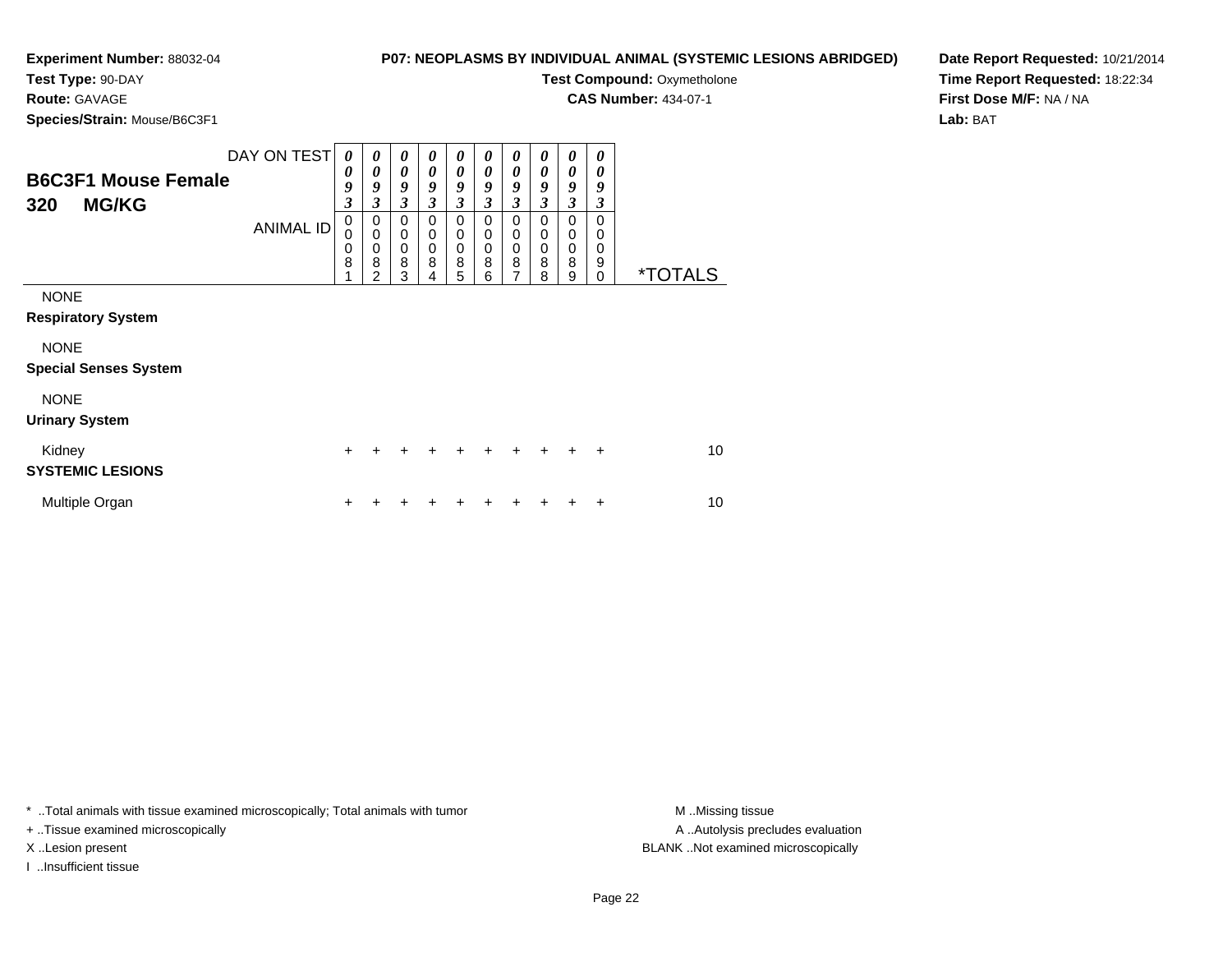## **P07: NEOPLASMS BY INDIVIDUAL ANIMAL (SYSTEMIC LESIONS ABRIDGED)Test Compound: Oxymetholone**

**CAS Number:** 434-07-1

**Test Type:** 90-DAY

**Route:** GAVAGE

**Species/Strain:** Mouse/B6C3F1

**Date Report Requested:** 10/21/2014**Time Report Requested:** 18:22:34**First Dose M/F:** NA / NA**Lab:** BAT

| <b>B6C3F1 Mouse Female</b><br><b>MG/KG</b><br>630                           | DAY ON TEST<br><b>ANIMAL ID</b> | 0<br>0<br>9<br>$\overline{\mathbf{3}}$<br>$\mathbf 0$<br>$\Omega$<br>$\mathbf 0$<br>$\boldsymbol{9}$<br>1 | 0<br>$\boldsymbol{\theta}$<br>9<br>$\mathfrak{z}$<br>$\mathbf 0$<br>$\mathbf 0$<br>$\mathbf 0$<br>$\boldsymbol{9}$<br>$\overline{2}$ | $\boldsymbol{\theta}$<br>$\boldsymbol{\theta}$<br>9<br>$\overline{\mathbf{3}}$<br>$\mathbf 0$<br>$\mathbf 0$<br>$\pmb{0}$<br>$\overline{9}$<br>3 | 0<br>$\boldsymbol{\theta}$<br>9<br>$\overline{\mathbf{3}}$<br>$\mathbf 0$<br>$\mathbf 0$<br>$\mathbf 0$<br>9<br>$\overline{4}$ | $\boldsymbol{\theta}$<br>$\boldsymbol{\theta}$<br>9<br>$\overline{\mathbf{3}}$<br>$\mathbf 0$<br>$\mathbf 0$<br>$\mathbf 0$<br>9<br>5 | $\boldsymbol{\theta}$<br>$\boldsymbol{\theta}$<br>9<br>$\overline{\mathbf{3}}$<br>$\mathbf 0$<br>$\mathbf 0$<br>$\mathbf 0$<br>$\boldsymbol{9}$<br>6 | $\boldsymbol{\theta}$<br>$\boldsymbol{\theta}$<br>9<br>$\overline{\mathbf{3}}$<br>$\mathbf 0$<br>$\mathbf 0$<br>$\pmb{0}$<br>$\boldsymbol{9}$<br>$\overline{7}$ | 0<br>0<br>9<br>$\mathfrak{z}$<br>$\mathbf 0$<br>$\Omega$<br>$\mathbf 0$<br>9<br>8 | $\boldsymbol{\theta}$<br>$\boldsymbol{\theta}$<br>9<br>$\boldsymbol{\mathfrak{z}}$<br>$\mathbf 0$<br>$\mathbf 0$<br>$\mathbf 0$<br>9<br>9 | 0<br>0<br>9<br>$\boldsymbol{\mathfrak{z}}$<br>0<br>$\mathbf 0$<br>$\mathbf{1}$<br>0<br>0 | <i><b>*TOTALS</b></i> |
|-----------------------------------------------------------------------------|---------------------------------|-----------------------------------------------------------------------------------------------------------|--------------------------------------------------------------------------------------------------------------------------------------|--------------------------------------------------------------------------------------------------------------------------------------------------|--------------------------------------------------------------------------------------------------------------------------------|---------------------------------------------------------------------------------------------------------------------------------------|------------------------------------------------------------------------------------------------------------------------------------------------------|-----------------------------------------------------------------------------------------------------------------------------------------------------------------|-----------------------------------------------------------------------------------|-------------------------------------------------------------------------------------------------------------------------------------------|------------------------------------------------------------------------------------------|-----------------------|
| <b>Alimentary System</b><br>Salivary Glands<br><b>Cardiovascular System</b> |                                 | $\ddot{}$                                                                                                 | $\ddot{}$                                                                                                                            |                                                                                                                                                  | +                                                                                                                              | +                                                                                                                                     |                                                                                                                                                      |                                                                                                                                                                 | $\ddot{}$                                                                         | $\ddot{}$                                                                                                                                 | $\ddot{}$                                                                                | 10 <sup>1</sup>       |
| <b>NONE</b><br><b>Endocrine System</b>                                      |                                 |                                                                                                           |                                                                                                                                      |                                                                                                                                                  |                                                                                                                                |                                                                                                                                       |                                                                                                                                                      |                                                                                                                                                                 |                                                                                   |                                                                                                                                           |                                                                                          |                       |
| <b>NONE</b><br><b>General Body System</b>                                   |                                 |                                                                                                           |                                                                                                                                      |                                                                                                                                                  |                                                                                                                                |                                                                                                                                       |                                                                                                                                                      |                                                                                                                                                                 |                                                                                   |                                                                                                                                           |                                                                                          |                       |
| <b>NONE</b><br><b>Genital System</b>                                        |                                 |                                                                                                           |                                                                                                                                      |                                                                                                                                                  |                                                                                                                                |                                                                                                                                       |                                                                                                                                                      |                                                                                                                                                                 |                                                                                   |                                                                                                                                           |                                                                                          |                       |
| <b>Clitoral Gland</b><br>Ovary<br><b>Hematopoietic System</b>               |                                 | +<br>÷                                                                                                    | +<br>$\ddot{}$                                                                                                                       | +<br>$\ddot{}$                                                                                                                                   | $\ddot{}$<br>$+$                                                                                                               | +<br>$\ddot{}$                                                                                                                        | +                                                                                                                                                    | +<br>$\ddot{}$                                                                                                                                                  | ٠<br>$\ddot{}$                                                                    | +<br>$\ddot{}$                                                                                                                            | ÷<br>$\ddot{}$                                                                           | 10<br>10              |
| <b>NONE</b><br><b>Integumentary System</b>                                  |                                 |                                                                                                           |                                                                                                                                      |                                                                                                                                                  |                                                                                                                                |                                                                                                                                       |                                                                                                                                                      |                                                                                                                                                                 |                                                                                   |                                                                                                                                           |                                                                                          |                       |
| <b>NONE</b><br><b>Musculoskeletal System</b>                                |                                 |                                                                                                           |                                                                                                                                      |                                                                                                                                                  |                                                                                                                                |                                                                                                                                       |                                                                                                                                                      |                                                                                                                                                                 |                                                                                   |                                                                                                                                           |                                                                                          |                       |
| <b>NONE</b><br><b>Nervous System</b>                                        |                                 |                                                                                                           |                                                                                                                                      |                                                                                                                                                  |                                                                                                                                |                                                                                                                                       |                                                                                                                                                      |                                                                                                                                                                 |                                                                                   |                                                                                                                                           |                                                                                          |                       |

\* ..Total animals with tissue examined microscopically; Total animals with tumor **M** . Missing tissue M ..Missing tissue A ..Autolysis precludes evaluation + ..Tissue examined microscopically X ..Lesion present BLANK ..Not examined microscopicallyI ..Insufficient tissue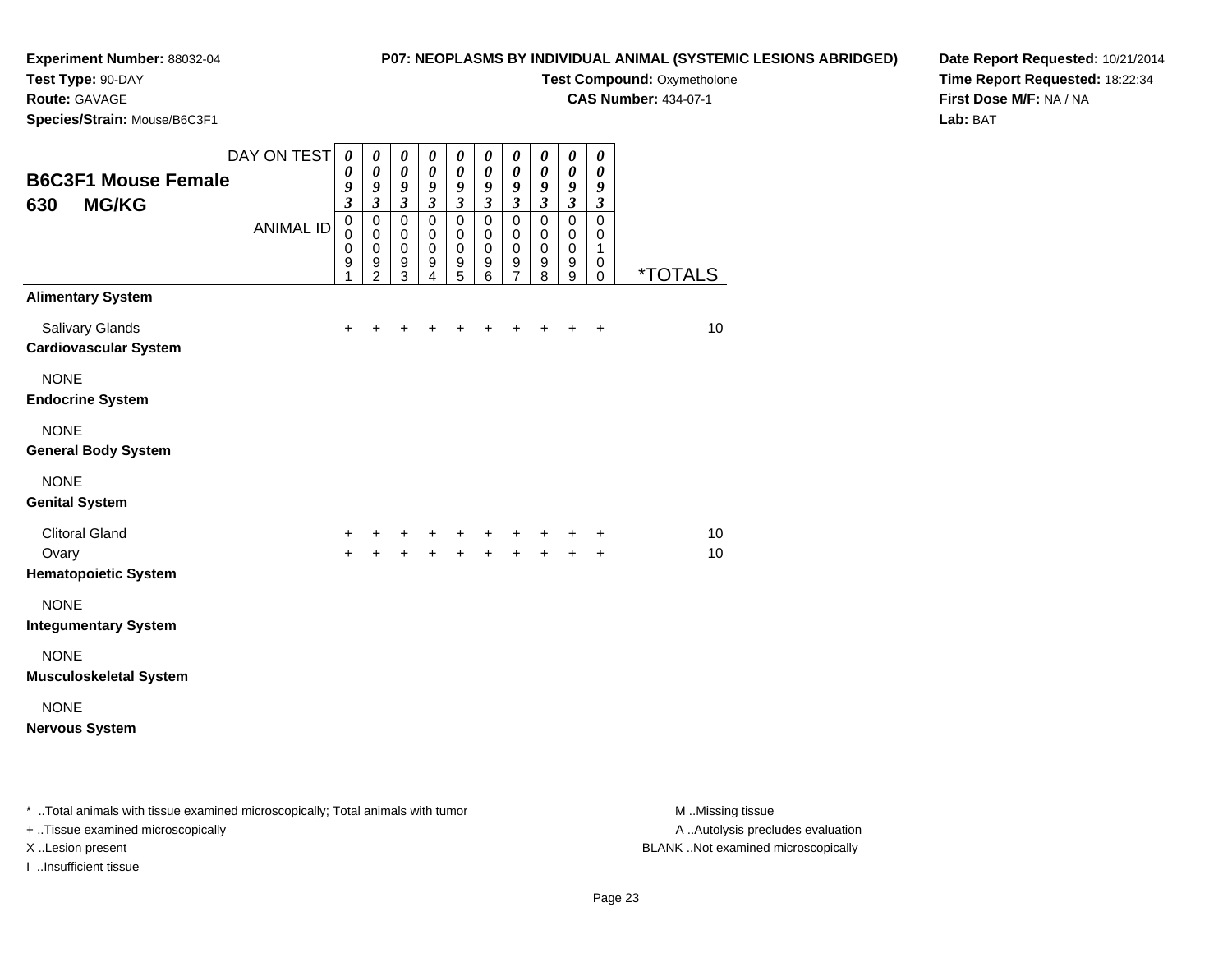## **P07: NEOPLASMS BY INDIVIDUAL ANIMAL (SYSTEMIC LESIONS ABRIDGED)**

**Test Compound: Oxymetholone CAS Number:** 434-07-1

**Test Type:** 90-DAY

**Route:** GAVAGE

**Species/Strain:** Mouse/B6C3F1

| - - - - - - - -                                   |                                 |                                                                             |                                                          |                                                        |                                                          |                                                |                                                |                                                               |                                                |                                      |                                                          |                       |
|---------------------------------------------------|---------------------------------|-----------------------------------------------------------------------------|----------------------------------------------------------|--------------------------------------------------------|----------------------------------------------------------|------------------------------------------------|------------------------------------------------|---------------------------------------------------------------|------------------------------------------------|--------------------------------------|----------------------------------------------------------|-----------------------|
| <b>B6C3F1 Mouse Female</b><br><b>MG/KG</b><br>630 | DAY ON TEST<br><b>ANIMAL ID</b> | 0<br>$\boldsymbol{\theta}$<br>9<br>$\boldsymbol{\beta}$<br>0<br>0<br>0<br>9 | 0<br>0<br>9<br>3<br>0<br>$\mathbf 0$<br>$\mathbf 0$<br>9 | 0<br>0<br>9<br>3<br>0<br>$\pmb{0}$<br>$\mathbf 0$<br>9 | 0<br>0<br>9<br>3<br>0<br>$\mathbf 0$<br>$\mathbf 0$<br>9 | 0<br>0<br>9<br>3<br>0<br>0<br>$\mathbf 0$<br>9 | 0<br>0<br>9<br>3<br>0<br>0<br>$\mathbf 0$<br>9 | 0<br>0<br>9<br>3<br>0<br>0<br>$\mathbf 0$<br>$\boldsymbol{9}$ | 0<br>0<br>9<br>3<br>0<br>0<br>$\mathbf 0$<br>9 | 0<br>0<br>9<br>3<br>0<br>0<br>0<br>9 | 0<br>$\boldsymbol{\theta}$<br>9<br>3<br>0<br>0<br>1<br>0 |                       |
|                                                   |                                 |                                                                             | 2                                                        | 3                                                      | 4                                                        | 5                                              | 6                                              | $\overline{7}$                                                | 8                                              | 9                                    | $\mathbf 0$                                              | <i><b>*TOTALS</b></i> |
| <b>NONE</b><br><b>Respiratory System</b>          |                                 |                                                                             |                                                          |                                                        |                                                          |                                                |                                                |                                                               |                                                |                                      |                                                          |                       |
| <b>NONE</b>                                       |                                 |                                                                             |                                                          |                                                        |                                                          |                                                |                                                |                                                               |                                                |                                      |                                                          |                       |
| <b>Special Senses System</b>                      |                                 |                                                                             |                                                          |                                                        |                                                          |                                                |                                                |                                                               |                                                |                                      |                                                          |                       |
| <b>NONE</b><br><b>Urinary System</b>              |                                 |                                                                             |                                                          |                                                        |                                                          |                                                |                                                |                                                               |                                                |                                      |                                                          |                       |
| Kidney<br><b>SYSTEMIC LESIONS</b>                 |                                 | $\div$                                                                      |                                                          |                                                        |                                                          |                                                |                                                |                                                               |                                                |                                      | ÷                                                        | 10                    |
| Multiple Organ                                    |                                 |                                                                             |                                                          |                                                        |                                                          |                                                |                                                |                                                               |                                                |                                      | +                                                        | 10                    |

\* ..Total animals with tissue examined microscopically; Total animals with tumor **M** . Missing tissue M ..Missing tissue

+ ..Tissue examined microscopically

I ..Insufficient tissue

A ..Autolysis precludes evaluation X ..Lesion present BLANK ..Not examined microscopically

**Date Report Requested:** 10/21/2014**Time Report Requested:** 18:22:34**First Dose M/F:** NA / NA**Lab:** BAT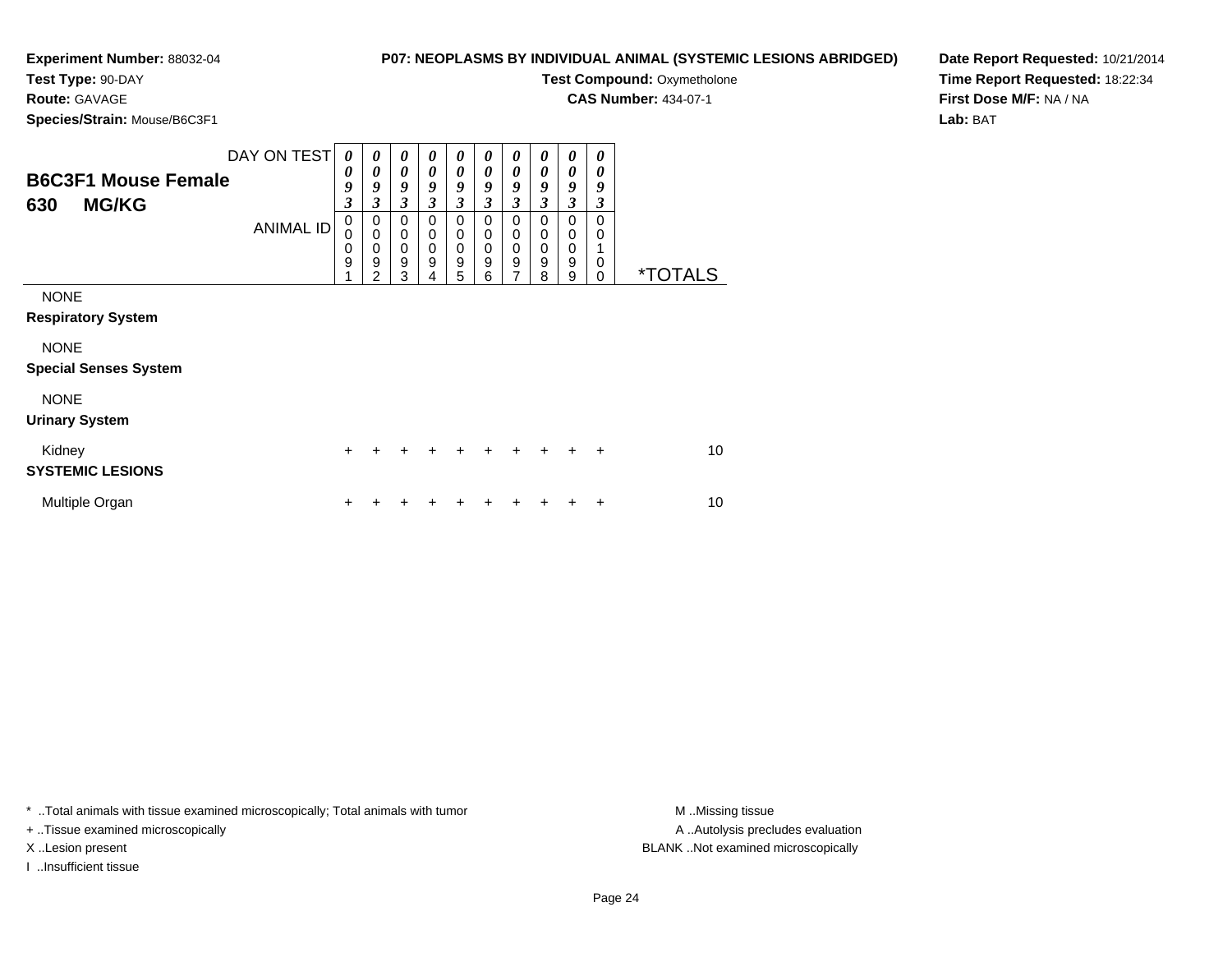## **Experiment Number:** 88032-04**Test Type:** 90-DAY

## **P07: NEOPLASMS BY INDIVIDUAL ANIMAL (SYSTEMIC LESIONS ABRIDGED)Test Compound: Oxymetholone**

**CAS Number:** 434-07-1

**Route:** GAVAGE

**Species/Strain:** Mouse/B6C3F1

**Date Report Requested:** 10/21/2014**Time Report Requested:** 18:22:34**First Dose M/F:** NA / NA**Lab:** BAT

| <b>B6C3F1 Mouse Female</b><br>1250<br><b>MG/KG</b><br><b>ANIMAL ID</b> | $\pmb{\theta}$<br>9<br>$\mathfrak{z}$<br>$\pmb{0}$<br>$\mathbf 0$ | $\boldsymbol{\theta}$<br>9<br>$\mathfrak{z}$<br>$\pmb{0}$<br>$\pmb{0}$ | 0<br>$\boldsymbol{\theta}$<br>9<br>$\mathfrak{z}$<br>$\pmb{0}$<br>$\mathbf 0$ | 0<br>$\boldsymbol{\theta}$<br>9<br>$\mathfrak{z}$<br>$\pmb{0}$<br>0 | 0<br>$\boldsymbol{\theta}$<br>9<br>$\overline{\mathbf{3}}$<br>$\pmb{0}$<br>0 | 0<br>0<br>9<br>$\overline{\mathbf{3}}$<br>$\pmb{0}$<br>0 | 0<br>$\boldsymbol{\theta}$<br>$\pmb{9}$<br>$\overline{\mathbf{3}}$<br>$\pmb{0}$<br>$\pmb{0}$ | 0<br>0<br>9<br>$\mathfrak{z}$<br>$\pmb{0}$<br>0 | 0<br>$\pmb{\theta}$<br>9<br>$\mathfrak{z}$<br>$\mathsf 0$<br>0 | 0<br>0<br>9<br>$\mathfrak{z}$<br>$\mathbf 0$<br>0 |                       |
|------------------------------------------------------------------------|-------------------------------------------------------------------|------------------------------------------------------------------------|-------------------------------------------------------------------------------|---------------------------------------------------------------------|------------------------------------------------------------------------------|----------------------------------------------------------|----------------------------------------------------------------------------------------------|-------------------------------------------------|----------------------------------------------------------------|---------------------------------------------------|-----------------------|
|                                                                        | 1<br>0<br>1                                                       | 1<br>$\pmb{0}$<br>$\overline{2}$                                       | 1<br>$\mathbf 0$<br>$\mathbf{3}$                                              | $\mathbf{1}$<br>$\pmb{0}$<br>4                                      | 1<br>$\mathbf 0$<br>5                                                        | $\mathbf{1}$<br>$\,0\,$<br>6                             | $\mathbf{1}$<br>$\,0\,$<br>$\overline{7}$                                                    | $\mathbf{1}$<br>0<br>8                          | 1<br>0<br>9                                                    | $\mathbf{1}$<br>1<br>0                            | <i><b>*TOTALS</b></i> |
| <b>Alimentary System</b>                                               |                                                                   |                                                                        |                                                                               |                                                                     |                                                                              |                                                          |                                                                                              |                                                 |                                                                |                                                   |                       |
| Salivary Glands<br><b>Cardiovascular System</b>                        | $\ddot{}$                                                         |                                                                        |                                                                               |                                                                     |                                                                              |                                                          |                                                                                              |                                                 | +                                                              | +                                                 | 10                    |
| <b>NONE</b><br><b>Endocrine System</b>                                 |                                                                   |                                                                        |                                                                               |                                                                     |                                                                              |                                                          |                                                                                              |                                                 |                                                                |                                                   |                       |
| <b>NONE</b><br><b>General Body System</b>                              |                                                                   |                                                                        |                                                                               |                                                                     |                                                                              |                                                          |                                                                                              |                                                 |                                                                |                                                   |                       |
| <b>NONE</b><br><b>Genital System</b>                                   |                                                                   |                                                                        |                                                                               |                                                                     |                                                                              |                                                          |                                                                                              |                                                 |                                                                |                                                   |                       |
| <b>Clitoral Gland</b><br>Ovary                                         | $\ddot{}$<br>$+$                                                  | +<br>$\ddot{+}$                                                        |                                                                               |                                                                     | + + + + + +<br>+ + + + + +                                                   |                                                          |                                                                                              |                                                 | $+$                                                            | +<br>$\ddot{}$                                    | 10<br>10              |
| <b>Hematopoietic System</b>                                            |                                                                   |                                                                        |                                                                               |                                                                     |                                                                              |                                                          |                                                                                              |                                                 |                                                                |                                                   |                       |
| <b>NONE</b><br><b>Integumentary System</b>                             |                                                                   |                                                                        |                                                                               |                                                                     |                                                                              |                                                          |                                                                                              |                                                 |                                                                |                                                   |                       |
| <b>NONE</b><br><b>Musculoskeletal System</b>                           |                                                                   |                                                                        |                                                                               |                                                                     |                                                                              |                                                          |                                                                                              |                                                 |                                                                |                                                   |                       |
| <b>NONE</b><br><b>Nervous System</b>                                   |                                                                   |                                                                        |                                                                               |                                                                     |                                                                              |                                                          |                                                                                              |                                                 |                                                                |                                                   |                       |

| * Total animals with tissue examined microscopically; Total animals with tumor | M Missing tissue                   |
|--------------------------------------------------------------------------------|------------------------------------|
| + Tissue examined microscopically                                              | A Autolysis precludes evaluation   |
| X Lesion present                                                               | BLANK Not examined microscopically |
| …Insufficient tissue                                                           |                                    |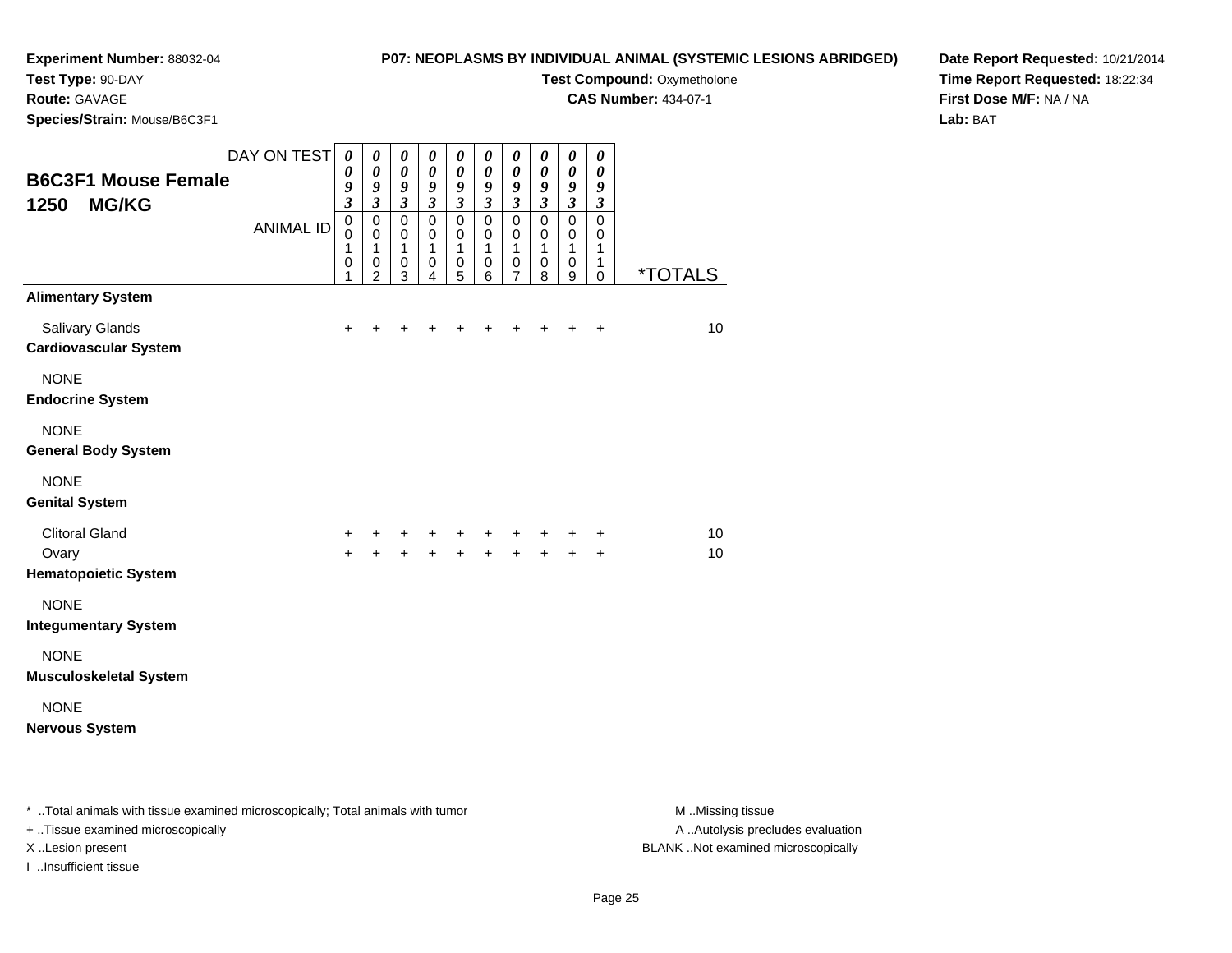## **Experiment Number:** 88032-04**Test Type:** 90-DAY

## **P07: NEOPLASMS BY INDIVIDUAL ANIMAL (SYSTEMIC LESIONS ABRIDGED)**

**Test Compound: Oxymetholone** 

**CAS Number:** 434-07-1

**Species/Strain:** Mouse/B6C3F1

**Route:** GAVAGE

**Date Report Requested:** 10/21/2014**Time Report Requested:** 18:22:34**First Dose M/F:** NA / NA**Lab:** BAT

| <b>B6C3F1 Mouse Female</b><br>1250<br><b>MG/KG</b>                                      | DAY ON TEST<br><b>ANIMAL ID</b> | 0<br>0<br>9<br>$\overline{\mathbf{3}}$<br>0<br>0<br>1<br>0<br>4 | 0<br>0<br>9<br>3<br>$\pmb{0}$<br>$\mathbf 0$<br>$\mathbf 0$<br>$\overline{2}$ | $\boldsymbol{\theta}$<br>$\boldsymbol{\theta}$<br>9<br>$\mathfrak{z}$<br>$\mathbf 0$<br>$\mathbf 0$<br>1<br>$\mathbf 0$<br>3 | $\boldsymbol{\theta}$<br>$\boldsymbol{\theta}$<br>9<br>$\mathfrak{z}$<br>$\mathbf 0$<br>$\mathbf 0$<br>$\mathbf 0$<br>4 | 0<br>$\boldsymbol{\theta}$<br>9<br>$\mathfrak{z}$<br>$\mathbf 0$<br>$\mathbf 0$<br>1<br>$\mathbf 0$<br>5 | 0<br>0<br>9<br>$\mathfrak{z}$<br>$\mathbf 0$<br>$\mathbf 0$<br>$\mathbf 0$<br>6 | 0<br>0<br>9<br>$\mathfrak{z}$<br>$\mathbf 0$<br>$\mathbf 0$<br>1<br>0<br>7 | 0<br>0<br>9<br>3<br>$\Omega$<br>0<br>0<br>8 | 0<br>$\boldsymbol{\theta}$<br>9<br>$\mathfrak{z}$<br>$\mathbf 0$<br>$\mathbf 0$<br>1<br>$\mathbf 0$<br>9 | 0<br>0<br>9<br>3<br>$\Omega$<br>$\Omega$<br>$\Omega$ | <i><b>*TOTALS</b></i> |
|-----------------------------------------------------------------------------------------|---------------------------------|-----------------------------------------------------------------|-------------------------------------------------------------------------------|------------------------------------------------------------------------------------------------------------------------------|-------------------------------------------------------------------------------------------------------------------------|----------------------------------------------------------------------------------------------------------|---------------------------------------------------------------------------------|----------------------------------------------------------------------------|---------------------------------------------|----------------------------------------------------------------------------------------------------------|------------------------------------------------------|-----------------------|
| <b>NONE</b><br><b>Respiratory System</b><br><b>NONE</b><br><b>Special Senses System</b> |                                 |                                                                 |                                                                               |                                                                                                                              |                                                                                                                         |                                                                                                          |                                                                                 |                                                                            |                                             |                                                                                                          |                                                      |                       |
| <b>NONE</b><br><b>Urinary System</b>                                                    |                                 |                                                                 |                                                                               |                                                                                                                              |                                                                                                                         |                                                                                                          |                                                                                 |                                                                            |                                             |                                                                                                          |                                                      |                       |
| Kidney<br><b>SYSTEMIC LESIONS</b>                                                       |                                 | $\ddot{}$                                                       | +                                                                             | +                                                                                                                            | +                                                                                                                       | $\ddot{}$                                                                                                | $\div$                                                                          | $\div$                                                                     | $\ddot{}$                                   | ÷                                                                                                        | $\ddot{}$                                            | 10                    |
| Multiple Organ                                                                          |                                 | +                                                               |                                                                               |                                                                                                                              |                                                                                                                         |                                                                                                          |                                                                                 |                                                                            |                                             |                                                                                                          | ٠                                                    | 10                    |

\* ..Total animals with tissue examined microscopically; Total animals with tumor **M** . Missing tissue M ..Missing tissue

+ ..Tissue examined microscopically

I ..Insufficient tissue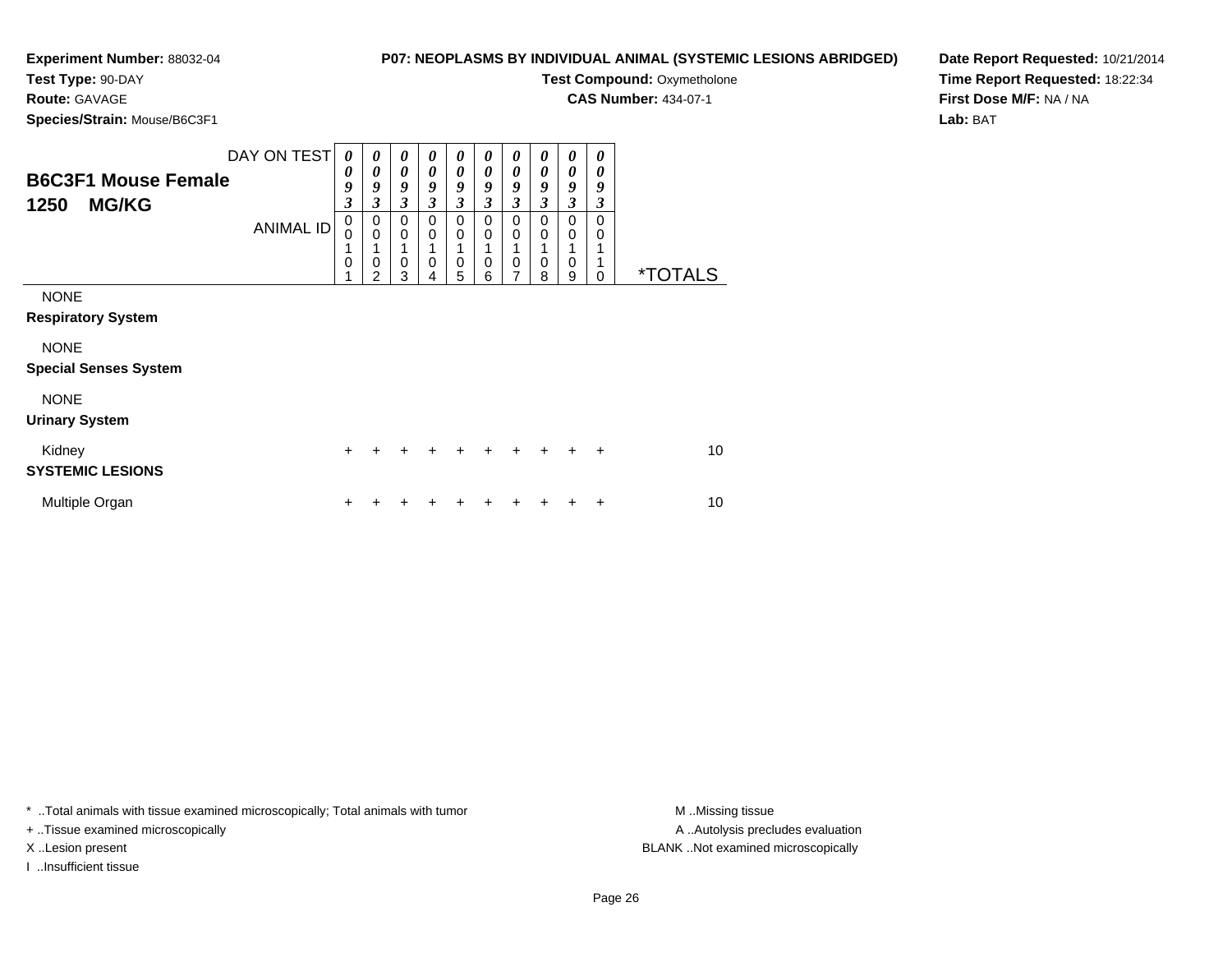**Test Type:** 90-DAY

**Route:** GAVAGE

**Species/Strain:** Mouse/B6C3F1

# **P07: NEOPLASMS BY INDIVIDUAL ANIMAL (SYSTEMIC LESIONS ABRIDGED)**

**Test Compound: Oxymetholone** 

**CAS Number:** 434-07-1

**Date Report Requested:** 10/21/2014**Time Report Requested:** 18:22:34**First Dose M/F:** NA / NA**Lab:** BAT

| <b>B6C3F1 Mouse Female</b><br><b>MG/KG</b><br>2500                                                                                                                                                  | DAY ON TEST<br><b>ANIMAL ID</b> | 0<br>0<br>9<br>$\overline{\mathbf{3}}$<br>$\mathsf 0$<br>0<br>1<br>1<br>1 | $\boldsymbol{\theta}$<br>$\boldsymbol{\theta}$<br>9<br>$\overline{\mathbf{3}}$<br>$\mathbf 0$<br>$\mathbf 0$<br>1<br>1<br>$\overline{2}$ | 0<br>$\boldsymbol{\theta}$<br>9<br>$\mathfrak{z}$<br>0<br>$\mathbf 0$<br>1<br>1<br>3 | 0<br>$\boldsymbol{\theta}$<br>9<br>$\mathfrak{z}$<br>$\Omega$<br>$\mathbf 0$<br>1<br>1<br>4 | 0<br>$\boldsymbol{\theta}$<br>9<br>$\mathfrak{z}$<br>$\mathbf 0$<br>$\mathbf 0$<br>1<br>1<br>5 | 0<br>$\boldsymbol{\theta}$<br>9<br>$\mathfrak{z}$<br>$\mathbf 0$<br>$\mathbf 0$<br>1<br>1<br>6 | 0<br>$\boldsymbol{\theta}$<br>9<br>$\mathfrak{z}$<br>$\mathbf 0$<br>$\mathbf 0$<br>1<br>1<br>$\overline{7}$ | 0<br>0<br>9<br>$\mathfrak{z}$<br>$\Omega$<br>$\Omega$<br>1<br>1<br>8         | 0<br>$\boldsymbol{\theta}$<br>9<br>$\mathfrak{z}$<br>$\mathbf 0$<br>$\mathbf 0$<br>1<br>1<br>9 | 0<br>$\boldsymbol{\theta}$<br>9<br>$\mathfrak{z}$<br>$\Omega$<br>$\mathbf 0$<br>1<br>$\boldsymbol{2}$<br>$\mathbf 0$ | <i><b>*TOTALS</b></i>                              |
|-----------------------------------------------------------------------------------------------------------------------------------------------------------------------------------------------------|---------------------------------|---------------------------------------------------------------------------|------------------------------------------------------------------------------------------------------------------------------------------|--------------------------------------------------------------------------------------|---------------------------------------------------------------------------------------------|------------------------------------------------------------------------------------------------|------------------------------------------------------------------------------------------------|-------------------------------------------------------------------------------------------------------------|------------------------------------------------------------------------------|------------------------------------------------------------------------------------------------|----------------------------------------------------------------------------------------------------------------------|----------------------------------------------------|
| <b>Alimentary System</b>                                                                                                                                                                            |                                 |                                                                           |                                                                                                                                          |                                                                                      |                                                                                             |                                                                                                |                                                                                                |                                                                                                             |                                                                              |                                                                                                |                                                                                                                      |                                                    |
| Esophagus<br>Gallbladder<br>Intestine Large, Cecum<br>Intestine Large, Colon<br>Intestine Large, Rectum<br>Intestine Small, Duodenum<br>Intestine Small, Ileum<br>Intestine Small, Jejunum<br>Liver |                                 | +<br>+<br>$\ddot{}$<br>$\ddot{}$<br>$\ddot{}$<br>+<br>+<br>+              | +<br>+<br>$\ddot{}$<br>$\ddot{}$<br>$\ddot{}$<br>$\ddot{}$<br>$\ddot{}$<br>+                                                             | +<br>+<br>$\ddot{}$<br>$\ddot{}$<br>$\ddot{}$<br>$\ddot{}$<br>$\ddot{}$<br>$\ddot{}$ | +<br>$\ddot{}$<br>$\ddot{}$<br>$\ddot{}$<br>$\ddot{}$<br>$\ddot{}$<br>$\ddot{}$             | +<br>+<br>$\ddot{}$<br>$\ddot{}$<br>$\ddot{}$<br>$\ddot{}$<br>$\ddot{}$<br>$\ddot{}$           | +<br>+<br>+<br>$\ddot{}$<br>$\ddot{}$<br>+<br>$+$<br>$\ddot{}$                                 | +<br>+<br>$\ddot{}$<br>$\ddot{}$<br>$\ddot{}$<br>$\ddot{}$<br>$\ddot{}$<br>$\ddot{}$                        | +<br>+<br>$\ddot{}$<br>$\ddot{}$<br>$\ddot{}$<br>$\ddot{}$<br>$\ddot{}$<br>+ | +<br>+<br>$\ddot{}$<br>$\ddot{}$<br>$+$<br>$\ddot{}$<br>$\ddot{}$<br>$\ddot{}$                 | +<br>+<br>$\ddot{}$<br>$\ddot{}$<br>$+$<br>$\ddot{}$<br>$\ddot{}$<br>$\ddot{}$                                       | 10<br>10<br>10<br>10<br>10<br>10<br>10<br>10<br>10 |
| Pancreas<br>Salivary Glands<br>Stomach, Forestomach                                                                                                                                                 |                                 | $\ddot{}$<br>$\ddot{}$<br>$\ddot{}$<br>+                                  | $\ddot{}$<br>$\ddot{}$<br>$\ddot{}$<br>+                                                                                                 | $\ddot{}$<br>$\ddot{}$<br>+<br>+                                                     | $\ddot{}$<br>$\ddot{}$<br>$+$<br>$\ddot{}$                                                  | $\ddot{}$<br>$\ddot{}$<br>$\ddot{}$<br>$\ddot{}$                                               | +<br>+<br>$+$<br>+                                                                             | $\ddot{}$<br>$\ddot{}$<br>$+$<br>$\ddot{}$                                                                  | $\ddot{}$<br>$\ddot{}$<br>$\ddot{}$<br>$\ddot{}$                             | $\ddot{}$<br>$\ddot{}$<br>$\ddot{}$<br>$\ddot{}$                                               | $+$<br>$+$<br>$+$<br>$\ddot{}$                                                                                       | 10<br>10<br>10<br>10                               |
| Stomach, Glandular<br><b>Cardiovascular System</b>                                                                                                                                                  |                                 | $\ddot{}$                                                                 |                                                                                                                                          | $\ddot{}$                                                                            |                                                                                             | $\ddot{}$                                                                                      | $\ddot{}$                                                                                      | $\ddot{}$                                                                                                   | $\ddot{}$                                                                    | $\ddot{}$                                                                                      | $\ddot{}$                                                                                                            |                                                    |
| <b>Blood Vessel</b><br>Heart<br><b>Endocrine System</b>                                                                                                                                             |                                 | +<br>$\ddot{}$                                                            | +                                                                                                                                        | +                                                                                    | +                                                                                           | +                                                                                              | +                                                                                              | +<br>÷                                                                                                      | +                                                                            | +<br>÷                                                                                         | $\ddot{}$<br>$\ddot{}$                                                                                               | 10<br>10                                           |
| <b>Adrenal Cortex</b><br>Adrenal Medulla<br>Islets, Pancreatic                                                                                                                                      |                                 | +<br>+<br>+                                                               | +<br>+                                                                                                                                   | +<br>+<br>+                                                                          | +                                                                                           | +<br>+<br>+                                                                                    | +<br>$\ddot{}$<br>+                                                                            | +<br>+<br>+                                                                                                 | +<br>$\ddot{}$<br>$\ddot{}$                                                  | +<br>+<br>+                                                                                    | +<br>+<br>+                                                                                                          | 10<br>10<br>10                                     |

\* ..Total animals with tissue examined microscopically; Total animals with tumor **M** . Missing tissue M ..Missing tissue

+ ..Tissue examined microscopically

X ..Lesion present BLANK ..Not examined microscopically

I ..Insufficient tissue

A ..Autolysis precludes evaluation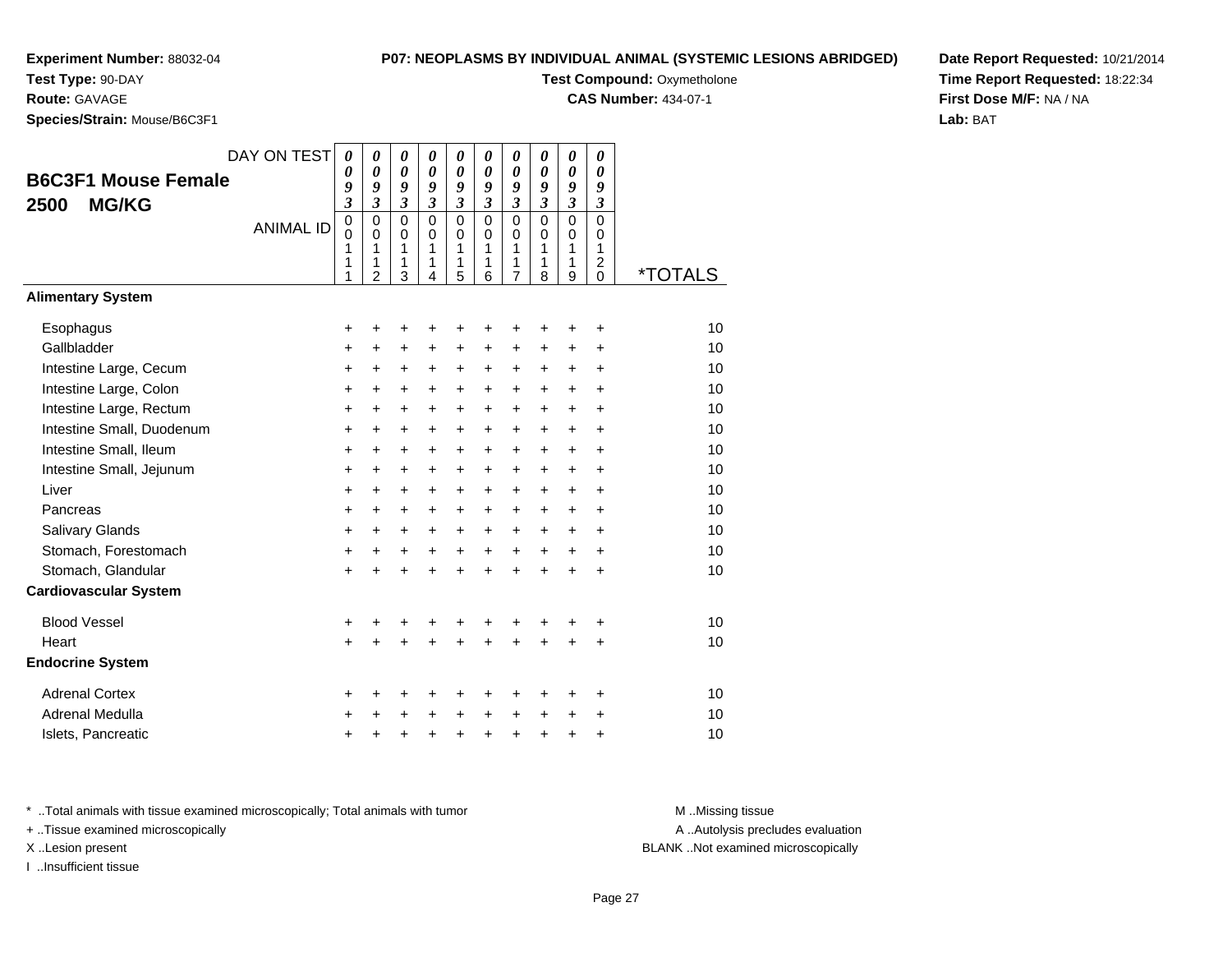### **P07: NEOPLASMS BY INDIVIDUAL ANIMAL (SYSTEMIC LESIONS ABRIDGED)**

**Test Compound: Oxymetholone CAS Number:** 434-07-1

**Experiment Number:** 88032-04

**Test Type:** 90-DAY

**Route:** GAVAGE

**Species/Strain:** Mouse/B6C3F1

|                               | DAY ON TEST      | 0<br>0         | 0<br>$\pmb{\theta}$           | 0<br>$\boldsymbol{\theta}$          | 0<br>$\boldsymbol{\theta}$                 | 0<br>$\boldsymbol{\theta}$                 | 0<br>$\boldsymbol{\theta}$          | 0<br>$\pmb{\theta}$                        | 0<br>$\pmb{\theta}$                        | 0<br>$\pmb{\theta}$                        | 0<br>$\boldsymbol{\theta}$          |                       |
|-------------------------------|------------------|----------------|-------------------------------|-------------------------------------|--------------------------------------------|--------------------------------------------|-------------------------------------|--------------------------------------------|--------------------------------------------|--------------------------------------------|-------------------------------------|-----------------------|
| <b>B6C3F1 Mouse Female</b>    |                  | 9              | 9                             | 9                                   | 9                                          | 9                                          | $\boldsymbol{g}$                    | 9                                          | 9                                          | 9                                          | 9                                   |                       |
| <b>MG/KG</b><br>2500          |                  | 3<br>$\pmb{0}$ | $\mathfrak{z}$<br>$\mathbf 0$ | $\boldsymbol{\beta}$<br>$\mathbf 0$ | $\boldsymbol{\mathfrak{z}}$<br>$\mathbf 0$ | $\boldsymbol{\mathfrak{z}}$<br>$\mathbf 0$ | $\boldsymbol{\beta}$<br>$\mathbf 0$ | $\boldsymbol{\mathfrak{z}}$<br>$\mathbf 0$ | $\boldsymbol{\mathfrak{z}}$<br>$\mathsf 0$ | $\boldsymbol{\mathfrak{z}}$<br>$\mathsf 0$ | $\boldsymbol{\beta}$<br>$\mathbf 0$ |                       |
|                               | <b>ANIMAL ID</b> | 0              | $\pmb{0}$                     | 0                                   | 0                                          | 0                                          | $\mathbf 0$                         | 0                                          | 0                                          | 0                                          | 0                                   |                       |
|                               |                  | 1<br>1         | 1<br>1                        | 1<br>1                              | 1<br>1                                     | 1<br>1                                     | 1<br>1                              | 1<br>1                                     | 1<br>1                                     | 1<br>1                                     | 1<br>$\overline{c}$                 |                       |
|                               |                  | 1              | $\overline{\mathbf{c}}$       | 3                                   | 4                                          | 5                                          | 6                                   | $\overline{7}$                             | 8                                          | 9                                          | 0                                   | <i><b>*TOTALS</b></i> |
| Parathyroid Gland             |                  | +              | +                             | $\ddot{}$                           | $\ddot{}$                                  | $\ddot{}$                                  | +                                   | +                                          | +                                          | $\ddot{}$                                  | +                                   | 10                    |
| <b>Pituitary Gland</b>        |                  | +              | +                             | +                                   | +                                          | +                                          | +                                   | М                                          | $+$                                        | $\ddot{}$                                  | +                                   | 9                     |
| <b>Thyroid Gland</b>          |                  | $\ddot{}$      | $\ddot{}$                     |                                     | $\ddot{}$                                  | Ŧ.                                         | $\ddot{}$                           | $\ddot{}$                                  | $\ddot{}$                                  | $\ddot{}$                                  | $\ddot{}$                           | 10                    |
| <b>General Body System</b>    |                  |                |                               |                                     |                                            |                                            |                                     |                                            |                                            |                                            |                                     |                       |
| <b>NONE</b>                   |                  |                |                               |                                     |                                            |                                            |                                     |                                            |                                            |                                            |                                     |                       |
| <b>Genital System</b>         |                  |                |                               |                                     |                                            |                                            |                                     |                                            |                                            |                                            |                                     |                       |
| <b>Clitoral Gland</b>         |                  | +              | +                             | +                                   | +                                          | +                                          | +                                   | +                                          | +                                          | +                                          | +                                   | 10                    |
| Ovary                         |                  | +              | $\ddot{}$                     | $\ddot{}$                           | $\ddot{}$                                  | +                                          | $\ddot{}$                           | +                                          | +                                          | +                                          | +                                   | 10                    |
| <b>Uterus</b>                 |                  | $\ddot{}$      | $\ddot{}$                     | +                                   | $\ddot{}$                                  | $\ddot{}$                                  | $\ddot{}$                           | $\ddot{}$                                  | $\ddot{}$                                  | $\ddot{}$                                  | $\ddot{}$                           | 10                    |
| <b>Hematopoietic System</b>   |                  |                |                               |                                     |                                            |                                            |                                     |                                            |                                            |                                            |                                     |                       |
| <b>Bone Marrow</b>            |                  | +              | +                             | +                                   | +                                          | +                                          | +                                   | ٠                                          | +                                          | +                                          | +                                   | 10                    |
| Lymph Node, Mandibular        |                  | +              | +                             | +                                   | +                                          | +                                          | +                                   | +                                          | +                                          | +                                          | M                                   | 9                     |
| Lymph Node, Mesenteric        |                  | $\ddot{}$      | $\ddot{}$                     | $\ddot{}$                           | $\ddot{}$                                  | +                                          | $\ddot{}$                           | $\ddot{}$                                  | $\ddot{}$                                  | $\ddot{}$                                  | $\ddot{}$                           | 10                    |
| Spleen                        |                  | +              | +                             | +                                   | +                                          | $\ddot{}$                                  | $\ddot{}$                           | $\ddot{}$                                  | $\ddot{}$                                  | $\ddot{}$                                  | $\ddot{}$                           | 10                    |
| Thymus                        |                  | $\ddot{}$      | $\ddot{}$                     | $\ddot{}$                           | $\ddot{}$                                  | $\ddot{}$                                  | $\ddot{}$                           | $\ddot{}$                                  | $\ddot{}$                                  | $\ddot{}$                                  | $\ddot{}$                           | 10                    |
| <b>Integumentary System</b>   |                  |                |                               |                                     |                                            |                                            |                                     |                                            |                                            |                                            |                                     |                       |
| <b>Mammary Gland</b>          |                  | +              | ٠                             |                                     | ٠                                          | +                                          | +                                   |                                            | +                                          | ٠                                          | +                                   | 10                    |
| Skin                          |                  | $\ddot{}$      | +                             |                                     |                                            | +                                          | +                                   |                                            | +                                          | +                                          | +                                   | 10                    |
| <b>Musculoskeletal System</b> |                  |                |                               |                                     |                                            |                                            |                                     |                                            |                                            |                                            |                                     |                       |
| <b>Bone</b>                   |                  | +              |                               |                                     |                                            |                                            | +                                   |                                            | +                                          | +                                          | +                                   | 10                    |
|                               |                  |                |                               |                                     |                                            |                                            |                                     |                                            |                                            |                                            |                                     |                       |

**Date Report Requested:** 10/21/2014**Time Report Requested:** 18:22:35**First Dose M/F:** NA / NA**Lab:** BAT

\* ..Total animals with tissue examined microscopically; Total animals with tumor **M** . Missing tissue M ..Missing tissue + ..Tissue examined microscopically X ..Lesion present BLANK ..Not examined microscopically

I ..Insufficient tissue

A ..Autolysis precludes evaluation